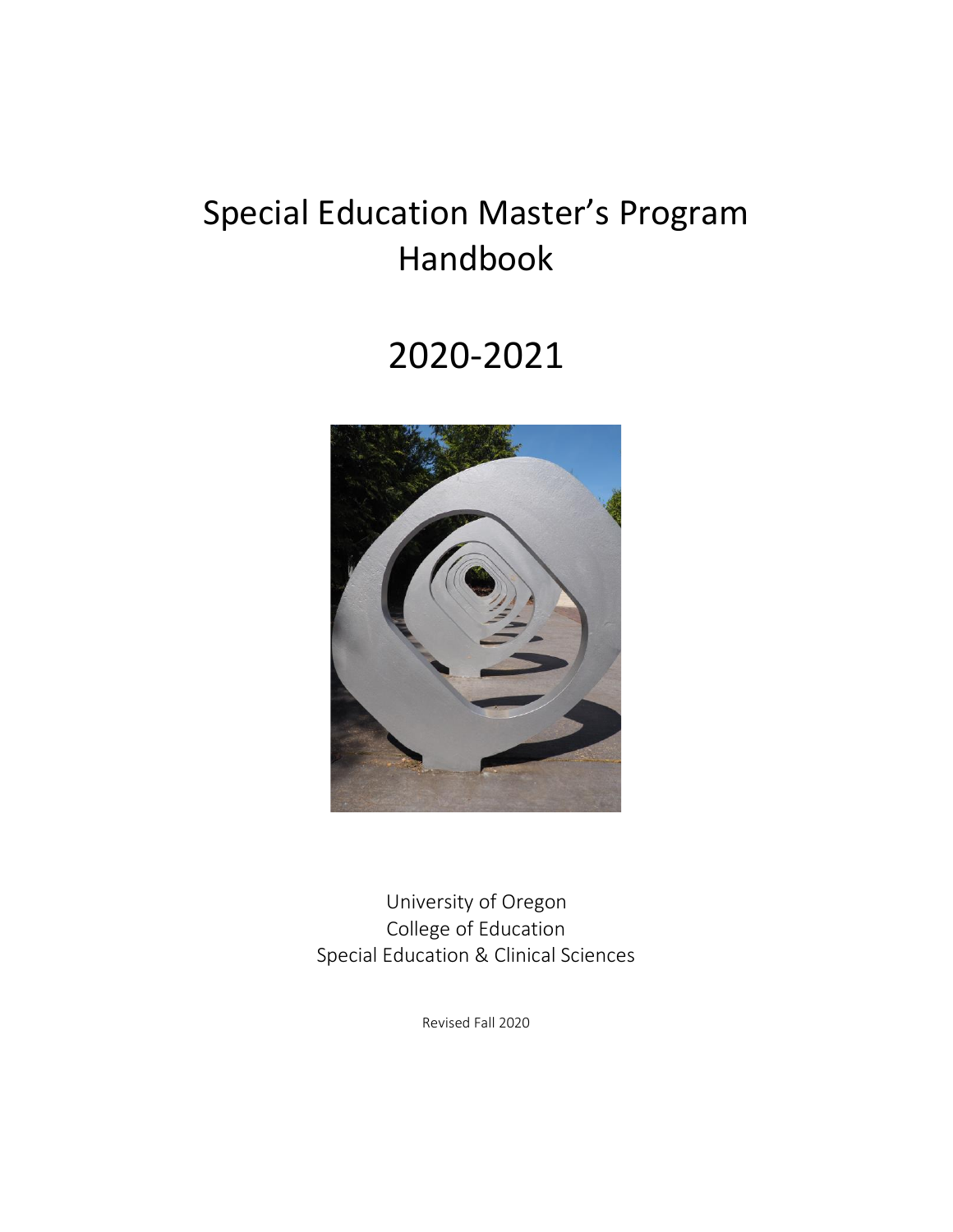# **Special Education Master's Degree** Program Handbook 2020-21

# **Table of Contents**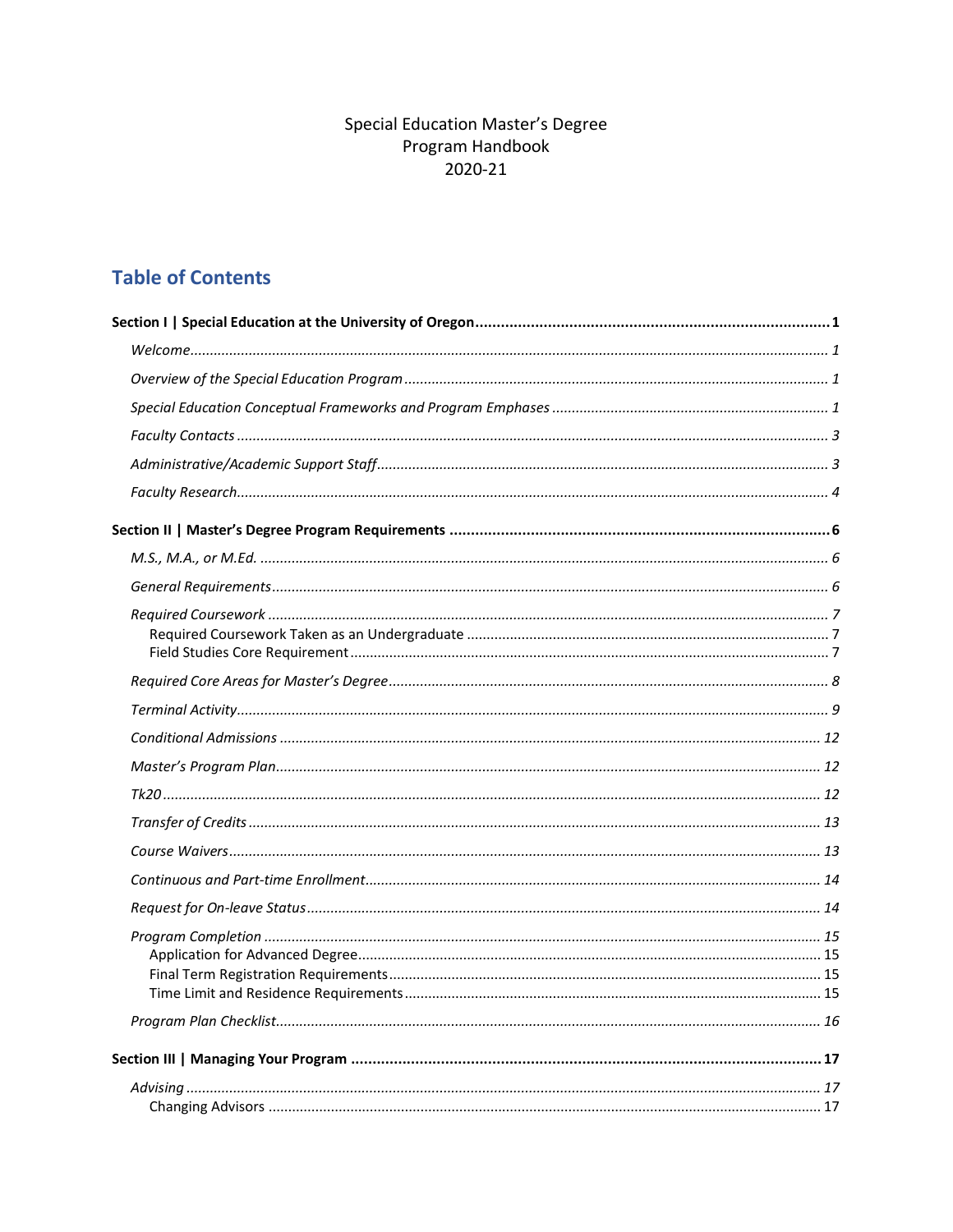| Cell Phone & Text Messages While in Campus Classes and Field/Practicum Placements 24 |  |
|--------------------------------------------------------------------------------------|--|
|                                                                                      |  |
|                                                                                      |  |
|                                                                                      |  |
|                                                                                      |  |
|                                                                                      |  |
|                                                                                      |  |
|                                                                                      |  |
|                                                                                      |  |
|                                                                                      |  |
|                                                                                      |  |
|                                                                                      |  |
|                                                                                      |  |
|                                                                                      |  |
|                                                                                      |  |
|                                                                                      |  |
|                                                                                      |  |
|                                                                                      |  |
|                                                                                      |  |
|                                                                                      |  |
|                                                                                      |  |
|                                                                                      |  |
|                                                                                      |  |
|                                                                                      |  |
|                                                                                      |  |
|                                                                                      |  |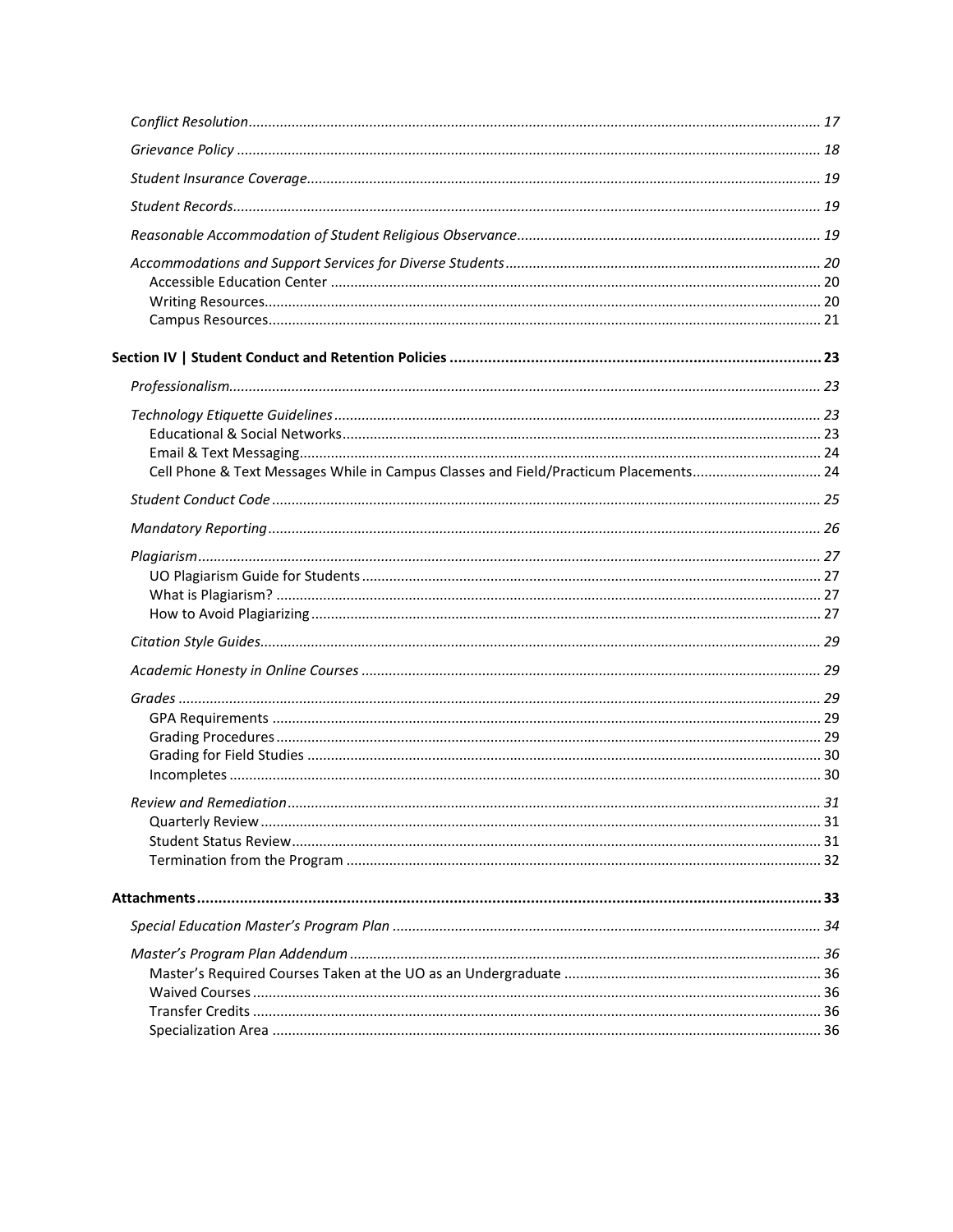# <span id="page-3-0"></span>Section I | Special Education at the University of Oregon

#### <span id="page-3-1"></span>Welcome

Welcome to the University of Oregon Special Education Master's Degree Program. We look forward to working with you as you enrich your experiences and expertise as a special educator. This program handbook is designed to serve as a "roadmap" as you embark upon your master's degree program. In combination with advising and information included in the University of Oregon catalog and the UO Graduate School website at [http://gradschool.uoregon.edu/,](http://gradschool.uoregon.edu/) this handbook will assist you in planning your coursework, field experiences, and research. It will also make explicit the values, guidelines, policies, and roles of the major, department, college, and graduate school communities of which you will be part during your graduate program. As with any important document, we encourage you to take time to study the contents of the program handbook and to ask questions of your advisor, other faculty members, and staff to ensure that you understand its contents and their implications for your studies in our major. We wish you well on your journey through your graduate studies and success in attaining your professional goals.

## <span id="page-3-2"></span>Overview of the Special Education Program

The faculty and staff in the Special Education Program at the UO College of Education are committed to making a difference for people with disabilities and their families by increasing their success in schools, workplaces, and community settings. A master's in SPED prepares professionals to work as specialists and consultants in programs that serve individuals with diverse learning needs (e.g., behavioral, academic, social). Graduate studies in special education build capacity through personnel preparation, research, outreach, and dissemination. These efforts are focused on systemic approaches to prevent and reduce the incidence and prevalence of disabilities as well as to provide supports for students with disabilities to successfully participate in schools and communities. Consistently rated among the nation's best graduate programs, UO special education has been ranked third in the U.S. since 2000, according to *U.S. News & World Report.*

#### <span id="page-3-3"></span>Special Education Conceptual Frameworks and Program Emphases

The Special Education program at the University of Oregon is recognized for the role it has played in preparing professionals for careers in the support of individuals with disabilities and their families. Exemplary programs and services in the areas of early intervention, positive behavior supports, instructional design, academic assessment and intervention, transition, and adult services are based on research by nationally and internationally recognized faculty.

Our personnel preparation programs are closely aligned and integrated with ongoing faculty research. Students are afforded opportunities to participate in high quality field experiences and work collaboratively across model systems that support individuals and their families. They must demonstrate proficiency in tasks that reflect the integration of evidence-based practices and role requirements of educators specific to their program area of emphasis. Students graduating from our programs have a strong record of obtaining positions in professional roles that support individuals with disabilities and their families.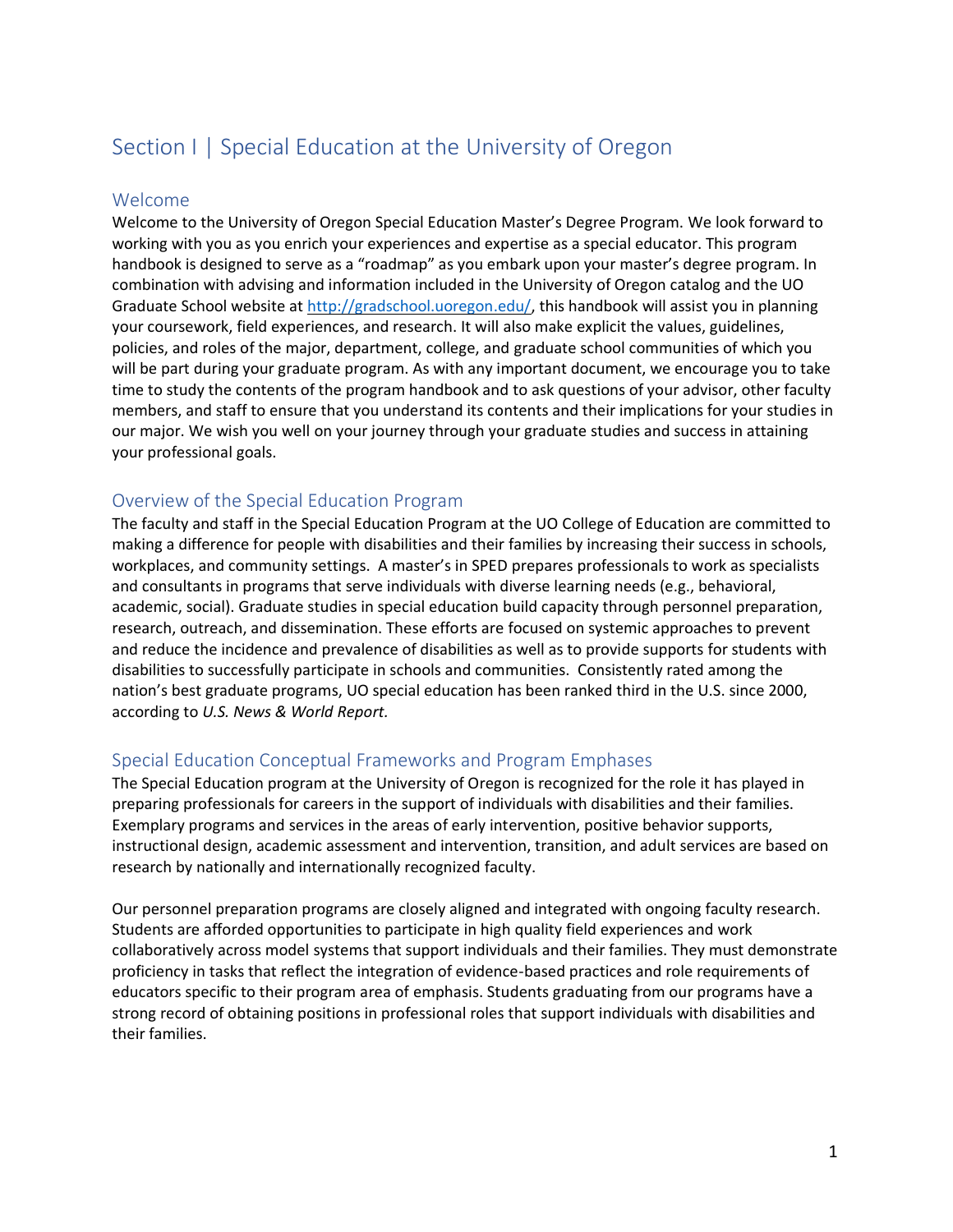The master's program is aligned with developmental levels and needs of diverse individuals and their families across the life span. Master's degree students can specialize in a) early intervention; b) schoolage individuals K-12 level; or c) a general master's with an individualized interest.

The Early Intervention emphasis provides an interdisciplinary field of specialization focusing on infants, toddlers, preschool children, and young school-age children who are at risk or disabled, and their families. This specialization combines theory, research, and clinical practice from fields such as early childhood education, psychology, communication disorders and sciences, medicine, sociology, and special education. Students in this program are prepared to provide quality services to young children from birth to five years, who have disabilities or are at-risk, and their families. They are also prepared to facilitate inclusion of children in community programs and provide family-guided interventions by assessing and evaluating child/family progress and program effectiveness within a variety of service delivery models, with an emphasis on inclusive settings. Students learn to operate effectively within an interagency, interdisciplinary team approach, and to understand and utilize evidence-based practices to enhance educational services. Graduates fill a variety of roles, including interventionists who deliver services to children and their families, program coordinators or supervisors who manage and direct personnel that deliver direct services, consultants, researchers, and instructors.

The K-12 emphasis prepares professionals to work with children identified as needing special education services in elementary, middle and secondary schools, as well as to assist families and students to identify and achieve their post-school goals, by providing the necessary skills and knowledge to access post-school resources. Students in this program are prepared to provide quality educational services to students with a range of disabilities, including students with learning disabilities, behavior disorders, autism, and developmental disabilities. Students provide academic, behavioral, social, communication, health, physical, and daily living instruction and supports to children and young adults in self-contained, pull-out, and inclusive settings. Students are also prepared to collaborate with families, general educators, specialists, paraprofessionals, and agencies to support students in accessing and making progress in the general education curriculum, as well as deliver and continuously improve effective educational (current and post-school), employment, and community experiences for persons with disabilities.

Faculty research in systems and individualized models of positive behavior supports, instructional design, assessment, and interventions is integrated into coursework with applications in school-based settings. Coursework and fieldwork are highly integrated as students incorporate evidence-based practices in a problem-solving approach incorporating assessment, planning, delivery, and evaluation. Program graduates assume positions working in school or community-based settings, delivering direct or indirect educational services to special education students, or providing consultation services to teachers or special education students.

The general master's with an individualized interest provides students a general program of study within special education that can be tailored to meet their longer-term goals. Students work with their advisors in designing a program of study that maximizes their instructional and research interests and practices within the College of Education as well as the University. Many students complete the master's program as preparation for later doctoral study. Other graduates have created programs within special education emphasizing assessment, post school environments, autism, public policy and advocacy, and legal aspects to schooling and students with disabilities.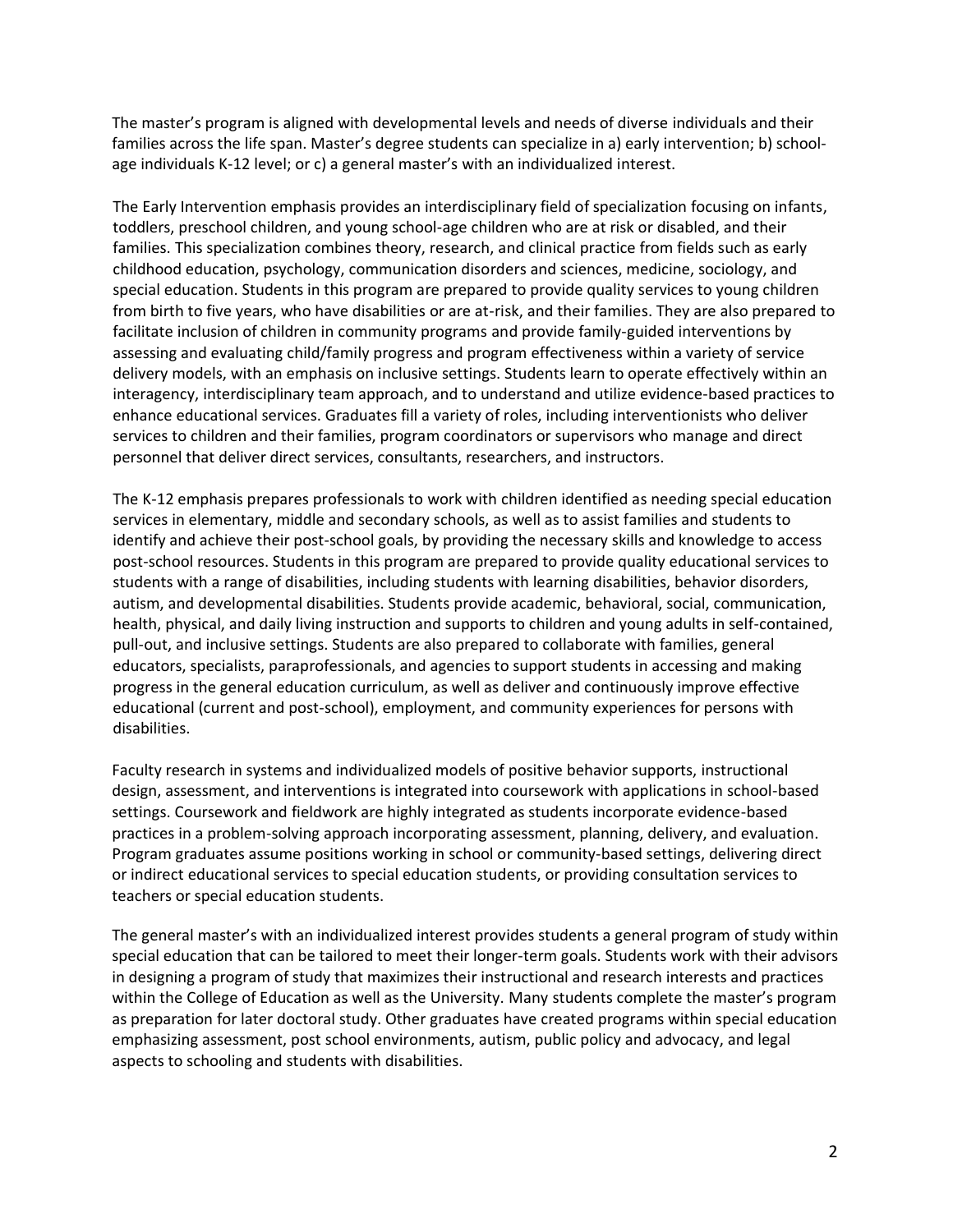# <span id="page-5-0"></span>Faculty Contacts

Research and instructional faculty members affiliated with the Special Education and Clinical Sciences Department advise students, teach coursework, and/or conduct research. See the Special Education website for a complete list of faculty members and areas of specialization. Faculty members who advise students are listed below along with their specializations and research interests.

| Faculty                                                                          | Area of Interest                                                                                        | Faculty                                                                           | Area of Interest                                                                                           |
|----------------------------------------------------------------------------------|---------------------------------------------------------------------------------------------------------|-----------------------------------------------------------------------------------|------------------------------------------------------------------------------------------------------------|
| Jantina Clifford - 346-2599<br>jantinac@uoregon.edu<br>303 Clinical Svcs Bldg    | Early Intervention; Early Childhood<br>Special Education; Assessment                                    | Rhonda Nese - 346-3536<br>rnese@uoregon.edu<br>140 Lokey Ed Bldg                  | PBIS; Bias in School Discipline;<br>Bullying Prevention; Alternative to<br><b>Exclusionary Disciplines</b> |
| Hillian Duran - 346-2502<br>lduran@uoregon.edu<br>363 HEDCO                      | English Language Learners;<br>Assessment; Early Intervention                                            | Nancy Nelson Fien - 346-8446<br>nnelson3@uoregon.edu<br>1600 Millrace Dr, Ste 241 | Academic Interventions; MTSS;<br>Assessment; Implementation<br>Fidelity                                    |
| Beth Harn - 346-4247<br>bharn@uoregon.edu<br>346 HEDCO                           | Instructional Design; Reading,<br>Assessment                                                            | Lois Pribble<br>lois@uoregon.edu                                                  | Early Childhood Intervention                                                                               |
| Lisa Hellemn - 346-2477<br>hellemn@uoregon.edu<br>367 HEDCO                      | Teacher Training; Low-Incidence<br>Disabilities; Secondary SPED and<br>Transition; Qualitative Research | John Seeley<br>jseeley@uoregon.edu<br>358 HFDCO                                   | <b>Emotional and Behavioral</b><br>Disorders; Research Design and<br>Methodology                           |
| Elisa Jamgochian - 346-5185<br>ejamgoch@uoregon.edu<br>362 HFDCO                 | Universal Design; Teacher<br>Preparation; Assessment                                                    | Stephanie Shire - 346-2141<br>sshire@uoregon.edu<br>373 HFDCO                     | Autism; Developmental<br>Disabilities; Adaptive<br>Interventions: Local and<br>International Community     |
| Chris Knowles<br>cknowles@uoregon.edu<br>356 Clinical Svcs Bldg                  | Equity; SEL; Emotional/Behavioral<br><b>Disabilities</b>                                                | Jeffrey Sprague - 346-3592<br>jeffs@uoregon.edu<br>358 Clinical Svcs Bldg         | Positive Behavior Support;<br>Violence Prevention                                                          |
| Wendy Machalicek<br>346-4404<br>wmachali@uoregon.edu<br>352 Clinical Svcs Bldg   | Low Incidence Disabilities, Autism,<br>Early Intervention                                               | Jane Squires - 346-2634<br>jsquires@uoregon.edu<br>351 Clinical Svcs Bldg         | Early Intervention; Early Childhood<br>Special Education; Assessment                                       |
| Kent McIntosh - 346-2340<br>kentm@uoregon.edu<br>141 Lokey Ed Bldg               | Positive Behavior Support;<br>Systems Change; Early Literacy                                            | Sylvia Thompson - 346-2483<br>sthomps5@uoregon.edu<br>352 HEDCO                   | English Language Learners;<br>Academic<br>Interventions; Learning Disabilities                             |
| Christopher Murray<br>346-1445<br>cjmurray@uoregon.edu<br>352 Clinical Svcs Bldg | Secondary Special Education &<br>Transition; High Incidence<br><b>Disabilities</b>                      | Deanne Unruh - 346-1424<br>dkunruh@uoregon.edu<br>212 Clinical Svcs Bldg          | Sec SPED/Transition; Adjudicated<br>Youth; Program Evaluation                                              |

# <span id="page-5-1"></span>Administrative/Academic Support Staff

Support staff for the Special Education and Clinical Sciences Department provide valuable assistance to students in a variety of ways. These staff members are listed below, along with their contact information and roles/duties within the department.

| Carmen Cybula                       | Academic Support which includes:                                     |
|-------------------------------------|----------------------------------------------------------------------|
| Alyssa Warnick-Hesse                | Liaison w/ Grad School and Registrar's Office (Forms and Procedures) |
| Academic Program Coordinators       | Pre-Authorization for courses and individualized study               |
| 340 HEDCO                           | credits                                                              |
| sped@uoregon.edu                    | Course Scheduling<br>$\bullet$                                       |
|                                     | Student Records<br>$\bullet$                                         |
|                                     | Admissions/Student Recruitment<br>$\bullet$                          |
|                                     | <b>SPED Minor</b><br>$\bullet$                                       |
| Tiffany Yep                         | <b>GE Contracts &amp; Information</b><br>$\bullet$                   |
| Coordinator of Finance & Operations | Student Payroll<br>٠                                                 |
| 353 HEDCO                           | Key Cards/Building Access/Space                                      |
| 346-2441                            |                                                                      |
| tyep2@uoregon.edu                   |                                                                      |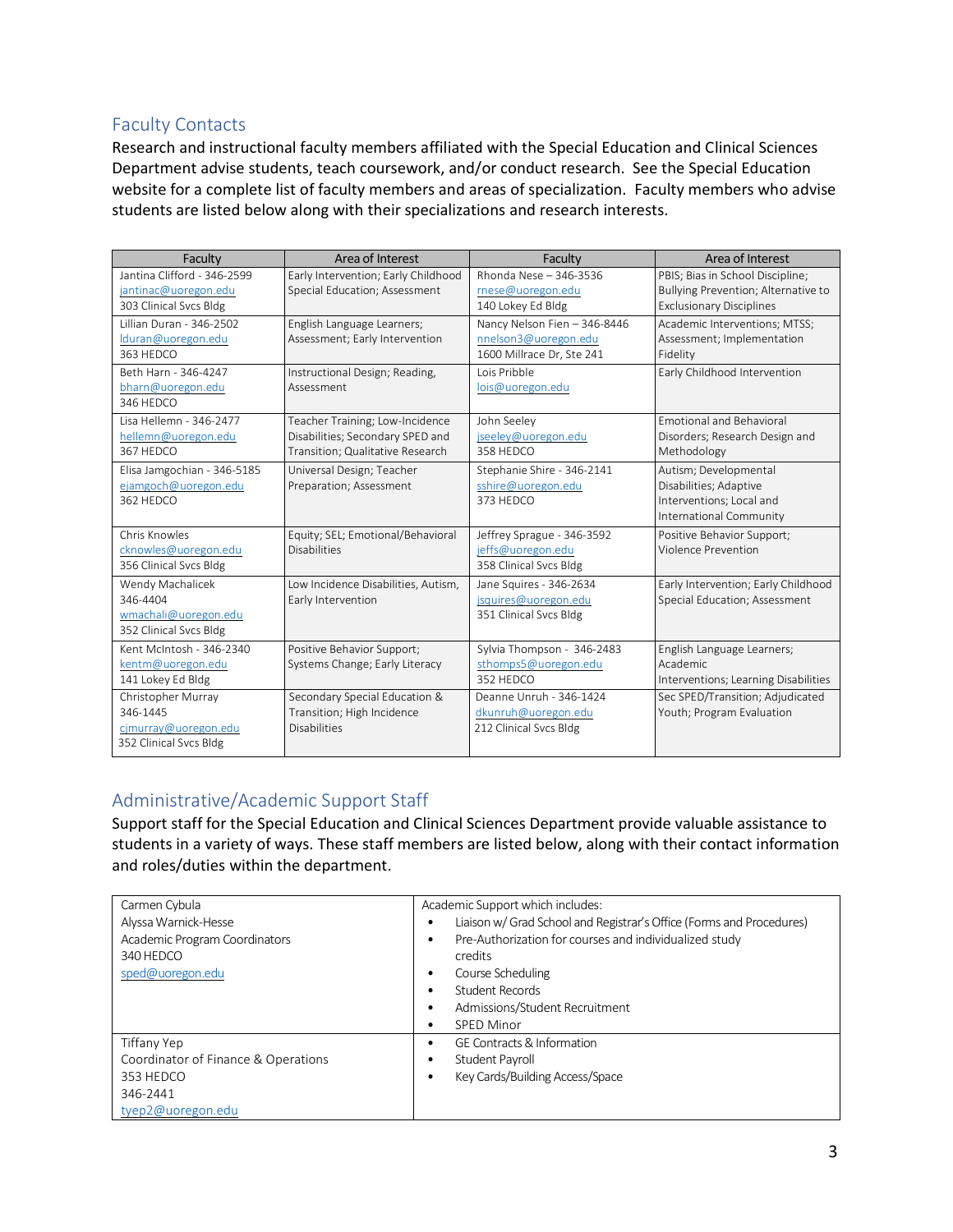### <span id="page-6-0"></span>Faculty Research

A nationally recognized faculty, and model programs in areas such as Positive Behavior Supports, Instructional Design, Reading Success, Assessment, Early Intervention, and Secondary Transition provide the foundation for graduate studies addressing contemporary problems and issues in the field. Research units, centers, and institutes foster fundamental and applied research, and faculty members integrate their research findings and scholarship into the curriculum. An emphasis on evidence-based practice creates practicum and field-based learning opportunities and practice sites for students and school/ community partners. Some research units closely aligned with special education include:

Center on Teaching and Learning (CTL) Hank Fien, Director (541) 346-3562 |<http://ctl.uoregon.edu/>

The Center on Teaching and Learning conducts, translates, and disseminates research that offers solutions to problems faced by schools. Faculty members seek to advance understanding and use of evidence-based practices to prevent and intercept academic difficulties in school-aged children. One emphasis is the role of curriculum, instruction, and assessment in models of academic reform for schools. Research and outreach includes school-based experimental research, model demonstration projects, and large-scale professional development and technical assistance.

Secondary Special Education and Transition Programs (SSET) Deanne Unruh, Director (541) 346-3585 | [http://sset.uoregon.edu](http://sset.uoregon.edu/)

Research, model development, and outreach focuses on practices to help transition-age youth develop knowledge and skills to succeed in their desired adult roles—meaningful employment, completion of postsecondary education, training programs, or living independently in the community. Federal-and state- funded projects support research, development, dissemination, evaluation, and technical assistance. Areas of interest include school-to-work transition programs, self-determination, gender equity, alternative education, adjudicated youth, entry and success in postsecondary settings, standards-based reform, and contextual teaching and learning.

Educational and Community Supports (ECS) Kent McIntosh, Director (541) 346-2462 | [http://ecs.uoregon.edu](http://ecs.uoregon.edu/)

Since it was established in 1972, Educational and Community Supports has focused on the development and implementation of practices that result in positive, durable, and scientifically substantiated change in the lives of individuals with disabilities and their families. Federal- and state-funded projects support research, teaching, dissemination, and technical assistance. Research groups affiliated with Educational and Community Supports address positive behavior support, inclusive schools, transition services, and adult services.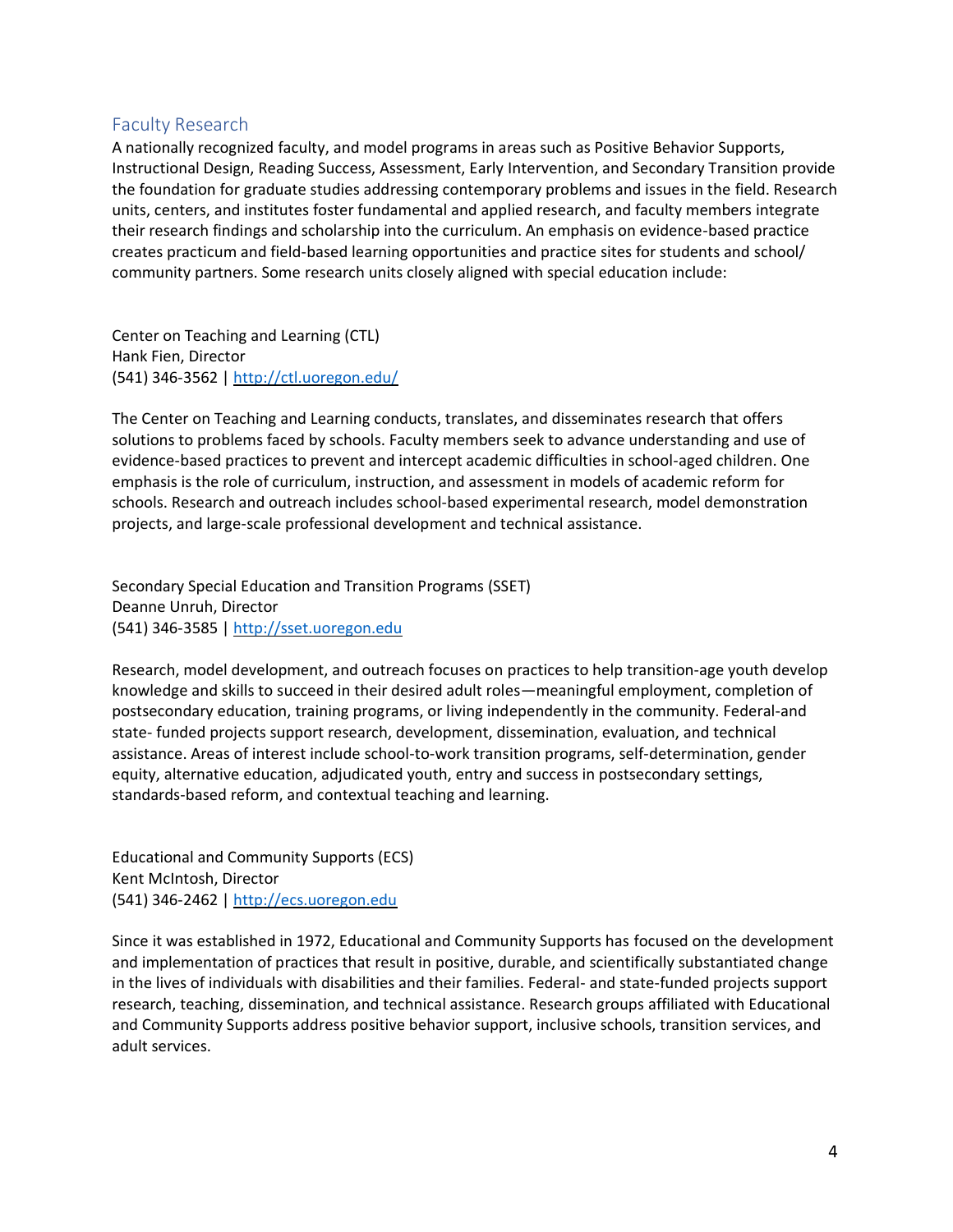Institute on Violence and Destructive Behavior (IVDB) Jeffrey R. Sprague, Director (541) 346-3592 |<https://ivdb.uoregon.edu/aboutus.html>

The mission of the Institute on Violence and Destructive Behavior is to empower schools and social service agencies to address violence and destructive behavior, in schools and beyond their boundaries. The goal is to ensure safety and facilitate the academic achievement and healthy social development of children and youth. Faculty members conduct original research, provide staff training, disseminate knowledge and best practices, and integrate research findings into College of Education academic courses. They also consult with agencies concerned with public safety and youth violence prevention. The institute has developed evidence-based assessment tools and interventions to address factors associated with violence, school dropout, and delinquency. These tools are used by professionals in schools, mental health facilities, and correctional settings. The institute was approved as a center of excellence by the Oregon State Board of Higher Education in 1995 and receives support for its activities through competitively awarded federal grants.

Early Intervention Program (EIP) Jantina Clifford, Director (541) 346-0807 |<http://eip.uoregon.edu/>

Faculty and staff members, training efforts, and products of the Early Intervention Program have had a major impact on the field of early intervention, early childhood special education, and early childhood education. The program's goal is to expand and improve educational and therapeutic services for infants and young children who are at-risk and/or have identified disabilities, and for their families. Underlying this goal is the assumption that improving and expanding services that help children and their families become independent and productive, benefits not only the individual but society as a whole.

Center on Human Development (CHD) Chris Murray, Director (541) 346-3591 |<https://chd.uoregon.edu/>

The Center on Human Development is part of a national network of sixty-one *University Centers of Excellence* (UCE) in Developmental Disabilities. The center's nine units support, assist, and empower people with disabilities and their families in ways that enhance their quality of life. Funds from the annual core grant are administered for these units to support the center's priorities: (1) the interdisciplinary training of professionals; (2) the development of exemplary services and proven models of intervention; (3) technical assistance and dissemination of best practices and knowledge about innovations; (4) applied research and evaluation.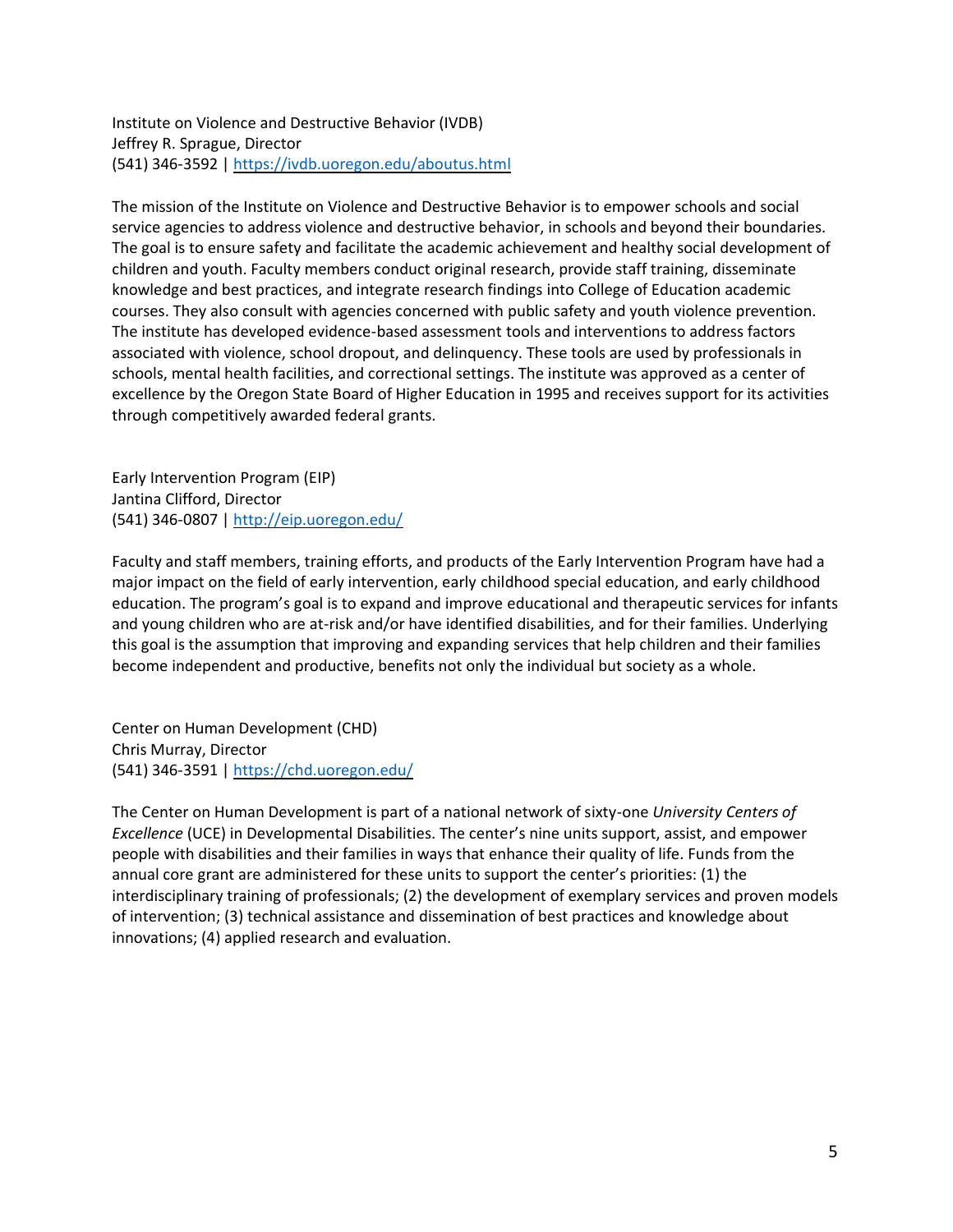# <span id="page-8-0"></span>Section II | Master's Degree Program Requirements

Students pursue the master's degree to enhance their skills as special education teachers or consultants, to work in adult service programs for people with disabilities, to fulfill a prerequisite for school administration programs, or to prepare for doctoral training.

# <span id="page-8-1"></span>M.S., M.A., or M.Ed.

Students may work toward a Master of Education, Master of Arts, or Master of Science degree. For the M.Ed. degree, the candidate must have a valid teaching license and have completed at least one year of successful classroom teaching in the U.S. For the M.A. degree, the candidate must demonstrate proficiency in a foreign language. The CLEP language exams in French, German, and Spanish can be used to meet the University's second language proficiency requirement for the Master of Arts degree. The M.A. degree requires second year, third term level of proficiency in a second language as required for the B.A. degree. Language competence must be demonstrated within the overall seven-year limit for completion of a master's degree. Multilingual students or students whose native language is not English should also contact the Graduate School if they are interested in the M.A. option. For more information about the CLEP and other ways to demonstrate proficiency, see the Graduate School's Master's Degrees Policies and Procedures at [https://gradschool.uoregon.edu/academics/policies.](https://gradschool.uoregon.edu/academics/policies) Students not eligible for an M.A. or M.Ed. degree can work toward an M.S. degree. (Most students pursue this option).

## <span id="page-8-2"></span>General Requirements

Each master's degree program conforms to the established University of Oregon and College of Education requirements and procedures. To earn a master's degree, students must complete an integrated program and meet the following:

- Minimum of 45 credits in courses approved for graduate credit taken as an admitted master's degree student (51 credits minimum if doing a specialization area);
- Up to 15 credits may be officially transferred in through a petition process;
- 24 credits must be in UO graded courses passed with a GPA of 3.0 or better;
- At least 9 credits in 600-level courses must be taken in residence;
- Minimum 30 credits in SPED courses;
- All credits for the degree (including transfer credits) must be completed within seven years.

Students who earn their first master's degree at the UO may receive a second master's in another field by taking at least 30 graduate credits of which at least 24 must be in graded courses taken after official admission to the new major.

Minimal requirements for maintaining good standing within any College of Education program are:

- Maintaining a GPA of 3.0 in graduate courses taken in the degree program;
- Earning C or better in required courses;
- Earning P in all field experiences ( $P = B -$  or better);
- Making satisfactory progress toward a degree or licensure;
- Maintaining continuous enrollment unless granted on-leave status;
- Having no more than 5 credits of incompletes at any one time (excluding thesis or research);
- Abiding by the University of Oregon Student Conduct Code.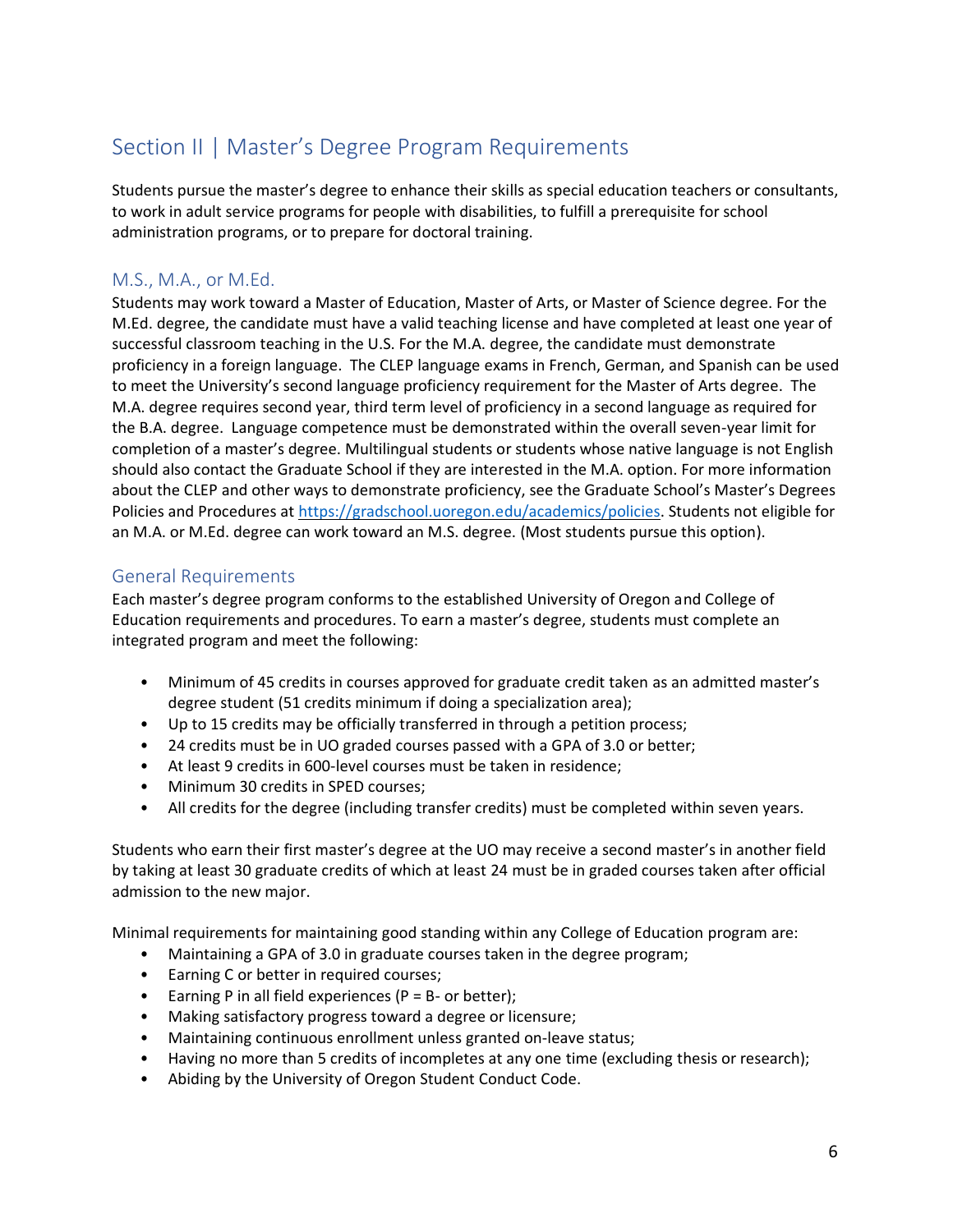#### <span id="page-9-0"></span>Required Coursework

All master's degree students in Special Education must take a set of courses that satisfy Graduate School requirements. The general framework for a Master's degree in special education includes three components: (a) courses in required core areas, (b) elective courses, and (c) a terminal activity. The specific courses students take to complete a master's degree is determined by student-identified career interests and whether the student has been admitted to both the master's degree and a license/ endorsement program. If a student took an equivalent required course at another institution and wishes to waive a required core course, there is a petition process to do so. If a student's petition is approved, the waived credits will not count toward the current master's degree requirements. See 'Course Waivers' section of this handbook for more information.

#### <span id="page-9-1"></span>Required Coursework Taken as an Undergraduate

If a student took any required master's degree courses as an undergraduate at the University of Oregon, such as SPED 411, they are not required to take the course(s) again at the graduate level to satisfy the Foundations Core Area. If, however, the student took a course at the undergraduate level such as SPED 426 Behavior and Classroom Management, and there are other choices in the core area, they must take another course at the graduate level to satisfy that core area requirement. Courses taken at the undergraduate level that satisfy a required core area should be listed in the space provided on the master's program plan showing the core area requirement has been met, and the student will not need to complete a course waiver form. However, these credits cannot be counted in calculating the master's program credits.

#### <span id="page-9-2"></span>Field Studies Core Requirement

The Special Education and Clinical Sciences Department requires all Master's degree students to complete some type of field work aligned with their area of interest and/or focus as part of their Master's program. Licensure students complete this field studies requirement through their required practica for teaching licensure. Students who are not concurrently enrolled in the licensure program can complete this requirement by working with their advisor to identify an appropriate field study experience and developing a field study proposal and contract. This proposal should specify where you will do the experience, what roles and tasks you will be assuming, the hours or schedule you will follow, and any field-based professional(s) who will be overseeing your work. The contract should also specify the evaluation components to verify successful completion of the experience. This may include a time/task log, a synthesis paper of your experience, an evaluation from your field-based supervisor, and/or any other evidence your advisor requires. You may enroll in any number of credits during any term. One credit of field experience equals 40 hours of contact time (does not include transportation to and from the site). Obtain permission from your advisor to enroll in Field Studies credits. Placement in public schools or agencies requires the student to obtain a College of Education ID badge, after receiving a background clearance based on a criminal history check. Follow up with your advisor or the Graduate Program Director regarding current procedures in place at the time you submit fingerprints and go through the background clearance.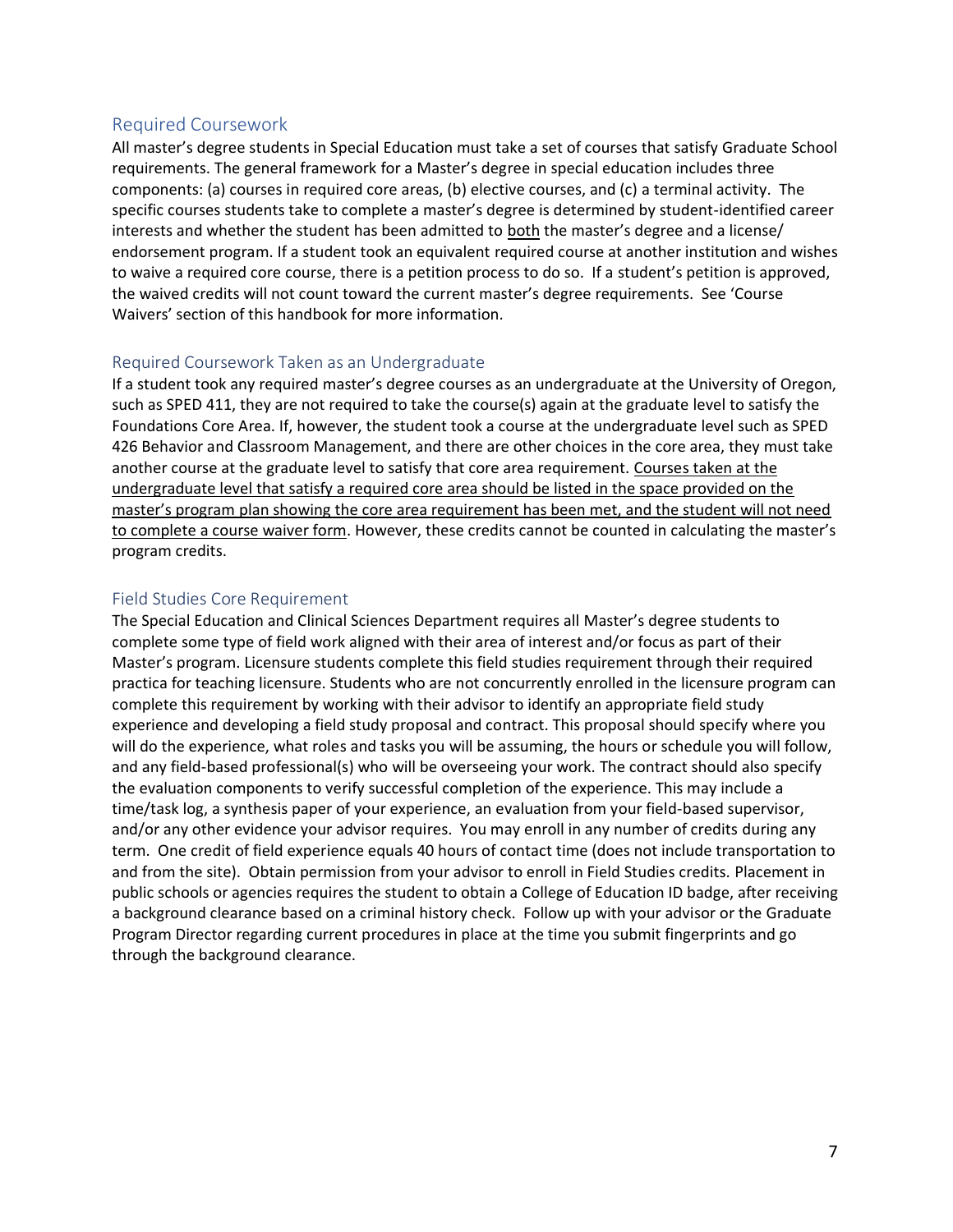# <span id="page-10-0"></span>Required Core Areas for Master's Degree

Minimum Requirements:

- 45 credits as an officially admitted master's degree student
- o 15 credit hours of previous graduate-level work may be transferred into your program pending instructor and advisor approval • 9 credit hours of 600 level courses
- 30 graduate hours in special education (SPED) courses
- 24 graded hours in UO courses

Required Coursework Areas: Suggested courses are grouped by emphasis area but students may select from any course on the list or other SPED courses subject to advisor approval. *Terms that the courses are typically offered are in italics.* Please note: It's important to double-check course offerings frequently, as they can vary from year-to-year*,* depending on enrollment projections and instructor availability.

Foundations . . . Select one course in this area:

- SPED 511 Foundations of Disability I (3) *Fall/Winter/Spring/Summer*
- SPED 680 Foundations in Early Childhood & Early Intervention (3) *Fall*

Behavioral Support . . . Select one course in this area:

- SPED 526 Behavior & Classroom Management (4) *Fall/Winter/Spring*
- SPED 536 Advanced Behavior & Classroom Management (3) *Fall*

Curriculum & Instruction . . . Select two to three courses in this area (depending on emphasis).

- Early Intervention emphasis:
	- o SPED 681 Family-Guided EI (3) *Winter*
	- o SPED 682 Assessment & Evaluation (3) *Winter*
	- o SPED 683 Curriculum ECh & EI (3) *Spring*
- K-12 Emphasis \**Work with advisor to determine mix of Methods and Transition courses to take for this emphasis*.
	- o *Methods Courses\**
		- SPED 522 Special Education Math Instruction (4) *Spring*
		- SPED 540 Early Literacy for Diverse Learners (4) *Fall*
		- SPED 541 Intermediate Literacy for Diverse Learners (4) *Winter*
		- SPED 542 Adolescent Literacy for Diverse Learners (4) *Spring*
		- SPED 543 Supporting Students with Low-Incidence Disabilities (4) *Winter*
	- o *Transition Courses\**
		- SPED 633 Transition Planning & Instruction I (3) *Winter*
		- SPED 634 Transition Planning & Instruction II (3) *Spring*
- General Master's . . .
	- SPED 660 Design of Instruction (4) *Fall*
	- SPED 610 Assessment in Special Education (3) *Fall*  $\blacksquare$

#### Legal ...

• SPED 510 Law & Special Education (3) *Winter*

Multicultural . . .

• SPED 510 Diversity in Special Education (3) *Winter*

Field Studies . . . Select one course in this area:

- SPED 606 Field Studies (3) *Fall/Winter/Spring/Summer*
- SPED 609 Practicum (3) *Fall/Winter/Spring*

Research . . . Select one course in this area:

- EDUC 610 Social Science Research Design (4) *Fall*
- EDUC 611 Survey of Educational Research Methods (3) *Fall/Summer*

Terminal activity selected from one of the following options:

- Early Intervention emphasis only
	- o Oral Comprehensive Exam
- General, K12 emphasis
	- o Master's Project (3)
	- o Thesis (9)
	- o Specialization Area (3 graduate courses of at least 9 credits; requires a minimum of 51 total credits).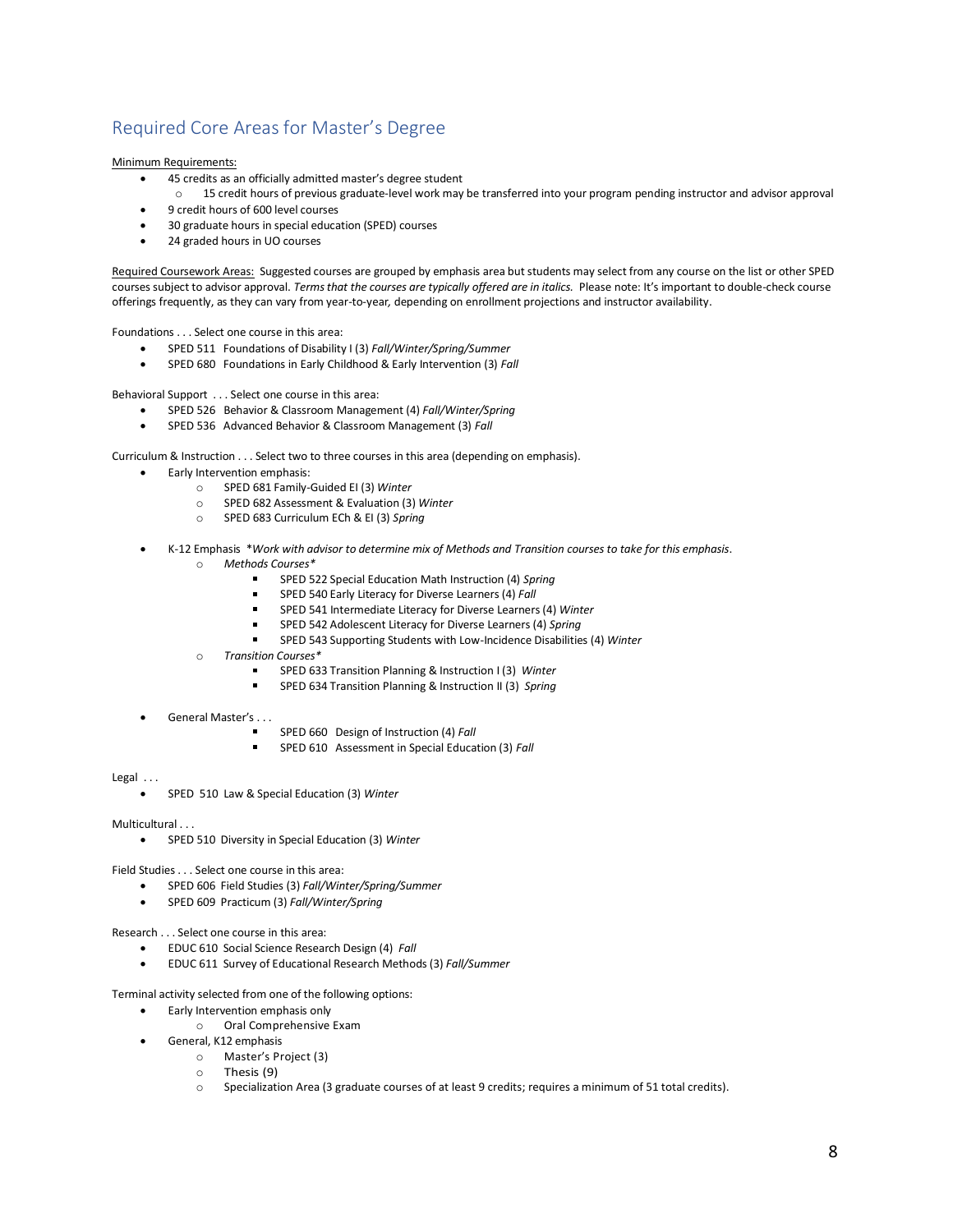# <span id="page-11-0"></span>Terminal Activity

The Master's degree terminal activity is an opportunity for students to focus on a specific area of interest. There are four options for completing the terminal activity:

- 1. Master's Specialization Area
- 2. Master's Project
- 3. Master's Thesis
- 4. Oral Comprehensive Exams (EI Option Only)

Because most activities require multiple terms for completion, students need to consider the options for completing the terminal activity at the beginning of their master's degree program. During quarterly meetings with their advisor, students should identify topics of interest and discuss these, as well as ways to complete the requirement. We strongly recommend that students complete one of the required master's research courses prior to completing the terminal activity. Students' advisors can help them select the research course that would be most appropriate for their interests and professional goals.

Master's Specialization Area. In this option, the student selects a set of courses related specifically to self-identified existing or emerging career interests. A student who elects the specialization area option will work with their academic advisor to select a minimum of 3 courses (minimum of 9 credits) that together create a focused concentration in a content area. Because this option is intended to provide focus on career-related content, field experiences are not permitted within the required minimum 3 courses (9 credits minimum). One exception to this is supervised licensure practicum - students should consult with their advisor for more information.

Examples of specialization areas are outlined below. Possible courses by term for each specialization are also listed in this table. *Note that these specialization areas and courses are examples only*. A student who elects this option will work individually with their advisor to develop a specialization area and related coursework.

| Sample Area      | Fall                       | Winter                     | Spring             | Summer                    |
|------------------|----------------------------|----------------------------|--------------------|---------------------------|
| Gen $Fd$ – $Fil$ | EDST 638: ELL Pedagogy for | EDST 646: ELL Pedagogy for |                    | EDST 616: Language, Power |
|                  | the Humanities (4)         | Elem Classrooms (4)        |                    | and Education (4)         |
|                  |                            |                            |                    | LT 629: Found of Language |
|                  |                            |                            |                    | Theory (4)                |
| Gen Ed - Math    | EDST 621: Mathematical     | FDST 622: Math Problem     | SPED 522 SPED Math | EDST 620: Evolution and   |
|                  | Concepts (4)               | Solving Curriculum         | Instruction        | Math Wars (4)             |
| Gen Fd -         | EDST 623: Science Concepts | EDST 624: Science Problem  |                    | FDST 630: Humanities      |
| Science          | (4)                        | Solving Curriculum         |                    | Curriculum and Cultural   |
|                  |                            |                            |                    | Conflict (4)              |
| Gen Ed - Social  | FDST 635: Social Studies   | FDST 636: Social Studies   |                    | EDST 630: Humanities      |
| Studies          | Concepts (4)               | Inquiry & Analysis (4)     |                    | Curriculum and Cultural   |
|                  |                            |                            |                    | Conflict (4)              |
| Gen Ed -         | EDST 631: Representing     | EDST 632: Eng Students in  |                    | EDST 630: Humanities      |
| Literacy         | Literature to Young People | Writing (4)                |                    | Curriculum and Cultural   |
|                  | (4)                        |                            |                    | Conflict $(4)$ -Or –      |
|                  |                            |                            |                    | LT 629: Found of Language |
|                  |                            |                            |                    | Theory (4)                |

\*\*Note: If a student is enrolled in the K-12 licensure program at the time of completing the master's degree, the specialization credits are already included in the program.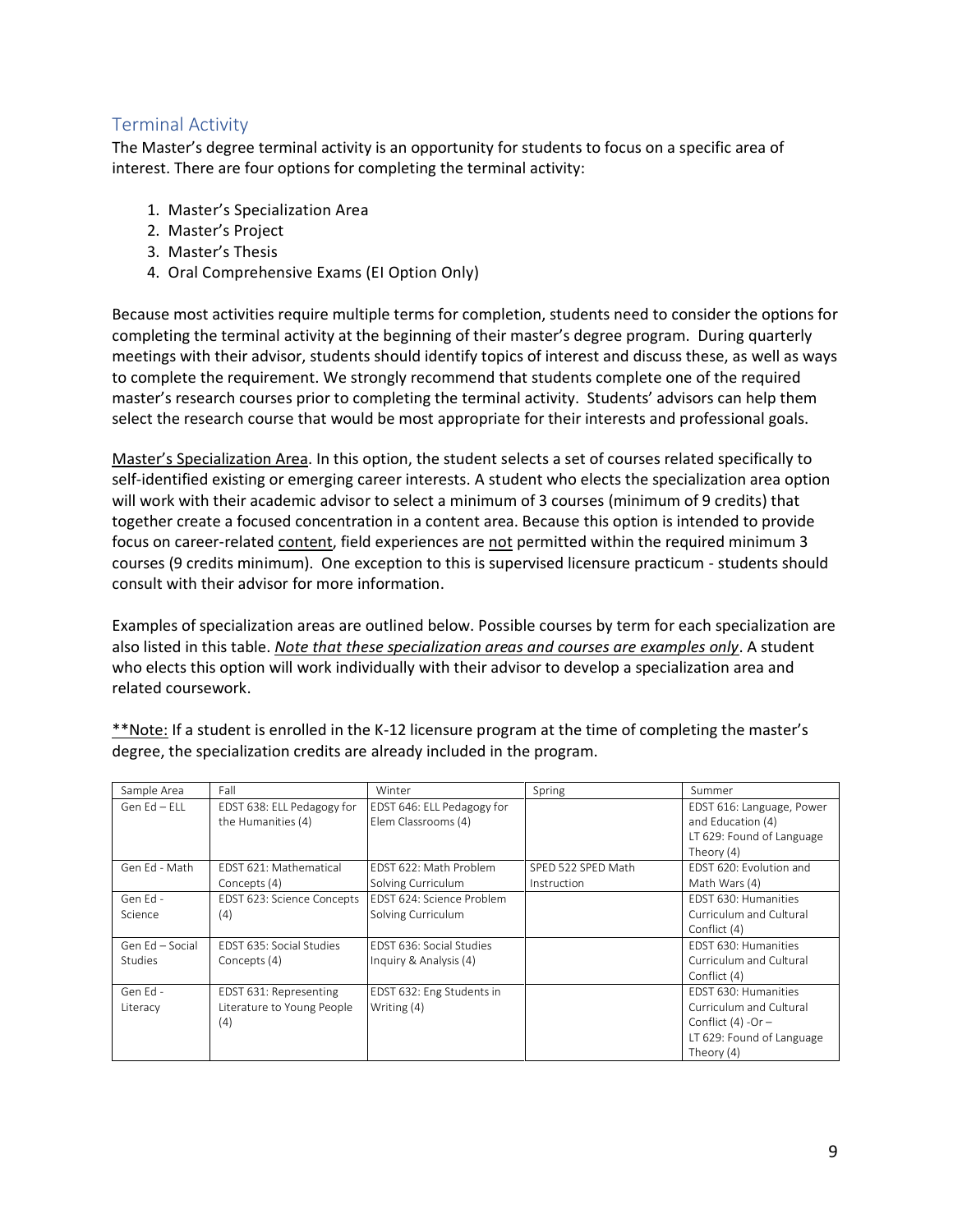| Sample Area    | Fall                       | Winter                              | Spring                        | Summer |
|----------------|----------------------------|-------------------------------------|-------------------------------|--------|
| Career         |                            | SPED 633: Transition                | SPED 634: Transition          |        |
| Development &  |                            | Planning & Instruction I (3)        | Planning & Instruction II (3) |        |
| Transition     |                            |                                     | CPSY 617 Theories of Career   |        |
|                |                            |                                     | Development (3)               |        |
| Family Systems | CFT 616: Systems Theory    | CFT 620: Mental Health &            | FHS 583: Prevention of        |        |
|                | Foundations (3)            | Diagnosis (3)                       | Interpersonal Violence (3)    |        |
|                |                            | CPSY 642: Child and Family          |                               |        |
|                |                            | Interventions                       |                               |        |
| Behavior       | SPED 536: Advanced         | FHS 582: Prevention of              | SPED 532: Intro to Behavior   |        |
| Supports       | Behavior Management (3)    | Youth Violence (4)                  | Disorders (3)                 |        |
|                | FDUC 654: Advanced         |                                     | FHS 583: Prevention of        |        |
|                | Applied Behavior Analysis  |                                     | Interpersonal Violence (4)    |        |
|                | (4)                        |                                     |                               |        |
| Low Incidence  | CDS 550: Intro to Language | CDS 663: Management of              |                               |        |
| Disabilities   | Development (4)            | <b>Acquired Cognitive Disorders</b> |                               |        |
|                | CDS 560: Developmental     | (4)                                 |                               |        |
|                | Disorders in               | SPED 543 Low-Incidence              |                               |        |
|                | Communication (4)          | Disabilities (4)                    |                               |        |
|                |                            |                                     |                               |        |
| Early          | SPED 680 Found in ECh & EI | SPED 681 Family-Guided EI           | SPED 683 Curriculum in        |        |
| Intervention   | (3)                        | (3)                                 | EC/EI(3)                      |        |
| Prevention     | PRFV 631 Intro to          | CPSY 645 Health Promotion           |                               |        |
| Science        | Prevention Science         | & Equity                            |                               |        |

Master's Project. In this option the student completes a research or development project in conjunction with their advisor or another faculty person. The ongoing research activities in the Special Education and Clinical Sciences Department offer many opportunities for students to participate in research and development with faculty support. Alternatively, students can design their own projects. Master's projects do not have to conform to any particular research design but must be substantive and directed toward solving a problem or answering a question related to the student's field of study.

Master's projects take many forms. They can employ experimental research designs. However, in some cases, students have chosen to do action research projects of their own design in collaboration with one or more program faculty. In addition to research projects, other types of projects include curricula design, teaching models, inservice programs, or handbooks. Although there is a wide range of topics and formats, all projects should include an introduction, literature review, body, conclusion (implications and recommendations), and ancillary materials (references, tables, figures, and appendices).

In the terms prior to completing the master's project a student should:

- 1. identify a topic and faculty advisor for the project;
- 2. select a committee if required by the advisor;
- 3. develop a written project proposal and obtain approval from the faculty advisor or committee;
- 4. obtain approval from the University's Human Subjects Review Committee, if necessary. Obtain advisor permission to enroll in SPED 601 Research Master's Project, if engaging in research activities. If not doing research, but working on Master's Project, register for SPED 605 Reading Master's Project.

In the term a student plans to complete the master's project, he or she should:

- 1. complete the activities for the project;
- 2. work with advisor and/or committee in drafting and rewriting all sections of the project;
- 3. write up the final paper in APA format or a format agreed upon by the advisor;
- 4. register for SPED 605 Reading Master's Project. You must register for a total of 3 Master's Project credits over the course of the project (either Research or Reading).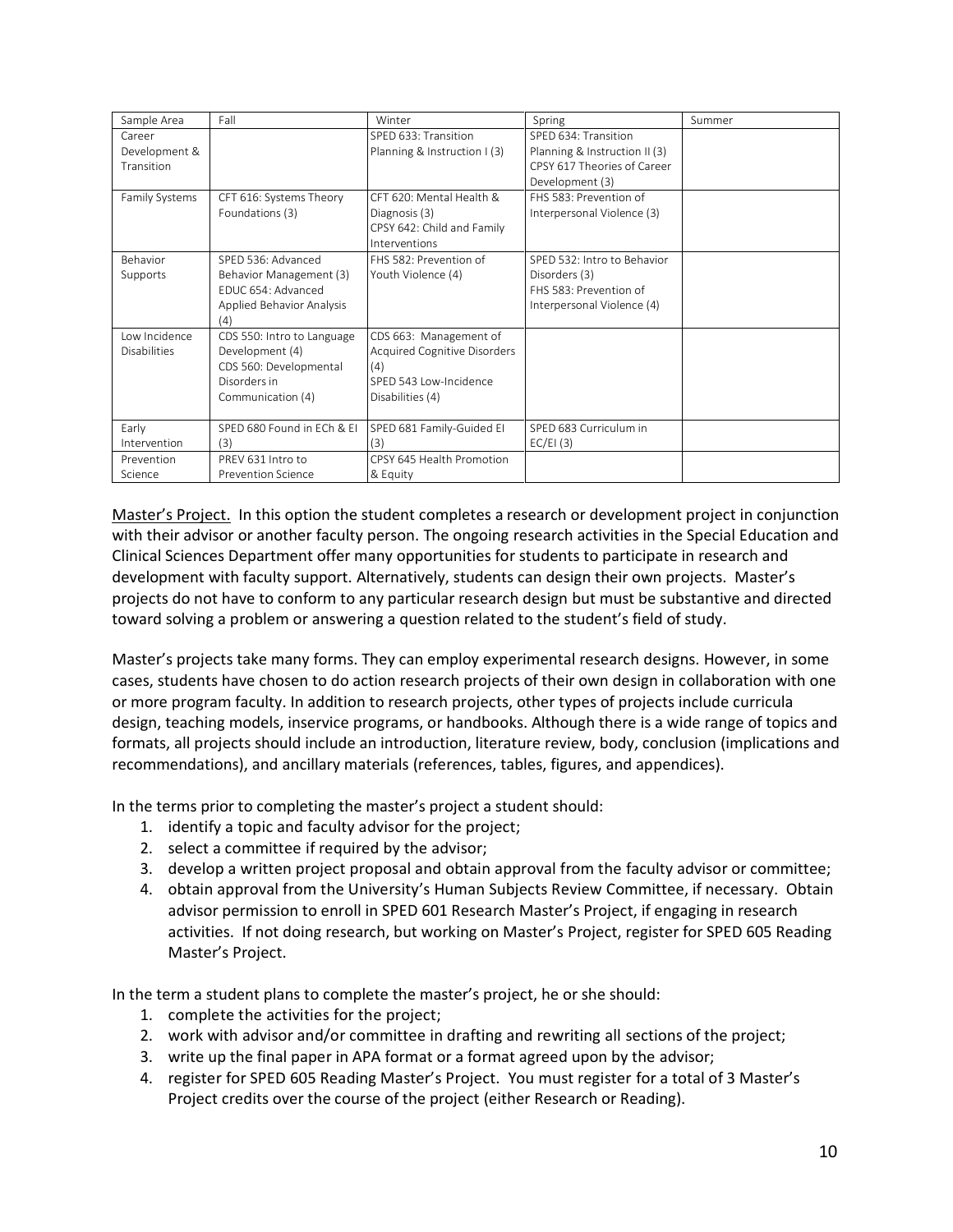- 5. submit the paper to the advisor and/or committee for a final reading. An advisor may ask for a second faculty reader and/or require an oral presentation of the project;
- 6. obtain final signature approval from the advisor and/or committee; and
- 7. submit one final copy to the advisor and each committee member, and to the SPED academic coordinator at sped@uoregon.edu

Advisors/committees work with students to establish agreed upon timelines and due dates for completing project steps. Projects are usually due two weeks prior to the end of the term to allow time for evaluation and approval. *Any time students are working on the Master's project, they may enroll in Master's Project credits (either Reading or Research*). Credit hours should reflect one credit for every 40 hours of work. Students will receive grades of "Incomplete" in SPED 605 Reading Master's Project or SPED 601 Research Master's Project until the final project is submitted and approved. Grades of "Incomplete" for SPED 605 Reading Master's Project or SPED 601 Research Master's Project do not jeopardize students' status in the program, or their eligibility for financial aid. Students must complete at least 3 credits of Master's Project (either Reading or Research) over the course of the project.

Master's Thesis. This option represents the culmination of student research and scholarly activity in the master's program. The thesis must conform to the professional standards set forth by the Graduate School. Students may design and carry out their own research project, work with a faculty member or doctoral student in conducting a study, or participate in some aspect of an ongoing study. As this option is much more comprehensive and scholarly than the other two options, it requires a minimum of 9 credits and may be completed over multiple terms. Students wishing to complete the thesis option should consult with their advisor regarding requirements for a thesis committee. To complete a master's thesis, students must follow specific University of Oregon Graduate School requirements that relate to the appearance of the thesis, how the thesis is filed upon completion, and registration requirements. Students must obtain and conform to the Thesis and Dissertation Style and Policy Manual, which is available on the Graduate School's website. The Graduate School establishes timelines each term for completion of a thesis. Students must comply with these deadlines. Visit the Grad School's website for detailed thesis information and resources: [https://gradschool.uoregon.edu/academics/completing](https://gradschool.uoregon.edu/academics/completing-degree/masters-graduation-checklist)[degree/masters-graduation-checklist](https://gradschool.uoregon.edu/academics/completing-degree/masters-graduation-checklist)

Prior to completing the Master's Thesis Option, students need to:

- 1. identify a topic and faculty advisor for the thesis;
- 2. select a thesis committee;
- 3. develop a written project proposal and obtain approval from the committee;
- 4. obtain approval from the University's Human Subjects Review Committee, if necessary; and,
- 5. obtain advisor permission to enroll in SPED 601 Research and/or SPED 503 Master's Thesis.

In the term students complete their thesis, they need to:

- 1. register for 3 Thesis credits,
- 2. work with their advisor/committee in drafting and rewriting all sections of the thesis;
- 3. schedule and complete an oral defense of the thesis, optional per committee
- 4. format the thesis according to UO Graduate School specifications and APA requirements;
- 5. submit the thesis to the committee for final approval;
- 6. submit the thesis and required forms to the Graduate School for approval (electronic submission procedures and forms available on the Graduate School's website); and
- 7. submit a copy of the Graduate School approved thesis to each committee member.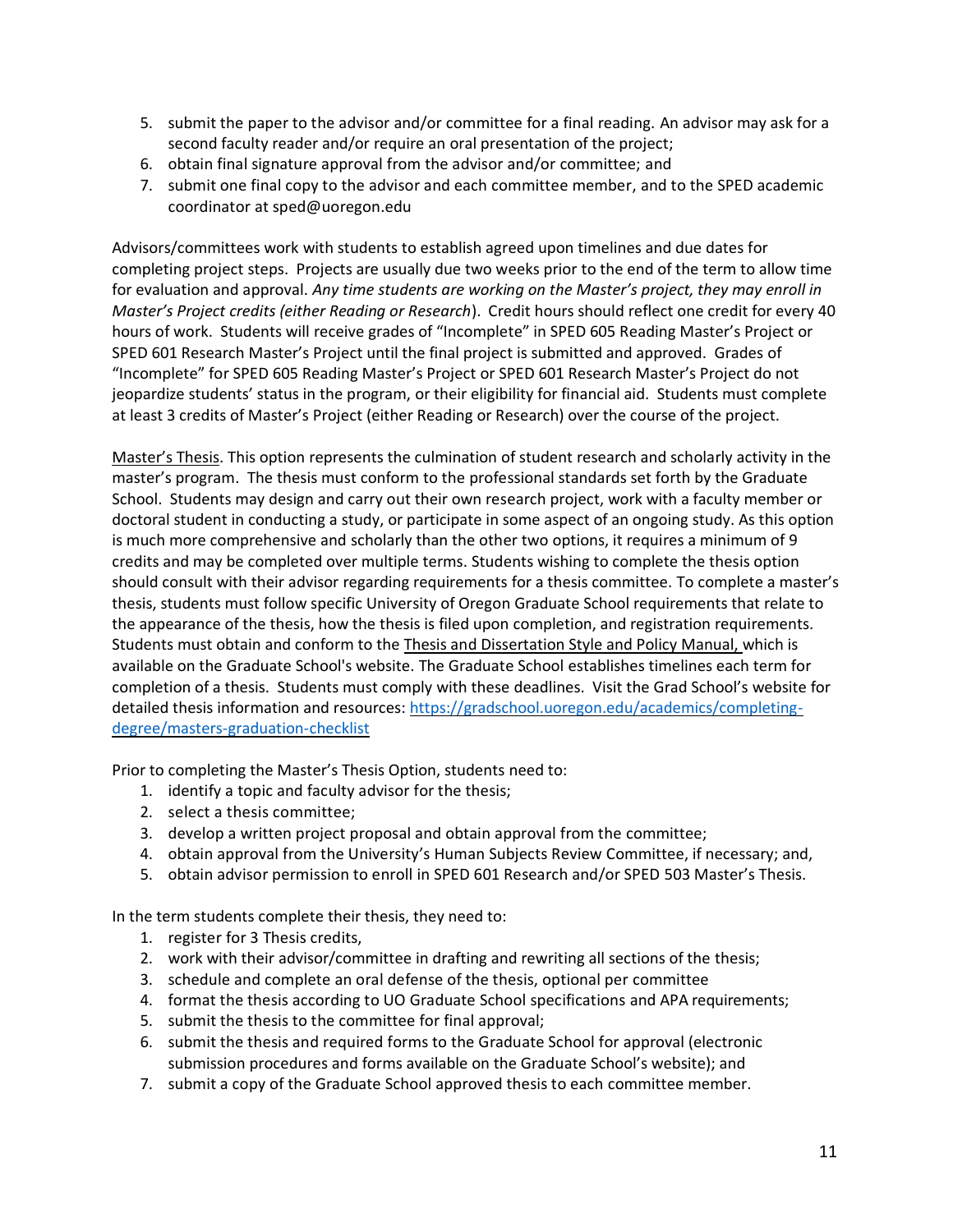Any time students are working on the thesis, they may enroll in thesis credits, or if engaging in research activities, they may enroll in research credits with their advisor's approval. Credit hours should reflect one credit for every 40 hours of work. *The Graduate School expects students to enroll in Thesis credits EVERY TERM once they start work on the thesis until they graduate.* Students will receive grades of "Incomplete" in SPED 503 Thesis until the thesis is approved and submitted. Grades of "Incomplete" for SPED 503 Thesis or SPED 601 Research do not jeopardize students' status in the program or their eligibility for financial aid.

# <span id="page-14-0"></span>Conditional Admissions

All students are admitted to the master's program on a conditional basis, pending completion of a program plan. Some students have additional conditions outlined in their acceptance letter. These may need to be addressed by the end of the first term of enrollment. By the end of the first term of enrollment (or fall, for students beginning summer term), students must have a master's program plan on file to be fully admitted and in good standing.

### <span id="page-14-1"></span>Master's Program Plan

All master's students are conditionally admitted to the Special Education and Clinical Sciences Department until a Master's Program Plan (see Attachment A) is completed with their advisor, signed, and filed with the SPED academic program coordinator. This plan is a written agreement between the student and the College which specifies the student's program of study leading to a Master's Degree. You must complete this form with your advisor before the end of your first term of the program (or fall for those starting in summer). Upon completion of the plan, you and your advisor will keep a copy and you will file a copy with the Academic program coordinator. You should update any changes to your plan prior to enrollment each term and obtain your advisor's signature on the updated program plan. In the term you apply to graduate, the College of Education/SPED Department compares your completed plan to your transcript to determine if you have completed the requirements for your master's degree. An approved plan offers protection to the student and the program. It is important that your program plan be kept up to date. You can obtain a copy of the program plan from the Master's program director or the academic program coordinator.

## <span id="page-14-2"></span>Tk20

The College of Education has purchased Tk20, a comprehensive data system that provides faculty, staff, and students a rich set of tools to enhance our academic programs and students' experience. The Tk20 system will allow us to serve students better by providing tools for advising, managing field placements, and using data for ongoing program improvement. For students, the Tk20 system will provide tools to facilitate academic success and professional development, such as:

- Building course and licensure-related products
- Submitting important work and receiving feedback online
- Creating electronic portfolios for sharing work
- Creating and storing records of licensure/certification activities
- Actively participating in advising activities related to program completion and licensure

College of Education licensure students are required to subscribe to Tk20 in order to complete program activities, program assessments, and/or field experiences. Consult with your program director for information about how and when to sign up and activate your student subscription. Students must be registered for Tk20 by the end of the second term. Students who are not enrolled will not be allowed to register for practicum.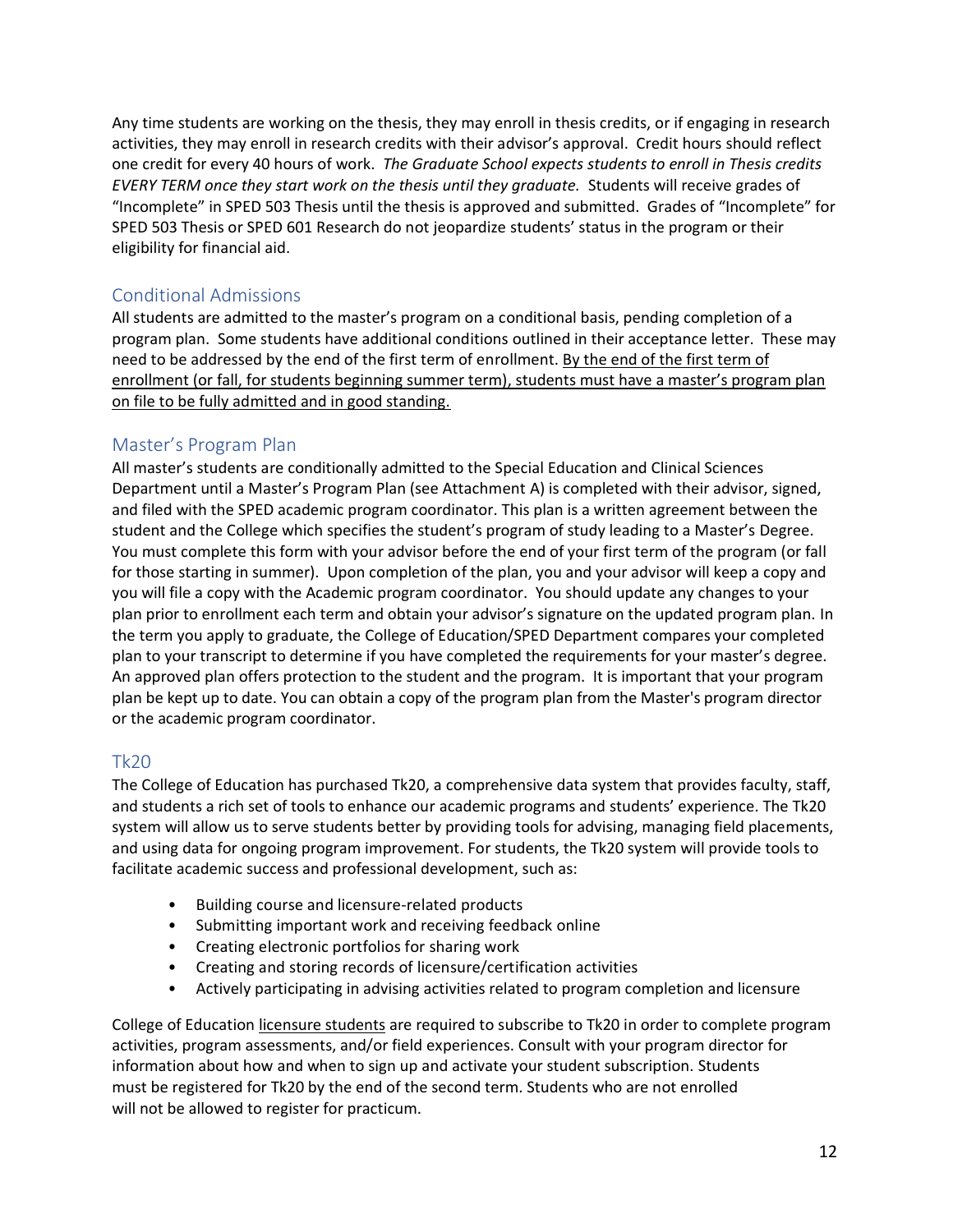#### To access Tk20:

Log in using your Duck ID: https://tk20.uoregon.edu/ All Tk20-related questions should be sent to either the Tk20 ticket system: tk20@uoregon.edu or the dedicated phone line: 541-719-8250.

#### <span id="page-15-0"></span>Transfer of Credits

Up to 15 graduate credits earned may be transferred and counted toward your master's degree program. You may also use credits that were "reserved" for graduate credit while an undergraduate at the University of Oregon as part of the transfer credits. These courses must be relevant to the degree program as a whole; have earned grades of A+, A, A-, B+, B, B-, or Pass; and be courses that have not been used to satisfy the requirements for another degree. These courses must be approved by the department and by the Graduate School and may not be used to meet the requirement of 24 graded credits in University of Oregon graduate courses. Transferred credits are not used in computing UO cumulative grade point average. Further information and the Transfer of Credit Request Form can be found at: [https://gradschool.uoregon.edu/academics/policies/masters/transfer-credit.](https://gradschool.uoregon.edu/academics/policies/masters/transfer-credit) This form must be turned in to the Graduate School the term before a student plans to graduate. The Graduate School allows master's degree students up to seven years to complete this program. However, if a student elects to transfer credits earned prior to admission, the seven-year timeline begins on the date of the first transferred course.

Please note: If you took courses through the UO Community Education Program, you must officially transfer them into your SPED master's program, using the Graduate School form.

#### <span id="page-15-1"></span>Course Waivers

Students may request a waiver of coursework taken within the past seven years, but students may not request a waiver of credit hours. Experience in the field is generally not a basis for waiving coursework. The student must request a waiver prior to enrollment in a course. Only the instructor teaching the course for which the waiver is requested may grant the request. Advisors may not grant coursework waivers.

<span id="page-15-2"></span>When requesting a waiver, students are responsible for completing the College of Education Request for Waiver of Credit form available [here](https://coedocs.uoregon.edu/download/attachments/144113666/Waiver_Form_FINAL_June_5_2018.pdf?version=1&modificationDate=1528496293611&api=v2%20) and compiling appropriate documentation of prior applicable coursework. After checking with their advisor, students who wish to waive a course should make an appointment with the course instructor to determine what evidence is needed to support the waiver request. Evidence could include a course syllabus, list of readings, copies or descriptions of tests and quizzes, copies or descriptions of projects and activities, and evidence of performance in the course (transcript). A student must have earned a grade of B- or above or a 'Pass' in the course equivalent. If the course instructor approves and signed the petition, the student then obtains the signature of their advisor and the signature of the SPED Program Director. Approved forms are added to the student's file and forwarded to the College of Education's Student Records Coordinator upon program completion. If a student's request for a waiver is denied, the student may use the College of Education's appeal process.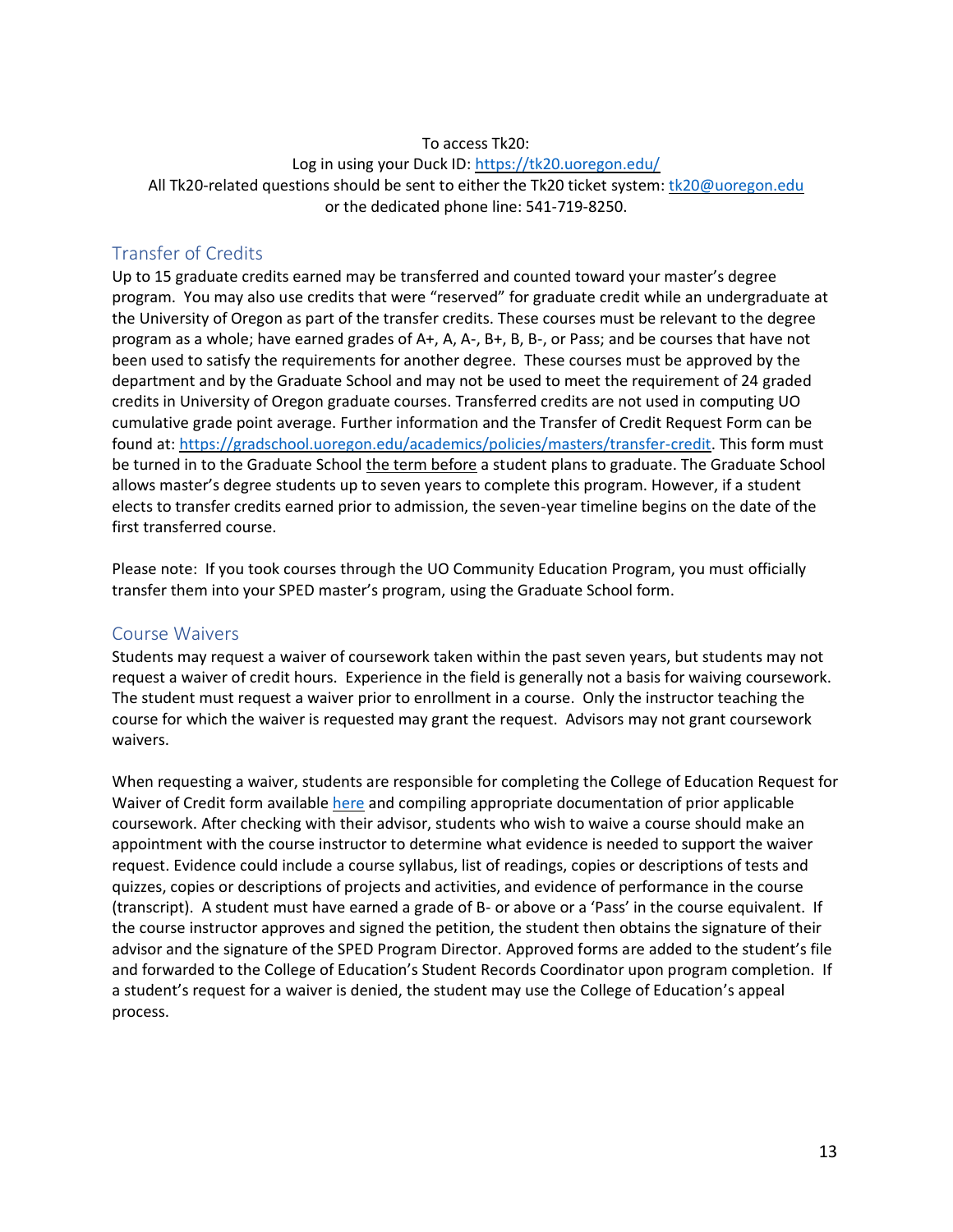#### Continuous and Part-time Enrollment

Once an individual is admitted to a graduate program and enrolls in classes, the student is officially a graduate student. To maintain graduate status within the Department and the Graduate School, students must be continuously enrolled. To meet the Graduate School's continuous enrollment requirement, you must register for at least 3 graduate credits each term (excluding summer sessions) or be officially on-leave.

#### <span id="page-16-0"></span>Request for On-leave Status

Request for on-leave status is granted to students in good standing for a maximum of three academic terms (excluding summers), after which registration for a minimum of three graduate credits each term is required. More information and the link to request on-leave status is available here: <https://gradschool.uoregon.edu/academics/policies/general/on-leave-status>

The continuous enrollment rule applies even when students have finished everything except the Master's terminal activity. Sometimes students get jobs before completely finishing their terminal activity. Others select a project or thesis that is intended to be done in conjunction with their job. Nevertheless, from the point of view of the Graduate School, a student must be on-leave if not enrolled for at least three credits per term.

Failure to comply with the continuous enrollment policies results in termination from the Graduate School. To re-enroll, a Petition for Re-Instatement must be completed on the Graduate School website: [https://gradschool.uoregon.edu/sites/gradschool1.uoregon.edu/files/forms1/petition-for](https://gradschool.uoregon.edu/sites/gradschool1.uoregon.edu/files/forms1/petition-for-reinstatement.pdf)[reinstatement.pdf](https://gradschool.uoregon.edu/sites/gradschool1.uoregon.edu/files/forms1/petition-for-reinstatement.pdf) Upon review of the request, the Graduate School may require the student to register and pay for the number of credits equivalent to 3 hours for each term stopped out. If the credits equal more than 16 term hours, the student may be required to enroll in multiple terms of increased registration. If the student feels there are extenuating circumstances for the Graduate School to consider, a petition may be filed to accompany the request to re-enroll. The program and the Graduate School reserve the right to accept or deny re-enrollment requests. A denial can be based on a review of the graduate record or if the student/faculty ratio is beyond the capacity to adequately meet the needs of the student. Enrollment limitations are subject to available funding, University Administration rulings and the Board of Higher Education. The petitioner may be required to meet the admission policies and degree completion requirements in effect at the time of re-enrollment. Contact the Academic program coordinator for additional information if needed.

<span id="page-16-1"></span>If enrolled in any of the graduate programs, a student may be required to take additional field studies and/or retake some courses if absent from the program for a calendar year or more. When ready to reenter the program, a student should meet with their advisor to plan the individual refresher plan most appropriate to both the program/degree sought and the individual's strengths and needs. Typically, we require students returning after a leave to retake some of the courses (or parts of courses) in curriculum, instruction and classroom management. Part-time students who choose to complete the program over a longer period are subject to this same refresher policy if their program extends beyond two years. Students should always make sure to update/revise their program plan upon return to the program so that it accurately reflects what they have agreed upon with their advisor going forward.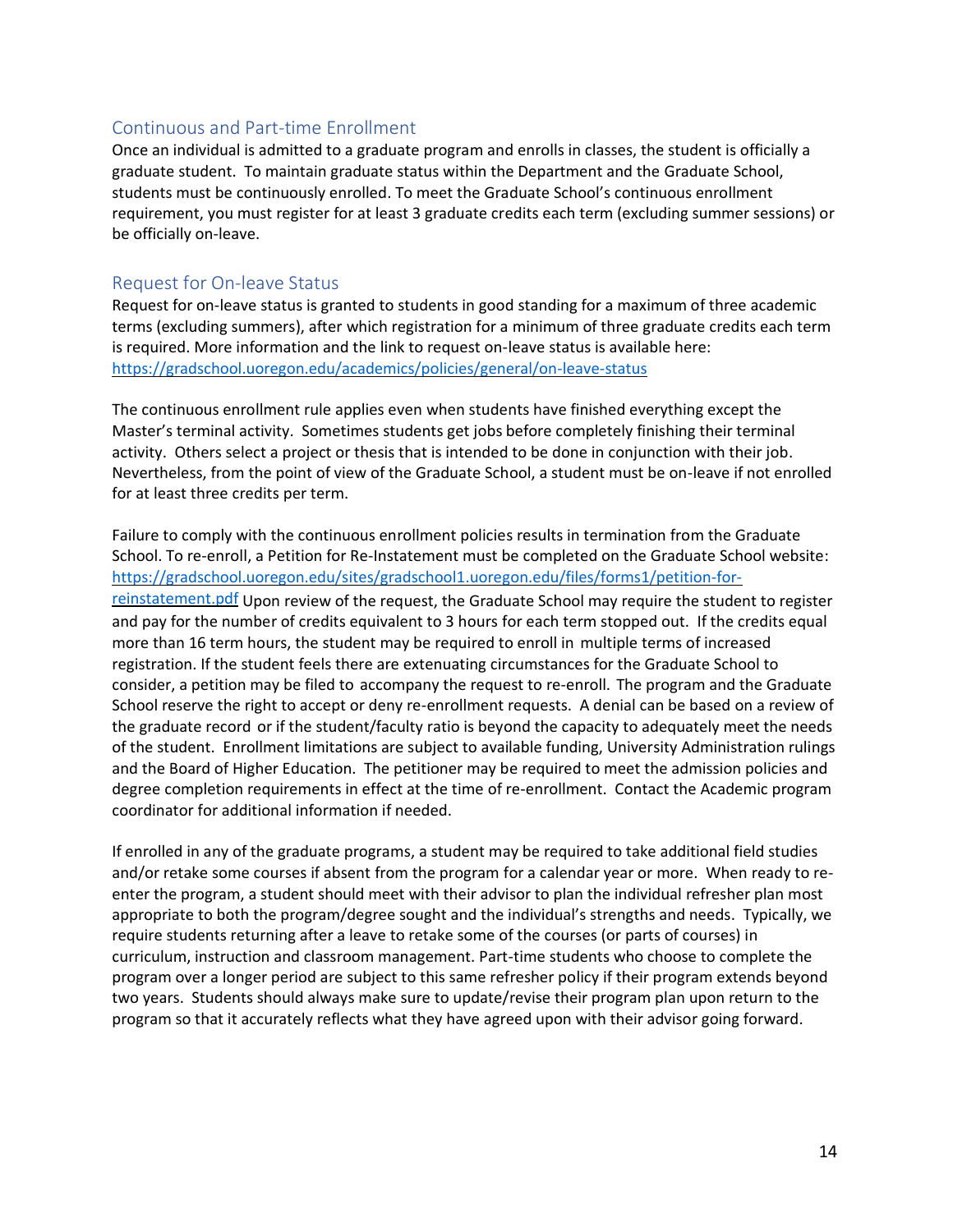# Program Completion

Within two terms prior to completing a master's degree, students must:

- Ensure all transfer credits and change of classification have been processed and approved
- Review Program Plan and be sure it's up to date and filed with the Academic program coordinator

#### <span id="page-17-0"></span>Application for Advanced Degree

At the beginning of the term you plan to finish your program, you must make a formal on-line *Application for an Advanced Degree,* available on the Graduate School website: [https://gradschool.uoregon.edu/academics/completing-degree/masters-degree-deadlines.](https://gradschool.uoregon.edu/academics/completing-degree/masters-degree-deadlines) The application must be made by the end of the second week of classes in the term of graduation. Also, notify the Academic program coordinator and your advisor of your intent to graduate.

#### <span id="page-17-1"></span>Final Term Registration Requirements

Students must register for at least 3 credits during their final term of enrollment.

#### <span id="page-17-2"></span>Time Limit and Residence Requirements

The Graduate School requires a minimum of 30 credits applicable to degree requirements to be taken at the Eugene campus over a minimum of two terms (a second master's requires an additional two terms). Students in advanced degree programs must complete all work for a master's degree within seven years, including all transferred credits, thesis, the language requirement for an M.A. and all examinations.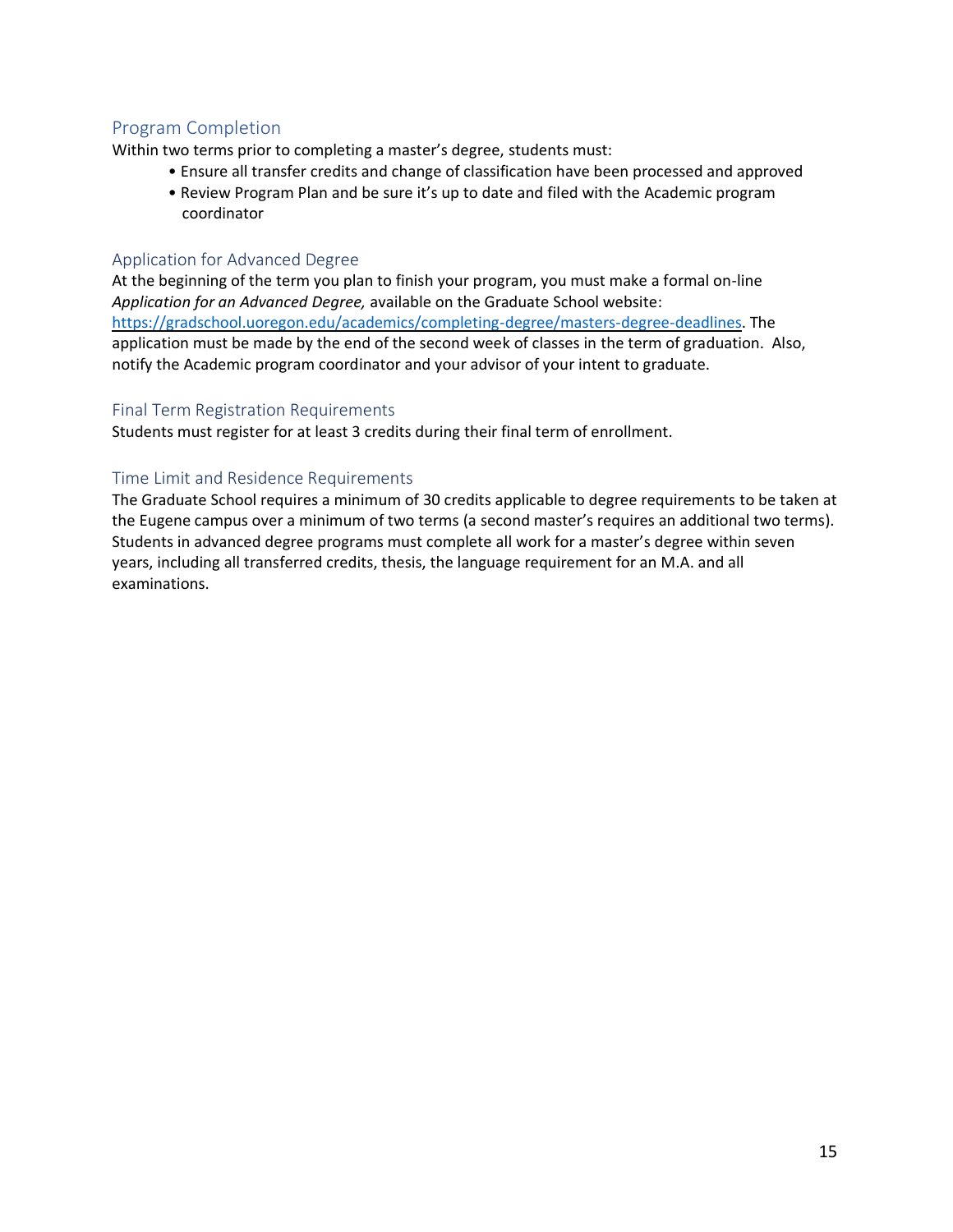# <span id="page-18-0"></span>Program Plan Checklist

|                   | Has coursework in the following core areas:                                                                                                                                                                                                                                                      |
|-------------------|--------------------------------------------------------------------------------------------------------------------------------------------------------------------------------------------------------------------------------------------------------------------------------------------------|
|                   | Foundations of Disability (1 course)                                                                                                                                                                                                                                                             |
|                   | Behavioral Support (1 course)                                                                                                                                                                                                                                                                    |
|                   | Curriculum and Instruction (2-3 courses)                                                                                                                                                                                                                                                         |
|                   | Legal Issues (1 course)                                                                                                                                                                                                                                                                          |
|                   | Multicultural (1 course)                                                                                                                                                                                                                                                                         |
|                   | Field Studies or Practicum (at least 3 credits)                                                                                                                                                                                                                                                  |
|                   | Research (1 course)                                                                                                                                                                                                                                                                              |
|                   | Has 42 credits including courses in Core Areas                                                                                                                                                                                                                                                   |
|                   | Has selected a terminal activity above the 42 credits:                                                                                                                                                                                                                                           |
|                   | Specialization - 3 graduate level courses (9 or more credits)                                                                                                                                                                                                                                    |
|                   | Project - 3 or more credits of Reading Master's Project and/or Research<br>Master's Project (Note: If the project involves the collection of data with human<br>participants, the student must enroll in Research credits for the project and submit a<br>human subjects protocol for approval.) |
|                   | Thesis - 9 or more credits of Thesis                                                                                                                                                                                                                                                             |
|                   | Oral Comprehensive Exams (El Option only)                                                                                                                                                                                                                                                        |
|                   | Has taken 30 credits at UO                                                                                                                                                                                                                                                                       |
|                   | Has transferred no more than 15 graduate credits. (Prior approval needed for credits<br>obtained while enrolled as Post Baccalaureate, Unclassified, Pre-Master's. Must be<br>accompanied by official transcript, unless UO)                                                                     |
|                   | Has minimum 9 hours of 600-level coursework at UO.                                                                                                                                                                                                                                               |
|                   | Has minimum 24 graded credits.                                                                                                                                                                                                                                                                   |
|                   | Has minimum 30 credits in SPED major.                                                                                                                                                                                                                                                            |
|                   | Has completed all work within 7 years of beginning coursework (if plan includes<br>transferred courses, the "7-year clock" begins with first course taken or transferred.)                                                                                                                       |
|                   | Other Retention Information                                                                                                                                                                                                                                                                      |
|                   | Waivers only waive the requirements but do not count in the credit hours.                                                                                                                                                                                                                        |
|                   | All Waivers and Transfers are approved by the Course Instructor of Record, the student's<br>advisor, and the SPED Program Director                                                                                                                                                               |
|                   | Student must be registered for minimum of 3 credits each term (except summers). If not<br>registered for a term, student must be approved for "On Leave" status.                                                                                                                                 |
| need to petition. | Student must complete and convert "I" to a passing grade within one calendar year or will                                                                                                                                                                                                        |
|                   | Student must maintain a "B" average.<br>Not in good standing is below 3.0 GPA or accumulation of more than 5 credits of<br>I, F, N (Excluding Thesis and Research).                                                                                                                              |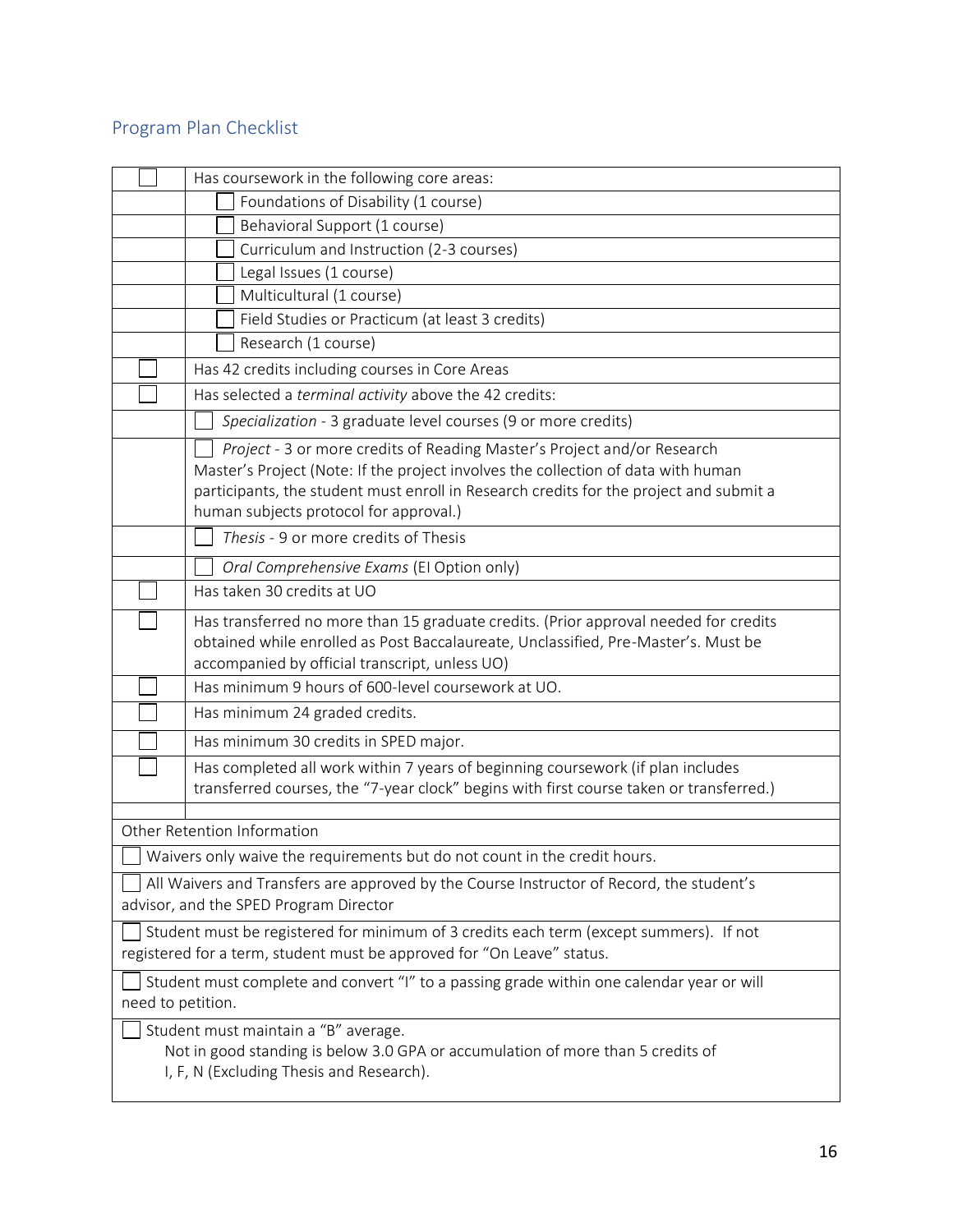# <span id="page-19-0"></span>Section III | Managing Your Program

### <span id="page-19-1"></span>Advising

All students are assigned faculty advisors within the Special Education and Clinical Sciences Department. Your advisor can answer questions, help you develop your individualized master's program, and discuss program and career options. You meet once per quarter with your advisor, either in a group or individually, to monitor program progress and plan for subsequent terms. In the advisee-advisor relationship, both student and faculty have responsibilities.

Minimum student responsibilities include:

- 1. Arranging a meeting with the advisor (and/or program committee) to complete the program plan.
- 2. Preparing for advising meetings by developing questions and/or documents for review.
- 3. Following through on assigned tasks.

Minimum advisor responsibilities include:

- 1. Assisting student in developing a program plan that meets program requirements.
- 2. Meeting quarterly with students to review program requirements.
- 3. Reviewing student's performance in courses and field studies and suggesting corrective action if necessary.

Additional Meetings with your advisor may be scheduled, as needed. The *purposes* for these meetings may include:

- 1. Review and revise your plan for completion;
- 2. Review grades and other evaluative feedback (e.g., supervisor evaluations);
- 3. Review your activities and accomplishments.

#### <span id="page-19-2"></span>Changing Advisors

You will be assigned an advisor at the time of admission. If for some reason you wish to change advisors, you need to: a) find a faculty in your area of interest who can take another advisee, b) let your present advisor know you are switching advisors, and c) complete the Change of Advisor form available on the College of Education's website.

#### <span id="page-19-3"></span>Conflict Resolution

The mission of the College of Education is to be a "community of leading researchers and practitioners dedicated to transformational scholarship, integrated teaching, and collaborative practice, designed to enhance individual lives and systems within a culture that values diversity and promotes respect and inclusion." Several options, both informal and formal are available to resolve conflicts for students who believe they have been subjected to or have witnessed bias, unfairness or other improper treatment.

Within the College of Education, you can contact:

Interim Associate Dean for Academic Affairs Lillian Duran 346-2502 lduran@uoregon.edu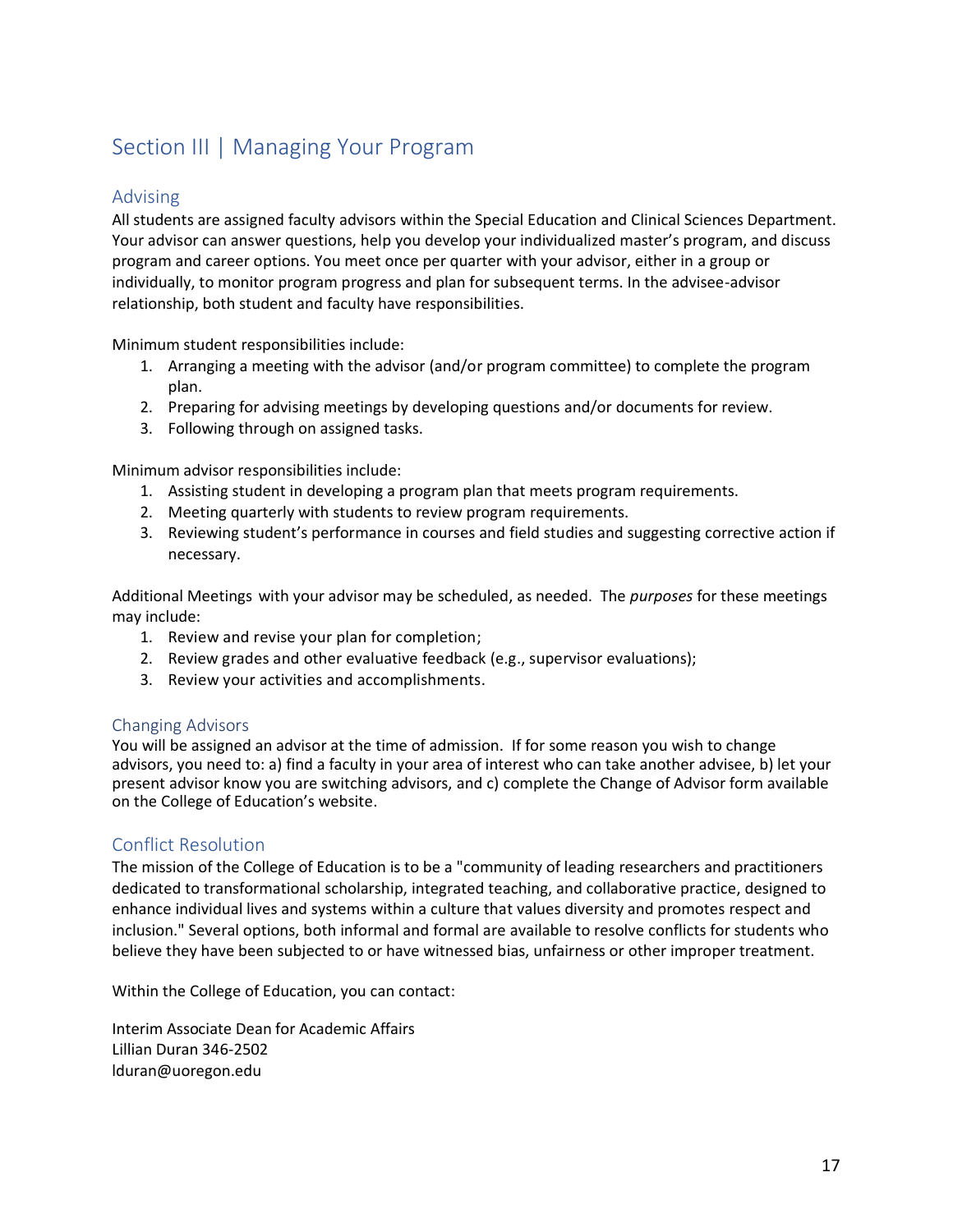Outside the College, you can contact:

UO Bias Education and Response Team: 346-3216 or [http://dos.uoregon.edu/bias](http://dos.uoregon.edu/bias/) UO Student Conflict Resolution Center: 346-0617 or [scrc@uoregon.edu](mailto:scrc@uoregon.edu) | <http://scrc.uoregon.edu/> UO Affirmative Action and Equal Opportunity: 346-3123 or <http://aaeo.uoregon.edu/>

## <span id="page-20-0"></span>Grievance Policy

A student or group of students of the College of Education may appeal decisions or actions pertaining to admissions, programs, evaluation of performance and program retention and completion. The processes and timelines for initiating and responding to formal academic grievances by students are governed by University of Oregon Policy and are listed in detail on the UO Policy website. If a student wishes to file a grievance, the complete text for this policy is located under "Student Grievance Procedures" on the following website: [http://policies.uoregon.edu/grievance-procedures.](http://policies.uoregon.edu/grievance-procedures/)

Following is a condensed version of the formal graduate student academic grievance procedure:

*Step One*: The graduate student shall file a written grievance with the department head, department grievance committee, the college/ school grievance committee, or the dean, whichever is applicable.

- A. The student's statement of the grievance shall comply with the requirements of Section M2)(a);
- B. A University employee who receives a grievance under this rule which alleges illegal discrimination against a student including sexual harassment, shall send a copy of the grievance to the Assistant to the President for Legal Affairs and to the Office of Affirmative Action;
- C. The decision rendered at Step One shall be in writing and shall be provided to the aggrieved and all other named parties to the grievance within 30 days of the receipt of the formal grievance.

*Step Two*: If the aggrieved graduate student is dissatisfied with the decision at Step One, the aggrieved shall file a written appeal of that decision to the Dean of the school/college, or if the Dean made the decision at Step One, to the Dean of the Graduate School, within 14 days of receipt of the decision made at Step One:

- A. The Dean to whom the appeal is addressed may decide the grievance on the record presented or may investigate the grievance, appoint a designee to investigate, or refer the grievance to an appropriate committee or group to investigate;
- B. The decision rendered by the Dean to whom the appeal was addressed shall be in writing and shall be provided to the aggrieved and all other named parties to the grievance within 30 days of the receipt of the formal grievance;
- C. If the appeal is to the Dean of the Graduate School, see the procedure set forth in Step Three of this section.

*Step Three*: If the graduate student aggrieved is dissatisfied with the decision at Step Two, the aggrieved shall file a written appeal of that decision to the Dean of the Graduate School within 14 days of receipt of the decision at Step Two, but if the Dean of the Graduate School made the decision at Step Two, the aggrieved may proceed to Step Four:

A. The Dean of the Graduate School or the Dean's designee shall appoint an ad hoc Advisory Committee normally composed of three members selected from the Graduate Council (one student and two faculty members or three faculty members) to investigate the grievance and to make a recommendation to the Dean of the Graduate School, within 15 days of receipt of the decision made at the prior step;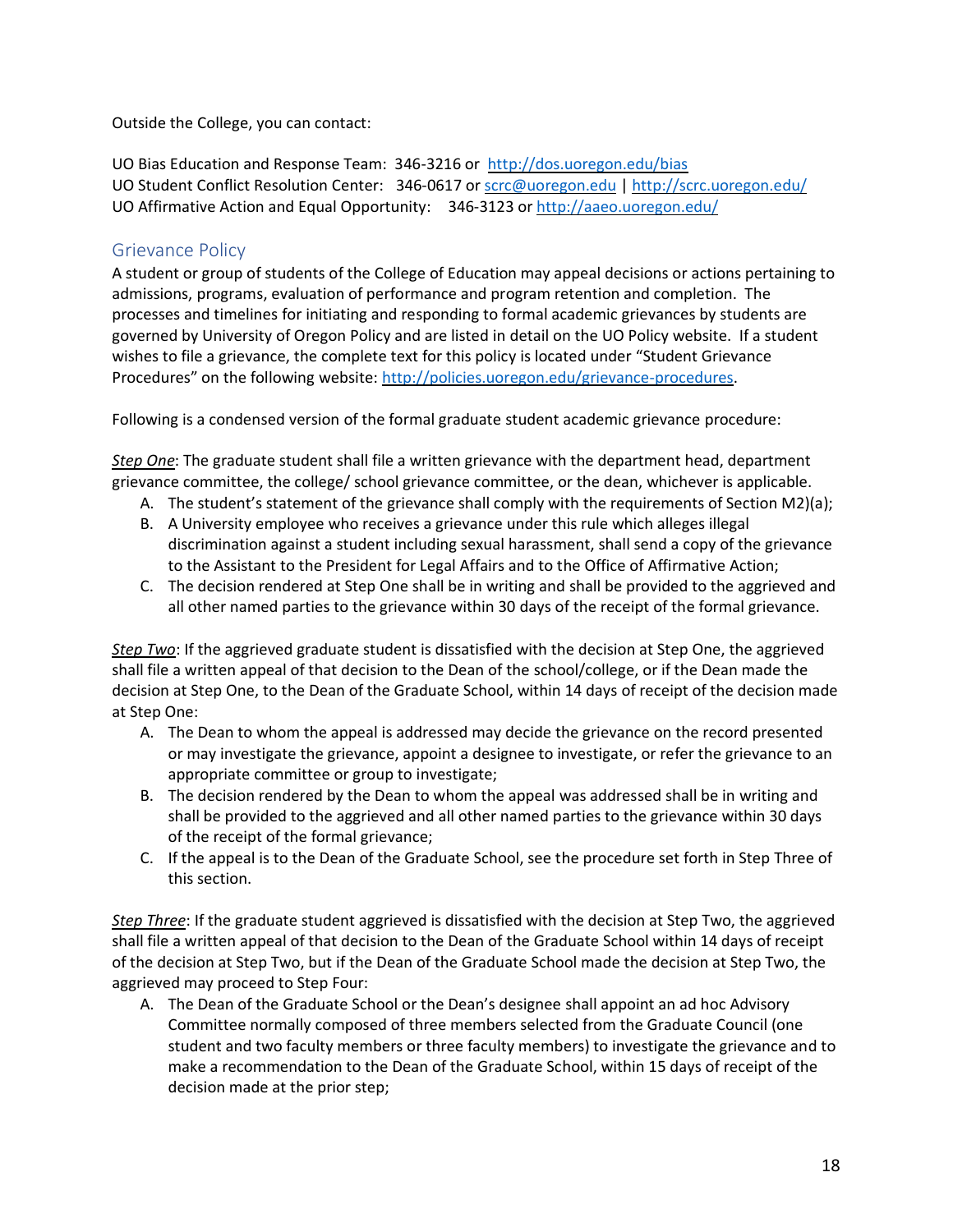B. The Dean of the Graduate School shall render a decision, in writing, within 30 days of receipt of the appeal, and provide copies of the decision to all the parties named in the grievance.

*Step Four:* If either party is dissatisfied with the Dean of the Graduate School's decision, an appeal may be made to the Provost by filing a written appeal within 14 days of receiving the decision at Step Three. The Provost may decide the grievance on the record already developed or may investigate further, or designate another to investigate. The Provost shall provide a copy of the decision at this level to all the parties named in the grievance within 45 days of receiving the appeal. The Provost's decision shall be final.

### <span id="page-21-0"></span>Student Insurance Coverage

It is essential for students to understand that they are responsible for providing their own insurance coverage while working in a practicum or field placement assigned by their program. Specifically, the University does not provide students insurance to cover accidental or medical costs. The University also does not offer liability coverage for students placed in non-university sites for field studies or practicum placements. Liability coverage is provided for students in on-campus field placement only if the student is "acting" as an agent of the Oregon Department of Higher Education. Most students do not qualify as university agents and therefore are not protected by University liability coverage. Students in field placements are strongly advised to purchase their own medical/accident and liability insurance. Professional organizations generally offer students low-cost liability policies. Questions concerning insurance coverage should be directed to the University of Oregon's Office of Business Affairs.

### <span id="page-21-1"></span>Student Records

Students have four rights under FERPA and the UO Student Records Policy: the right to inspect and review their record; the right to seek an amendment to their record; the right to restrict disclosure of their Directory Information as defined at UO, and the right to file a complaint. The processes around all of these rights are managed by the Office of the Registrar. More information can be found on the following websites:

University of Oregon Policy Library [| http://policies.uoregon.edu/student-records-1](http://policies.uoregon.edu/student-records-1/)

UO Registrar's Office | [http://registrar.uoregon.edu/records-privacy](http://registrar.uoregon.edu/records-privacy/)

A file is created for each person applying to the College of Education in the appropriate program office. Once a student is admitted, student files are kept with the Academic program coordinator (340 HEDCO). Advisors also receive basic information on each of their advisees. Only program faculty members and their staff who have legitimate need to access student files have the authorization to do so. At the completion of either the master's degree or licensure program, whichever happens first, the file will be transferred to the Office of Student Academic Services.

## <span id="page-21-2"></span>Reasonable Accommodation of Student Religious Observance

Reasonable accommodation of religious observances will be made in regard to admissions, class attendance, and the scheduling of examinations and other academic work requirements. A student who is unable because of the observance of a religious holiday to attend classes on a particular day or days or at a particular time of day shall be excused from taking any examination or any study or other academic work assignments on such days or times. Once a student has registered for a class, the student is expected to examine the course syllabus for potential conflicts with holy days and to notify the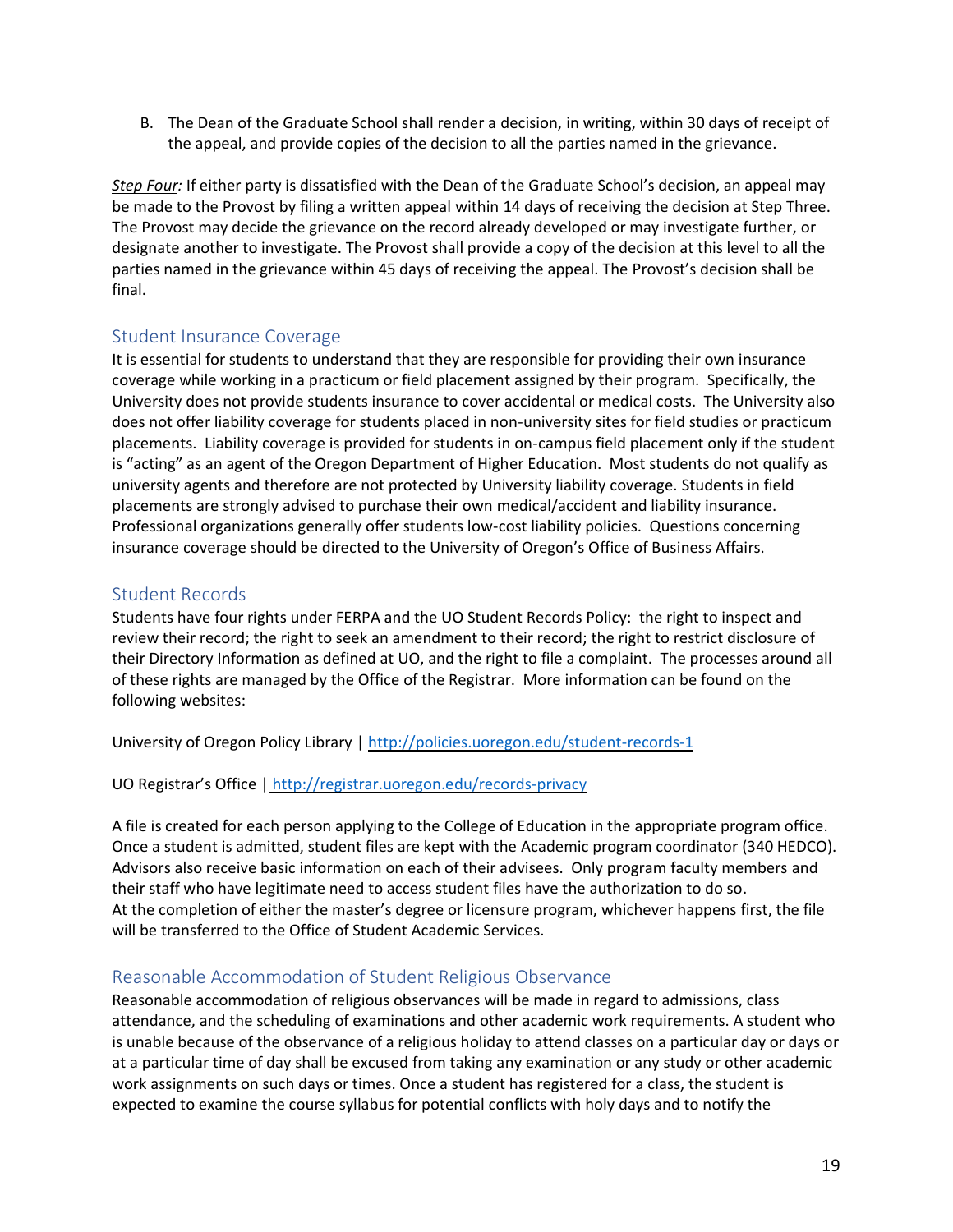instructor by the end of the first week of classes of any conflicts that may require an absence (including any required additional preparation/travel time). The student is also expected to remind the faculty member in advance of the missed class, and to make arrangements in advance (with the faculty member) to make up any missed work or in-class material within a reasonable amount of time. Faculty will give such students an equivalent opportunity to make up the examinations, study, or other academic work requirements that they missed due to such absences.

#### <span id="page-22-0"></span>Accommodations and Support Services for Diverse Students

The University of Oregon provides a number of programs designed to help students with diverse needs. The Office of the Dean of Students offers assistance to adult learners who have been away from college for a number of years. The Center for Multicultural Academic Excellence provides a supportive, caring environment for people of color. The Lyllye Reynolds-Parker Black Cultural Center is a welcoming and supportive space that helps Black students harness the resources necessary to navigate their social, cultural, and academic experience. In addition to these offices, there is a range of student organizations on campus, including groups for veterans, LGBTQ students, and students that are also parents. A complete listing of these organizations can be found in the UO Office of Student Life. Resources, supports, and more information can be found here: [http://studentlife.uoregon.edu.](http://studentlife.uoregon.edu/)

#### <span id="page-22-1"></span>Accessible Education Center

Students with disabilities may obtain appropriate accommodations for their particular needs from the Accessible Education Center. Eligibility for services must be supported by professional documentation of disability and need for services. Students should contact the program coordinator, their advisor, or the Accessible Education Center in 164 Oregon Hall. See<http://aec.uoregon.edu/> for more information.

#### <span id="page-22-2"></span>Writing Resources

<span id="page-22-3"></span>Students who are experiencing difficulty with the writing requirements in coursework are strongly encouraged to access the Tutoring and Learning Center's Sky Studio Tutoring. Located on the 4th floor of the Knight Library, Sky Studio provides free drop-in tutoring for writing (any discipline, any stage of the writing process). A wide range of tutoring hours aims to accommodate busy student schedules. Tutoring is generally available Monday-Thursday, 9:00 am-7:00 pm and Fridays, 9:00 am-5:00 pm, from the second week of the term through the Wednesday of finals week during fall, winter, and spring terms. Language tutoring and summer hours vary. The Tutoring and Learning Center also offers workshops and courses to assist students with grammar and the writing process in general. Their contact information is listed in the next section - 'Campus Resources.' The UO Libraries have many resources to help you improve your writing skills as well. Search the UO Libraries' Catalog or ask for help at the Knight Library Reference Desk.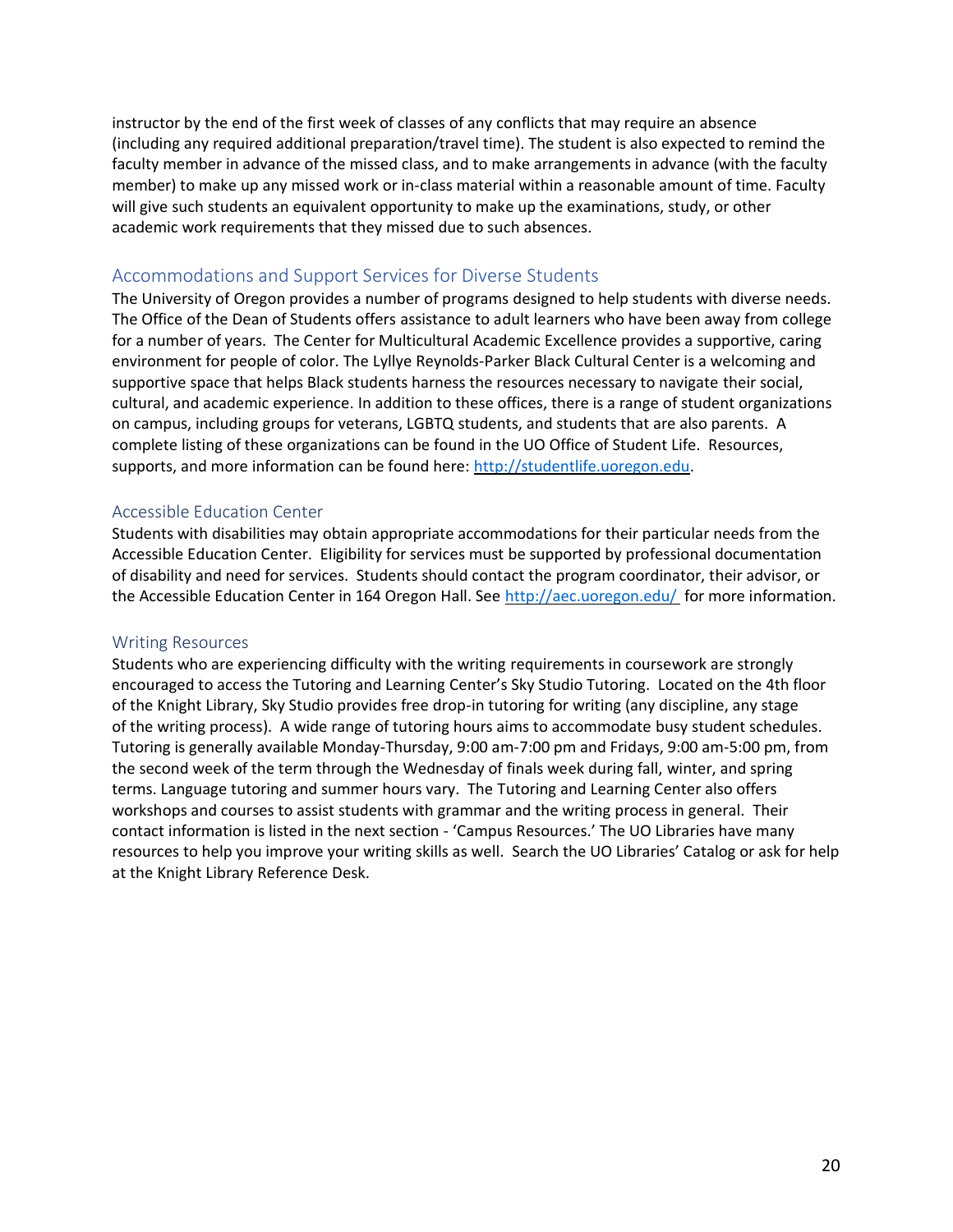# Campus Resources

Many student issues are handled through various campus organizations and programs. The following resources may be of help to you in locating additional information:

| Accessible Education Center - Facilitates access and full inclusion of students                                                 | 360 Oregon Hall                     |
|---------------------------------------------------------------------------------------------------------------------------------|-------------------------------------|
| with disabilities into the university environment through proactive advising and                                                | 541-346-1155                        |
| direct services, instructor notification, effective collaborations/ consultations,                                              | aec.uoregon.edu                     |
| technology access, and the fostering of systemic campus change.                                                                 |                                     |
| Affirmative Action & Equal Opportunity - Addresses issues, concerns and                                                         | 677 E. 12th Ave., Ste 452           |
| complaints regarding discrimination and harassment as well as reasonable                                                        | 541-346-3123                        |
| workplace accommodations for applicants and employees. They serve students,                                                     | http://investigations.uoregon.edu/  |
| faculty, staff and university guests.                                                                                           |                                     |
| Black Cultural Center - The Lyllye Reynolds-Parker Black Cultural Center is the                                                 | 1870 East 15th Avenue               |
| engine for Black students' academic success at the University of Oregon. The                                                    | 541-346-6330                        |
| BCC is a welcoming and supportive space that helps Black students harness the                                                   | https://dos.uoregon.edu/bcc         |
| resources necessary to navigate their social, cultural, and academic experience.                                                |                                     |
| By investing in the success of Black students, the BCC enhances the cultural and                                                |                                     |
| social development of the entire University of Oregon community.                                                                |                                     |
| Career Center - Provides career and job search services and resources to UO                                                     | 220 Hendricks Hall                  |
| students and alumni, including assistance with resume writing and interviewing.                                                 | 541-346-3235                        |
| Their mission is to help students develop long-term career goals and strategies,                                                | career.uoregon.edu                  |
| facilitate self-exploration and discovery, connect with potential employers, and                                                |                                     |
| empower and challenge students to fulfill their potential. We look forward to                                                   |                                     |
| serving as your advocate as you pursue an inspired and fulfilling future.                                                       |                                     |
| Center for Multicultural Academic Excellence (CMAE) - A place where students                                                    | 135 Oregon Hall                     |
| are empowered, engaged and nurtured for success. Their vision is to build                                                       | 541-346-3479                        |
| and empower an inclusive and diverse community of scholars who exemplify                                                        | inclusion.uoregon.edu/cmae          |
| academic excellence and inspire positive change. Their mission is to promote                                                    |                                     |
| student retention and persistence for historically underrepresented and                                                         |                                     |
| underserved populations. They develop and implement programs and                                                                |                                     |
| services that support retention, academic excellence, and success at the UO                                                     |                                     |
| and beyond, including tutoring in math, science, and writing, as well as a                                                      |                                     |
| textbook lending library, and space for studying and drop-in computer use.                                                      |                                     |
| Counseling Center - Offers confidential individual and group mental health                                                      | University Health Center, 2nd Floor |
| counseling, developmental programs, and workshops. Student fees cover most                                                      | 541-346-3227                        |
| services offered through this office. Crisis line available after hours.                                                        | counseling.uoregon.edu              |
| Graduate School - Provides services specific to graduate students, including                                                    | 170 Susan Campbell Hall 541-346-    |
| processing of requests for registration, on-leave status, SPEAK policies, and                                                   | 5129                                |
| student petitions. Also provides information on a variety of funding                                                            | gradschool.uoregon.edu              |
| opportunities (scholarships, awards, and                                                                                        |                                     |
| fellowships) and offers workshops on a variety of topics pertinent to the                                                       |                                     |
| graduate student experience. This office administers clearance of all masters or                                                |                                     |
| doctoral degree applications and theses and dissertations. The Graduate School                                                  |                                     |
| also facilitates graduate student grievances.                                                                                   |                                     |
| Health Center - Provides basic medical, dental, nursing care, women's health care, sports   University Health Center, 1st Floor |                                     |
| injuries treatment, physical therapy, laboratory, X-ray, pharmacy, health education,                                            | 541-346-2770                        |
| and other services, including urgent care coverage. University Health Center Nurse                                              | health.uoregon.edu                  |
| Advice Line is available after hours.                                                                                           |                                     |
| International Affairs - Assists international students with issues related to                                                   | 300 Oregon Hall                     |
| cultural adjustment, government regulations, immigration matters, finances,                                                     | 541-346-3206                        |
| taxes, housing, employment, and other issues.                                                                                   | international.uoregon.edu           |
| Lesbian, Gay, Bisexual, and Transgender Education Support Services - Develops                                                   | 380 Oregon Hall                     |
| and provides educational services related to homophobia, heterosexism, and                                                      | 541-346-6105                        |
| gender bias; assists student organizations and academic units in bringing                                                       | dos.uoregon.edu/lgbt                |
| speakers to campus for education programs; serves as a referral source for and                                                  |                                     |
| provides support to members of the lesbian, gay, bisexual, and transgender                                                      |                                     |
| community.                                                                                                                      |                                     |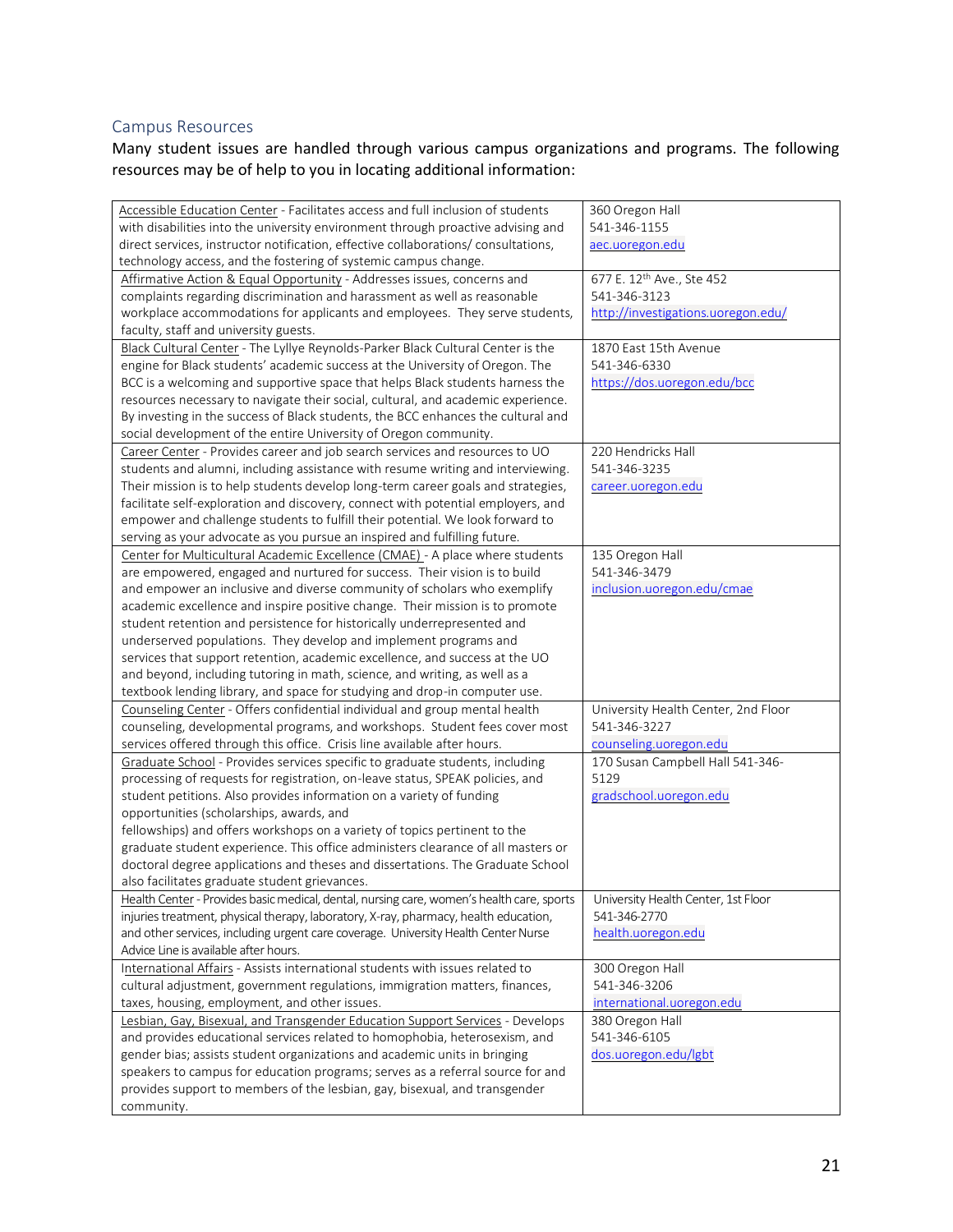| Office of Investigations and Civil Rights Compliance - Addresses issues, concerns   | 677 E. 12th Ave., Ste 452          |
|-------------------------------------------------------------------------------------|------------------------------------|
| and complaints regarding discrimination and harassment as well as reasonable        | 541-346-3123                       |
| workplace accommodations for applicants and employees. They serve students,         | http://investigations.uoregon.edu  |
| faculty, staff, and university guests.                                              |                                    |
|                                                                                     |                                    |
| Testing Center - Offers placement examinations, credit testing, and coordinates     | University Health Center, Room 270 |
| most national testing programs. Some fees apply for testing. This is an official    | 541-346-3230                       |
| ETS computer-based test site, offering the GRE, GMAT, TOEFL, and                    | testing.uoregon.edu                |
| PPST/PRAXIS exams.                                                                  |                                    |
| Tutoring and Learning Center (TLC) - Offers classes, workshops, and advising on     | Knight Library, 4th Floor          |
| issues related to effective study. Free drop-in tutoring in math and writing        | 541-346-3226                       |
| labs, as well as many other university subjects.                                    | engage.uoregon.edu                 |
| Veteran Affairs (Unit within Registrar's Office) - Helps eligible student veterans, | 244 Oregon Hall                    |
| reservists, and dependents obtain educational benefits in compliance with the       | 541-346-3119                       |
| procedures and regulations of the United States Department of Veterans'             | registrar.uoregon.edu/current-     |
| Affairs (VA). Students may contact the Veterans Coordinator for assistance.         | students/veterans                  |
| Their website also provides contact information for other on-campus resources       |                                    |
| for veterans, including the Student Veterans Center and the Veterans and            |                                    |
| Family Student Association.                                                         |                                    |
| Work-Life Resources - Dedicated to helping individuals and departments              | 677 E. 12th Ave., Ste. 400         |
| effectively manage personal, family, and community life with work and               | 541-346-3159                       |
| educational responsibilities.                                                       | hr.uoregon.edu/worklife            |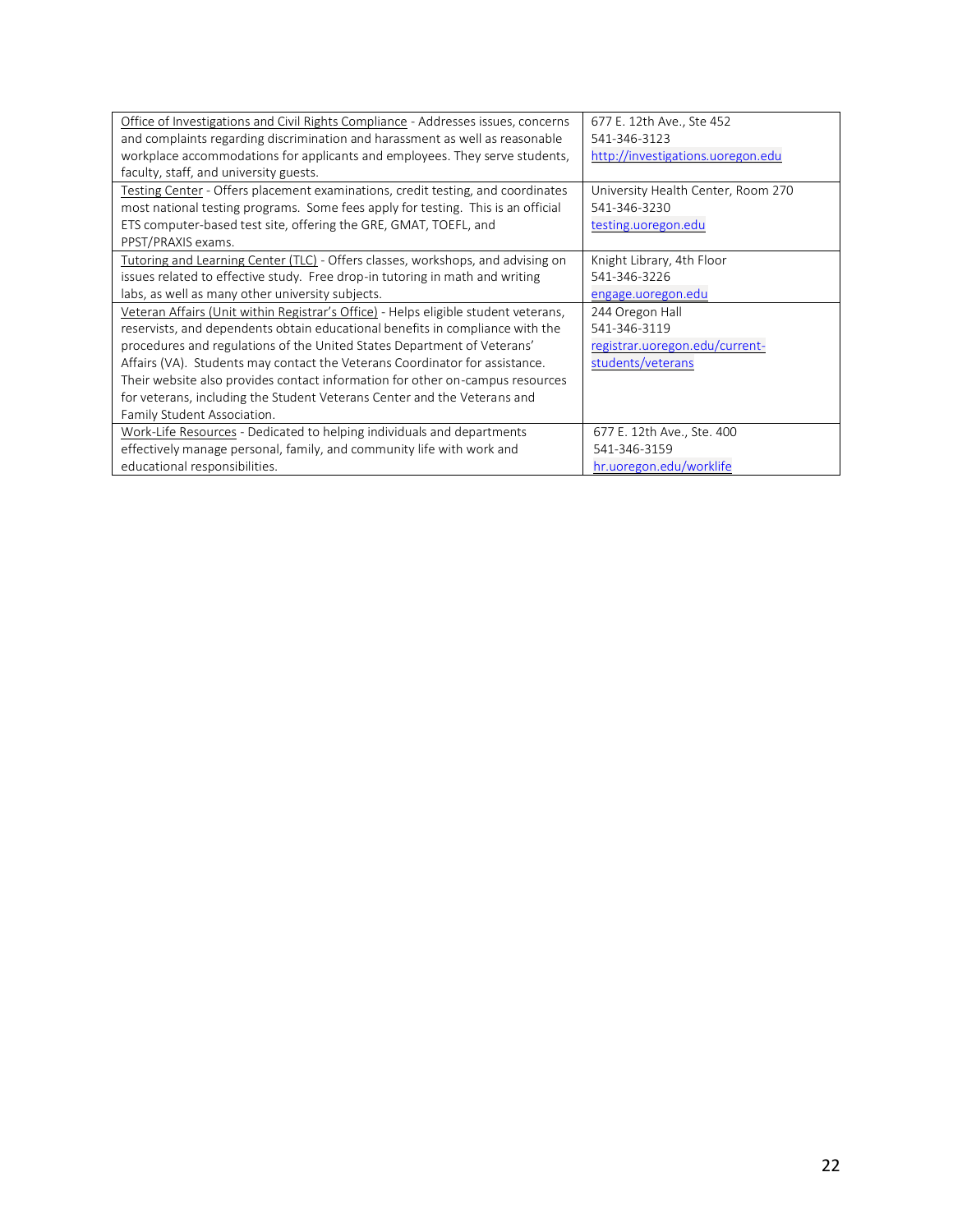# <span id="page-25-0"></span>Section IV | Student Conduct and Retention Policies

# <span id="page-25-1"></span>Professionalism

Students must exhibit professional behaviors in all courses and field sites, demonstrating their ability to interact appropriately as they work with individuals across varied settings. It is imperative that students are able to communicate professionally, manage workload and time demands effectively, and maintain positive and collaborative relationships with colleagues, instructors, and staff (both at the university and at field sites). More specifically, the program draws on three areas to define these professional standards:

1. Students are expected to meet all the personal and professional criteria that are required to become professional teachers. These criteria are grounded in the Teacher Standards and Practices Commission (TSPC) standards for professional behavior, ethics and values. For the initial teaching license, these are:

- Is dependable, conscientious and punctual;
- Meets work schedule demands;
- Is aware of the importance of professional appearance and demeanor;
- Is aware of, and acts in accordance with, school policies and practices;
- Is respectful of cultural patterns and expectations that operate within a school;
- Collaborates with parents, colleagues and members of the community to provide internal and external assistance to students and their families if needed to promote student learning.

2. Students are expected to display the general personal and managerial skills that they will need to function effectively as special education instructors, including the following:

- Is able to relate well with students, teachers, professors, supervisors, and other professionals;
- Behaves ethically and responsibly both on campus and in the field;
- Communicates accurately and effectively with various types of individuals and groups;
- Is consistently prepared for classes, practicum and field study activities;
- Maintains the confidentiality of school records and student/family information;
- Attends required program functions;
- Completes assignments and other program requirements in a timely fashion.

3. Students are also expected to adhere to the Student Conduct Code [\(http://dos.uoregon.edu/conduct\)](http://dos.uoregon.edu/conduct/).

## <span id="page-25-2"></span>Technology Etiquette Guidelines

As an educator, you have a professional image to uphold in how you conduct yourself in the use of any electronic media or technology (e.g., school district website, Facebook, Twitter, text messaging, cell phone use, etc.). Instances of misconduct, engaging in inappropriate dialogue about schools and/or students or posting pictures and videos of individuals engaging in inappropriate activity online can result in serious repercussions including termination from the SPED program. Any videos taken in a field/school placement must be obtained with necessary permissions and cannot be posted on a nonpassword protected website. Guidelines for use of technology are as follows:

#### <span id="page-25-3"></span>Educational & Social Networks

- 1. If using an educational network at your practicum site, find out what the district and school policies are and comply with them.
- 2. Do not post/send photos or videos of students without written parent or guardian permission.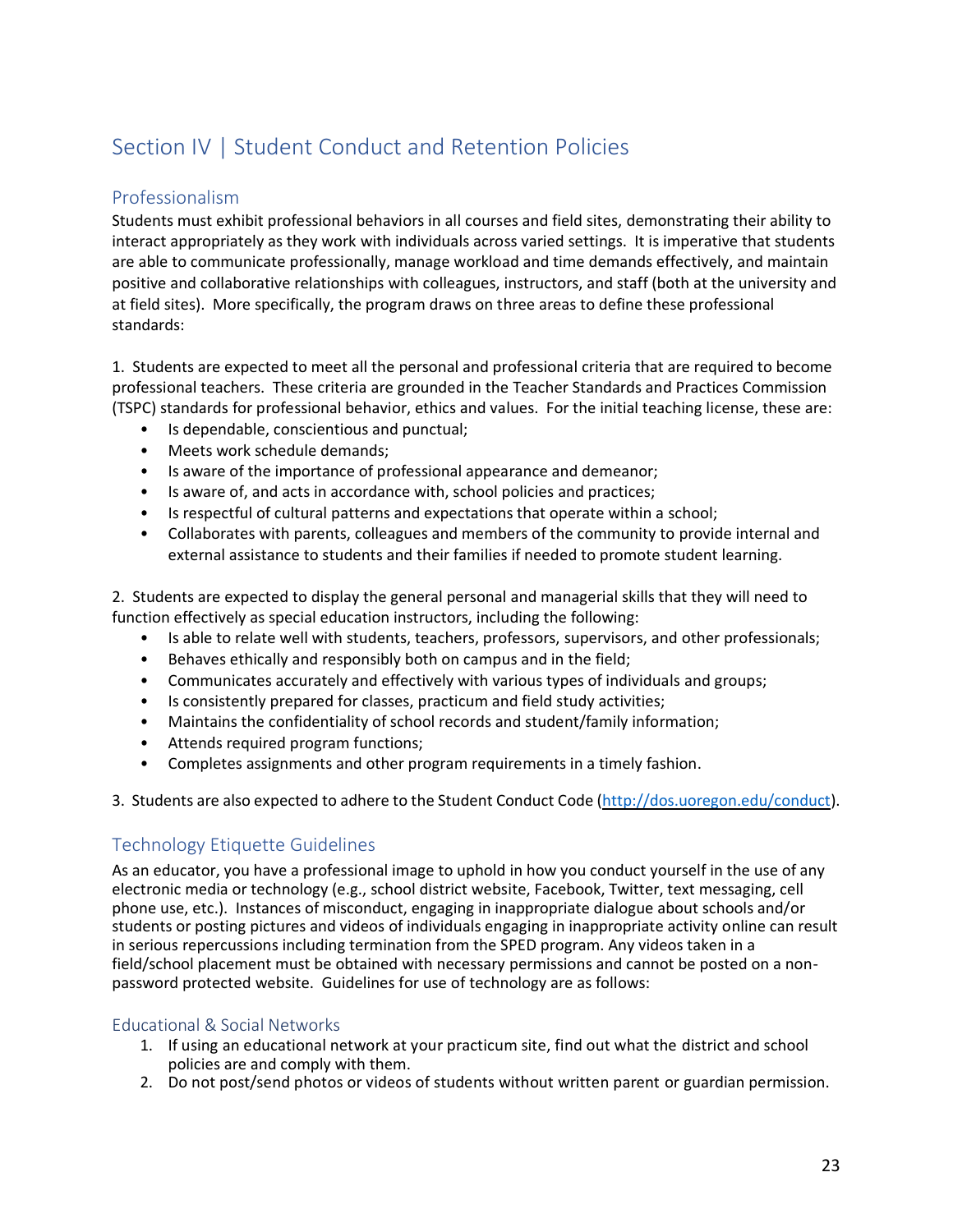- 3. Do not accept students as "friends" on personal social networking sites (e.g., Facebook, Twitter, etc.).
- 4. Decline any student-initiated "friend" request and discourage online "friendships" with students.
- 5. Remember, "friends" have the ability to download and share your information with others.
- 6. Never discuss students, teachers, or staff or criticize school policies or personnel.
- 7. Post or send only what you want the world to see. Once you post something, it may be available even after you have taken it down.

As an educator, you are expected to use appropriate language and demonstrate a professional demeanor in all written communication with classroom teachers, parents, students, and university faculty and supervisors. This includes all written (email and text messaging) and verbal communication, including phone conversations. Guidelines for the use of email, text messaging, as well as use of cell phones at your practicum site are as follows:

#### <span id="page-26-0"></span>Email & Text Messaging

- 1. Think three times: before you write, after you write and before you send your message. Carefully compose all responses.
- 2. Always use correct grammar, spelling, punctuation, and paragraph structure. Careless spelling, grammar or punctuation conveys a lack of professionalism. Use the spell-check feature that accompanies your email program.
- 3. Do not capitalize whole words that are not titles. Capitalizing is generally interpreted as SHOUTING to your reader.
- 4. Get your most important points across quickly.
- 5. Use the descriptive subject line to identify the message content. Emails without a descriptive subject line may be deleted without reading.
- 6. Avoid flaming or the expression of extreme emotion or opinion in an email message. You will alienate your reader, possibly causing ill feelings.

Remember email responses are permanent. To reduce email communication problems:

- Resist the temptation to "fire off" a response.
- Read the original message again. You may have misinterpreted the message.
- Draft a response and let it cool off for a time before sending it.
- Break the cycle of message and response. A telephone call or personal conversation can do wonders in resolving difficulties.

#### <span id="page-26-1"></span>Cell Phone & Text Messages While in Campus Classes and Field/Practicum Placements

- 1. Turn your cell phone off. If you need to have your cell phone on, set it to vibrate.
- 2. Let your cell phone calls go to voice mail.
- 3. Refrain from checking and responding to voice and text messages while at your practicum site.
- 4. Use of your cell phone should be reserved for important calls and messages only, and only during a "down time" (i.e., break, recess).
- 5. If you need to make a phone call, wait until you have a break and then find a private place to make the call.
- 6. Do not use text messaging to communicate with students.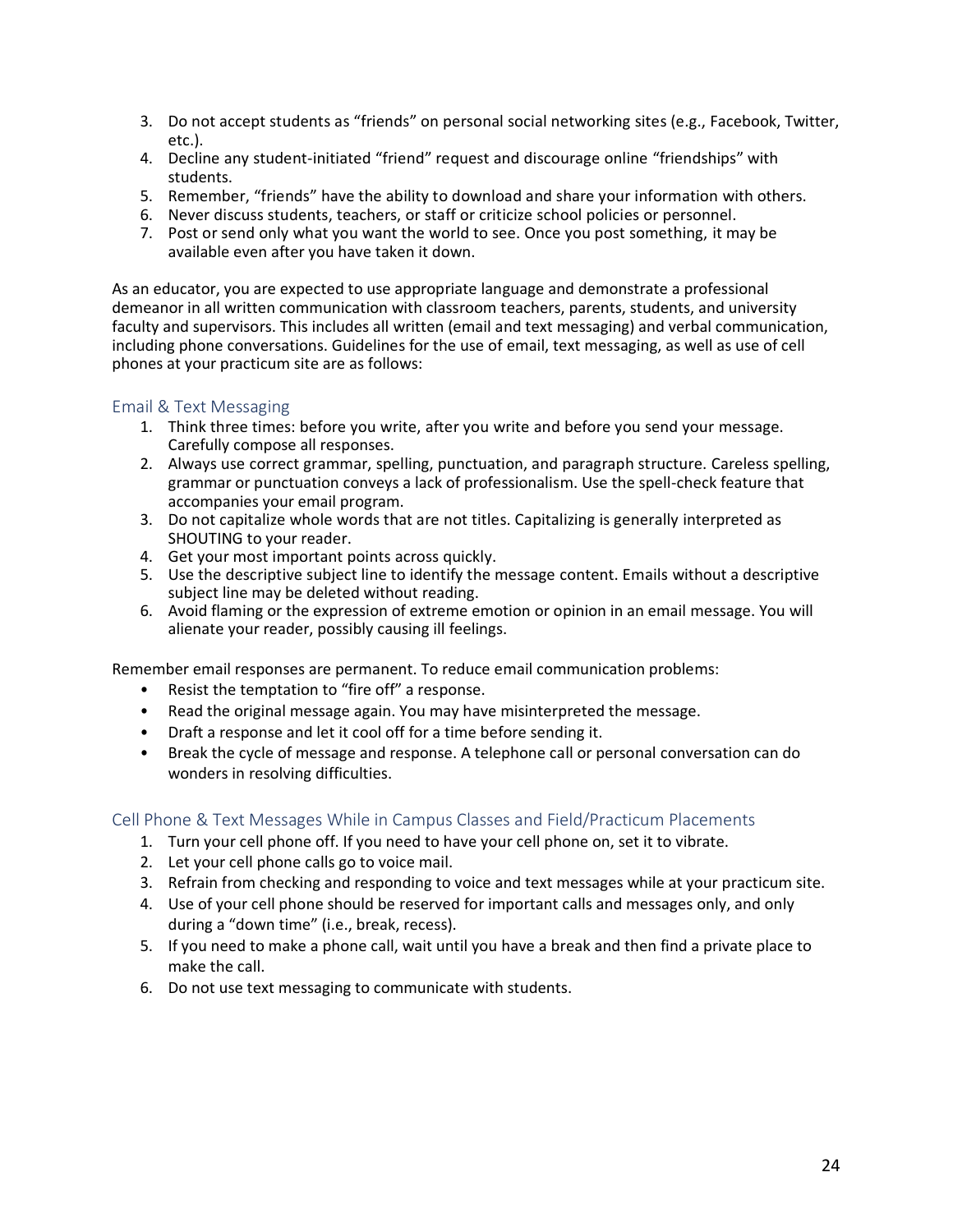# <span id="page-27-0"></span>Student Conduct Code

All students are subject to the regulations stipulated in the UO Student Conduct Code. This code represents a compilation of important regulations, policies, and procedures pertaining to student life. It is intended to inform students of their rights and responsibilities during their association with this institution, and to provide general guidance for enforcing those regulations and policies essential to the educational and research missions of the University. *The full text of the University of Oregon's Student Conduct Code, including procedures for handling student conduct cases, can be found at*  [http://conduct.uoregon.edu](http://conduct.uoregon.edu./)*.* Examples of student conduct code violations include:

| 1. Academic Misconduct: The act of cheating, fabrication, and<br>plagiarism. Examples: looking at another person's exam, making<br>up lab results, and failing to cite sources in a paper.<br>2. Alcohol-under 21: Those under the age of 21 may not possess,<br>consume, or furnish alcohol to those under 21. Possession of<br>alcohol includes possession by consumption. Example: Appearing<br>intoxicated at a University basketball game.<br>3. Alcohol-21 or older: Those age 21 or older may not consume<br>alcohol on University property or activities except when<br>authorized by the University. They also may not furnish alcohol<br>to those under 21. Example: Drinking a beer at an EMU student<br>group office when it has not been approved by University | 11. Fire Equipment and Hazard: Tampering with fire-fighting<br>equipment, turning in a false alarm, or engaging in conduct that<br>constitutes a significant fire hazard. Example: Discharging a fire<br>extinguisher when there is no fire.<br>12. Harassment: Unreasonable insults, gestures, or abusive<br>words directed to another person that may reasonably cause<br>emotional distress. Example: Sending an e-mail to a professor<br>using curse words.<br>13. Hazing: Initiation rites involving any intentional action that a<br>reasonable person would foresee as causing mental or physical<br>discomfort or embarrassment. |
|------------------------------------------------------------------------------------------------------------------------------------------------------------------------------------------------------------------------------------------------------------------------------------------------------------------------------------------------------------------------------------------------------------------------------------------------------------------------------------------------------------------------------------------------------------------------------------------------------------------------------------------------------------------------------------------------------------------------------------------------------------------------------|------------------------------------------------------------------------------------------------------------------------------------------------------------------------------------------------------------------------------------------------------------------------------------------------------------------------------------------------------------------------------------------------------------------------------------------------------------------------------------------------------------------------------------------------------------------------------------------------------------------------------------------|
| administration.<br>4. Computer Use: Violating the University's Acceptable Use of<br>Computer Resources policy (http://is.uoregon.edu/cio/<br>acceptable use.shtml), which includes commercial or illegal use<br>of computer resources and violation of copyright law. Example:<br>Your computer has BitTorrent, a peer-to-peer file sharing<br>program, and it uploads or downloads copyrighted material, even<br>if this is done without your intent or knowledge.                                                                                                                                                                                                                                                                                                          | 14. Lewd or Indecent Conduct: Exposing one's self to others or<br>trying to see and/or record others in private acts. Examples:<br>Urinating in public or taking photos of a person undressing in a<br>bathroom.                                                                                                                                                                                                                                                                                                                                                                                                                         |
| 5. Disorderly Conduct: Unreasonable noise or conduct that<br>results in unreasonable annoyance. Example: Yelling while<br>walking through campus at 2 a.m.                                                                                                                                                                                                                                                                                                                                                                                                                                                                                                                                                                                                                   | 15. Physical Contact: Physical contact that endangers, threatens,<br>or harms the health or safety of any person, or behavior that<br>causes a reasonable person to fear such contact. Example:<br>Shaking your fist and yelling that you are going to hurt another<br>student.                                                                                                                                                                                                                                                                                                                                                          |
| 6. Disrupting University: Engaging in behavior that disrupts<br>University function. Example: Going to class under the influence<br>of alcohol or other drugs.                                                                                                                                                                                                                                                                                                                                                                                                                                                                                                                                                                                                               | 16. Property Use: Damage, destruction, theft, or unauthorized<br>entry or use of University property. Examples: Taking chairs from<br>the EMU or being in Gerlinger Hall when it has been closed to the<br>public.                                                                                                                                                                                                                                                                                                                                                                                                                       |
| 7. Drug Distribution: Selling or distributing an illegal drug or legal<br>drug without a prescription. Example: Giving a friend a joint at no<br>charge, or selling marijuana, as evidenced by the possession of a<br>drug, a scale, plastic bags, etc.                                                                                                                                                                                                                                                                                                                                                                                                                                                                                                                      | 17. Sexual Misconduct: Any contact of a sexual nature without<br>explicit consent for each form of sexual activity. Examples:<br>Touching the genitalia of a person who is intoxicated and unable<br>to give clear permission.                                                                                                                                                                                                                                                                                                                                                                                                           |
| 8. Drug Possession/Use: Possessing or using an illegal drug like<br>marijuana or legal medication without a prescription. Example:<br>smoking marijuana in a residence hall room, evidenced by the<br>smell of marijuana, an open window, a fan blowing, and a towel<br>under the door.                                                                                                                                                                                                                                                                                                                                                                                                                                                                                      | 18. University Documents (and other related property): Forgery,<br>alteration, or unauthorized use of University documents,<br>records, keys, student identification, keycards, or services.<br>Example: Using another student's ID to enter a football game.                                                                                                                                                                                                                                                                                                                                                                            |
| 9. Failure to Comply: Failure to comply with the reasonable<br>directions of public officials. Examples: Failing to stop when a<br>Department of Public Safety officer asks you to stop or violating<br>the terms of a University contract, such as the University Housing<br>residence hall contract.                                                                                                                                                                                                                                                                                                                                                                                                                                                                       | 19. Unwanted Contact: Repeated or persistent contact or<br>attempts to contact another person when the contacting person<br>knows or should know that the contact is unwanted by other<br>persons. Example: Asking others to contact a person for you<br>when the person has asked you not to contact him/her anymore.                                                                                                                                                                                                                                                                                                                   |
| 10. False Information: Intentionally furnishing false information<br>to a University Official. Example: Telling a Department of Public<br>Safety officer you are older than 21 when actually under 21.                                                                                                                                                                                                                                                                                                                                                                                                                                                                                                                                                                       | 20. Weapons: Possession, use, or threatened use of a weapon,<br>ammunition, or any object or substance used as a weapon. A<br>concealed weapons permit does not constitute authorization.<br>Example: Shooting a toy gun on campus.                                                                                                                                                                                                                                                                                                                                                                                                      |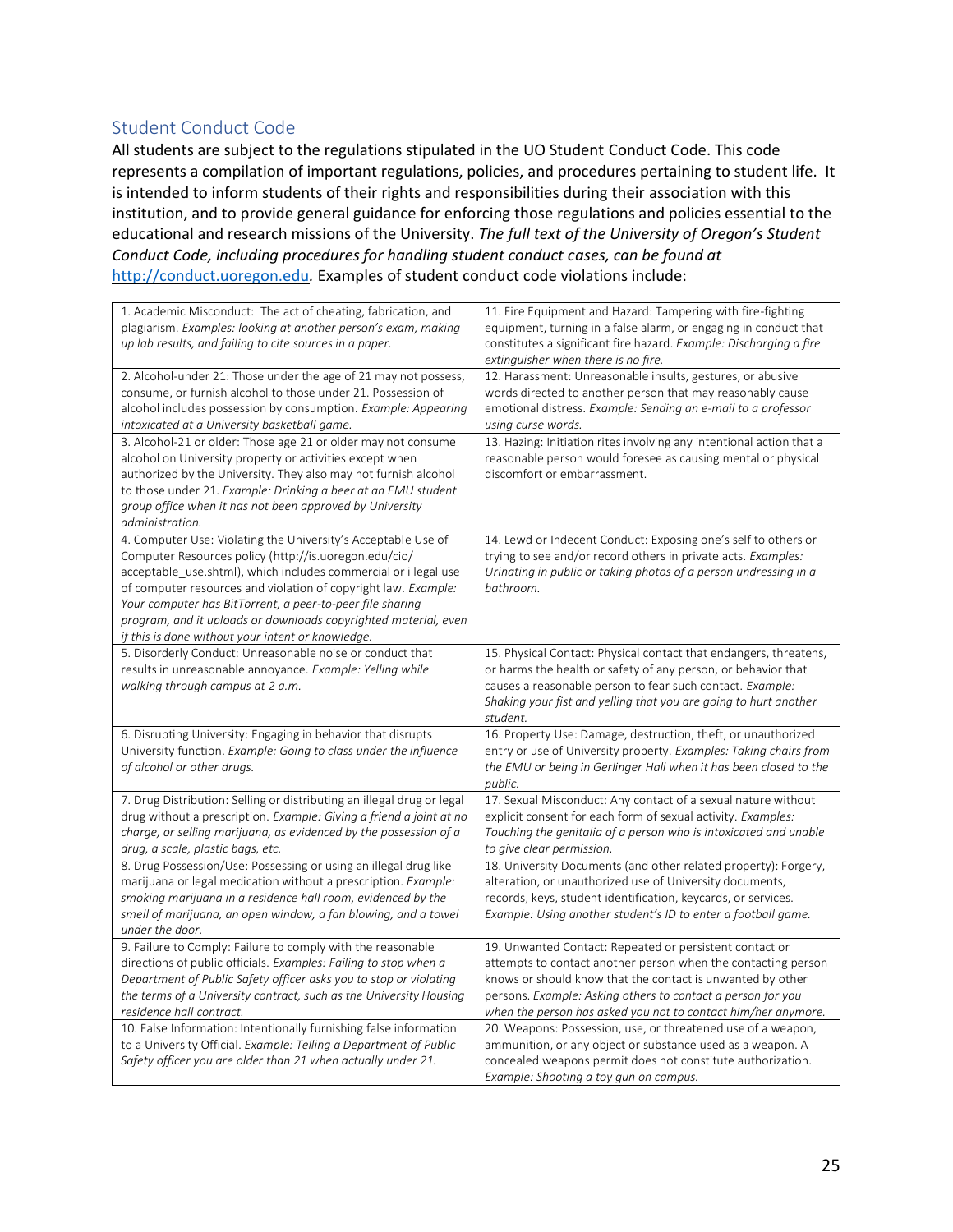# <span id="page-28-0"></span>Mandatory Reporting

All citizens have a responsibility to protect those who cannot protect themselves. Members of the general public may report suspected abuse and/or neglect if they choose.

Oregon state law, however, mandates that workers in certain professions (e.g. teachers, police, physicians, attorney etc.) must make reports if they have reasonable cause to suspect abuse or neglect. These people are called *mandatory reporters* and they are a crucial link in the system to protect Oregon's most vulnerable citizens.

#### *NOTE: AS A LICENSED TEACHER YOU WILL BE A MANDATORY REPORTER*

Be aware that a master's candidate participating in practicum is not considered a full professional or an employee of a school district, so is not considered a mandatory reporter. As a master's candidate participating in practicum, however, you should report suspected child abuse immediately to your cooperating teacher and your field supervisor. You do not need to have "hard" evidence because you are reporting suspicions; state them as suspicions, not as facts. The University of Oregon's policy on abuse reporting is:

*Volunteers, contractors, interns or students who are not employees are not mandatory reporters. However, it is the University's expectation that volunteers, contractors, students and interns will report issues of suspected child abuse to their UO supervisors.*

Master's candidates participating in practicum will be required to attend a Mandatory Reporter training during Orientation Week. During the training, you will be provided with necessary information on recognizing and reporting child abuse as a mandatory reporter. A certification of completion will be given at the end of the training, which should be kept for future employment as a licensed teacher.

#### How to report as a Master's Candidate Participating in Practicum

- 1. Inform your Cooperating Teacher and your University Supervisor:
	- a. The name of the child,
	- b. Any information that you believe might be helpful in establishing the cause of the injuries or showing the willful neglect and the identity of the person or persons responsible, and
	- c. The facts which led you to believe that the child has suffered injury or willful neglect.
- 2. If possible, be present when the Cooperating Teacher or Program Director calls the Oregon Department of Human Services (DHS) to report suspected child abuse and/or neglect.
- 3. Meet with your University of Oregon Supervisor and the Practicum Coordinator to debrief and get any additional support.

Immunity from liability: Anyone reporting any incident of child abuse or neglect is immune from liability, civil or criminal, that might otherwise be incurred or imposed, unless the person acted in bad faith or with malicious purpose.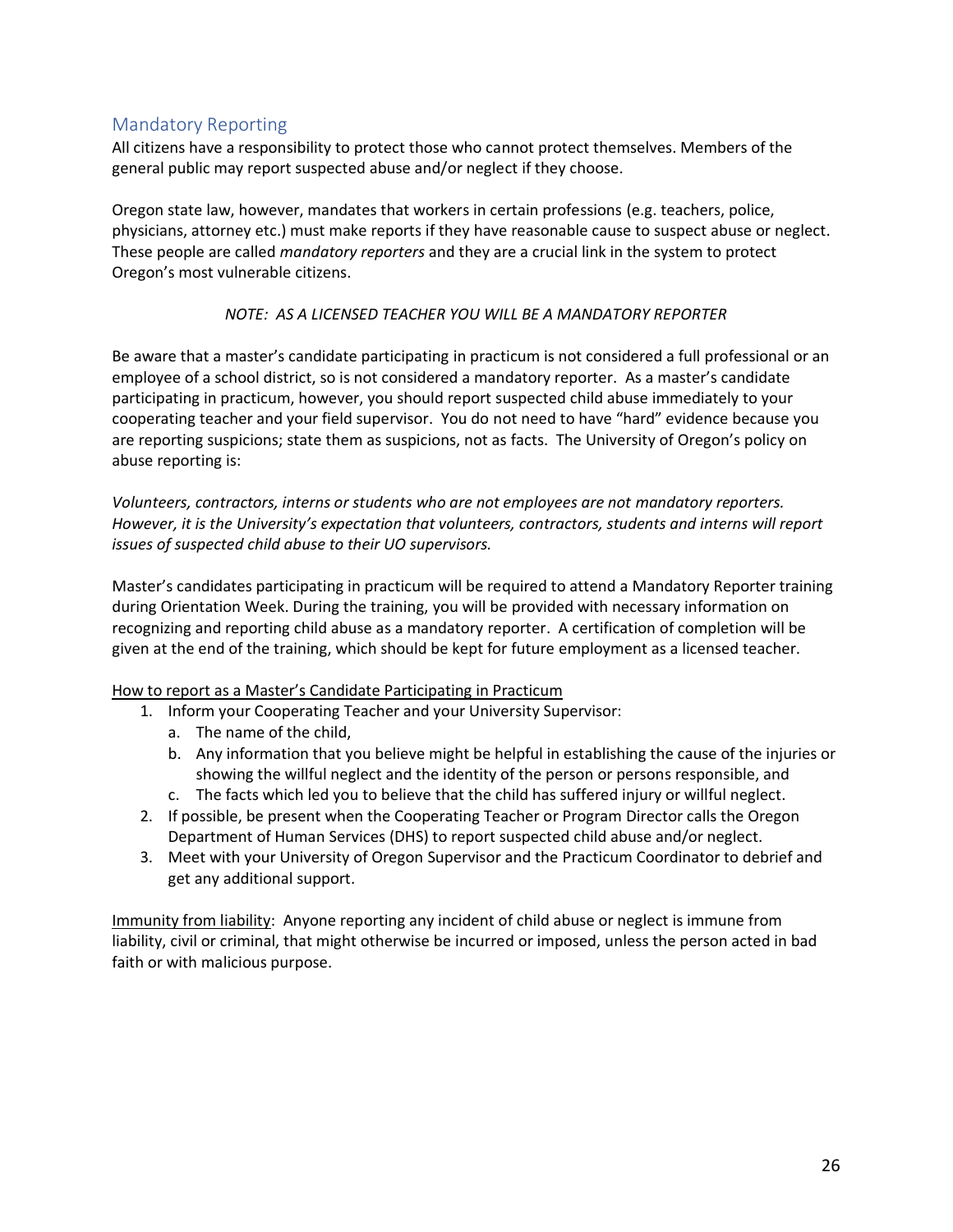# <span id="page-29-0"></span>Plagiarism

#### <span id="page-29-1"></span>UO Plagiarism Guide for Students

*An introductory note...* "If you steal from one author, it's plagiarism; if you steal from many, it's research." Wilson Mizner, U.S. playwright (1876-1933) Source: The Oxford dictionary of quotations edited by Angela Partington. Rev. 4th ed. Oxford; New York : Oxford University Press, 1996. p. 478.

Misconceptions about plagiarism abound, as you can see from the tongue-in-cheek quotation above, but it is a serious matter in academia and the professional world. Penalties for plagiarizing can include receiving an 'F' for the class, academic probation, expulsion, or even degrees being withdrawn, among other consequences. In the professional world, legal suits and professional humiliation have ensued.

This UO Plagiarism Guide for Students web page [\(http://researchguides.uoregon.edu/](http://researchguides.uoregon.edu/)citing-plagiarism) is intended as a general primer on plagiarism, presenting definitions, examples, and resources to illustrate key concepts. In the case of differences between information presented here and UO Official Policy, UO Official Policy takes precedence. If you have further questions, please contact your Instructor/GE, Office of the Dean of Students (346-3216), Office of Student Advocacy (346-3722), or a Reference Librarian (346-1818).

#### <span id="page-29-2"></span>What is Plagiarism?

The following is quoted from the University of Oregon Policy on Academic Dishonesty: "Plagiarism is the inclusion of someone else's product, words, ideas, or data as one's own work. When a student submits work for credit that includes the product, words, ideas, or data of others, the source must be acknowledged by the use of complete, accurate, and specific references, such as footnotes. Expectations may vary slightly among disciplines. By placing one's name on work submitted for credit, the student certifies the originality of all work not otherwise identified by appropriate acknowledgements. On written assignments, if verbatim statements are included, the statements must be enclosed by quotation marks or set off from regular text as indented extracts.

Unauthorized collaboration with others on papers or projects can inadvertently lead to a charge of plagiarism. If in doubt, consult the instructor or seek assistance from the staff of the Tutoring and Learning Center (4th Floor, Knight Library, 346-3226). In addition, it is plagiarism to submit as your own any academic exercise (for example, written work, printing, computer program, art or design work, musical composition, and choreography) prepared totally or in part by another.

Plagiarism also includes submitting work in which portions were substantially produced by someone acting as a tutor or editor.

#### <span id="page-29-3"></span>How to Avoid Plagiarizing

When directly quoting another author, the writer must:

- Accurately quote the original author's words.
- Enclose the quotation within quotation marks.
- Follow quotation using an in-text citation [e.g., (p. 276)]; the format of an in-text citation varies by citation style
- Introduce the quotation with a 'signal phrase' (whether you are required to use a signal phrase or not varies by citation style).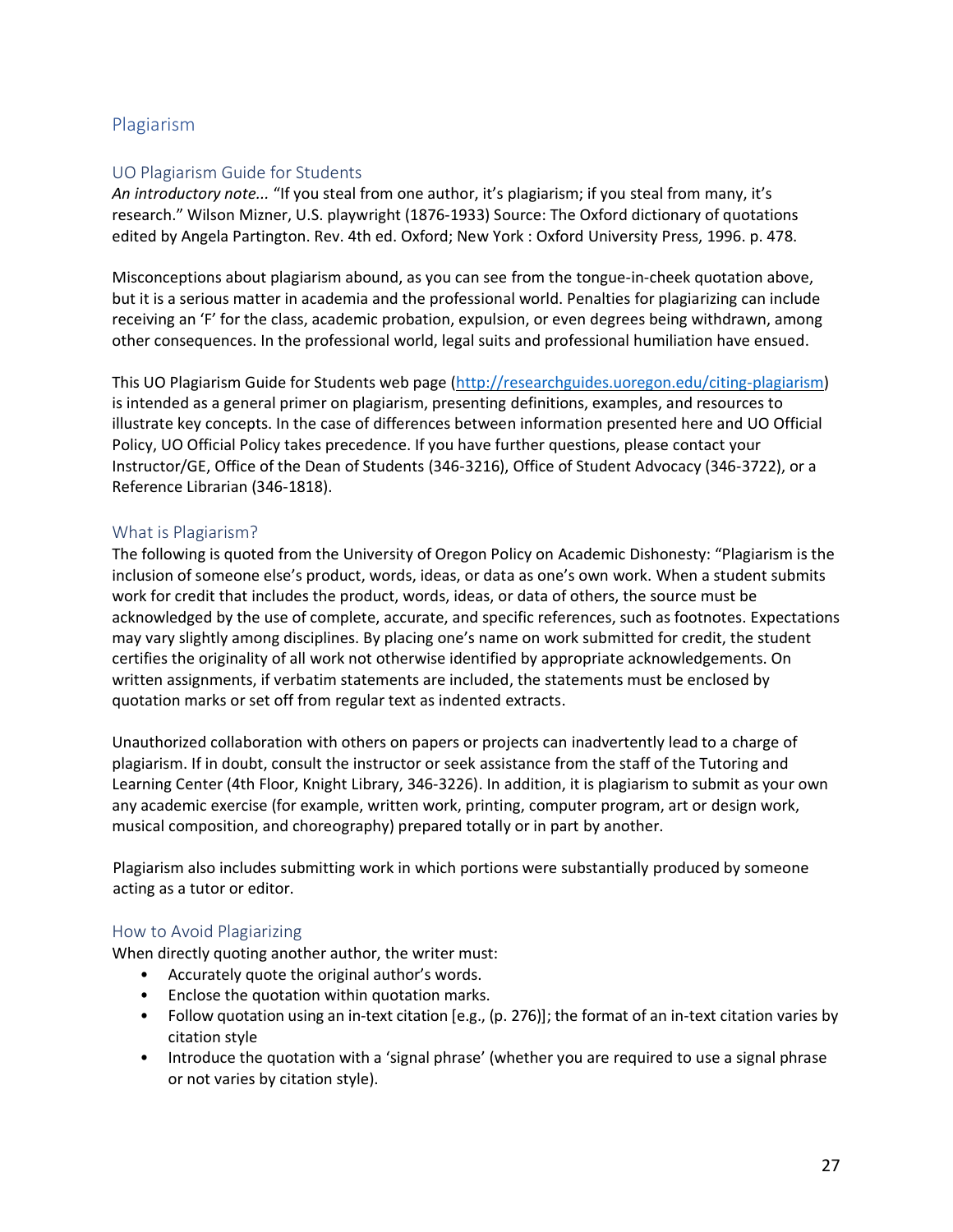A list of references with full citation information is also required at the end of the paper. For more information on humanities or social sciences citation manuals contact the Knight Library Reference Desk (346-1818 or libref@uoregon.edu), or for the sciences, contact the Science Library Reference Desk (346- 2661). This page is also an excellent library resource: [https://researchguides.uoregon.edu/citing](https://researchguides.uoregon.edu/citing-plagiarism)[plagiarism](https://researchguides.uoregon.edu/citing-plagiarism)

When paraphrasing another author, the writer must:

- Use words or have a sentence structure different from the original work, while maintaining the gist of the original author's idea.
- Use paraphrasing or summarizing, which does not mean just changing a couple of words from the original work.
- Acknowledge the source through in-text citations immediately following the paraphrase.

#### *Using/buying another writer's paper*

It should go without saying, but it is academically dishonest to submit a paper/ project that someone else wrote (unless you are working on a group project). The paper/project should be your own work.

#### *What is Common Knowledge (or, do I have to cite every little detail in my paper)?*

Maxine Hairston and John Ruszkiewicz define common knowledge as, "...[the] facts, dates, events, information, and concepts that belong generally to an educated public. No individual owns the facts about history, physics, social behavior, geography, current events, popular culture, and so on." Source: The Scott Foresman Handbook for Writers by Maxine Hairston, John J. Ruszkiewicz. 3rd ed., New York, NY : HarperCollins College Publishers, c1993. p. 614.

Therefore, common knowledge does not need to be cited - the difficulty is knowing when something is, in fact, widely known. An added twist is that each discipline has its own common knowledge, e.g. psychologists will be familiar with the work of Jean Piaget so you do not need to establish who he was. If you are not sure whether or not something is common knowledge, ask your instructor/ GE.

#### *Tips on quoting*:

These tips were originally published on the Hamilton Writing Center webpage by Sharon Williams.

- Select carefully. Quotations should give weight to your argument. In general, do not select quotations which only repeat points you have already made.
- Be sure to integrate all ideas from other sources into your own discussion.
- Introduce direct quotations with your own words. After quoting, explain the significance of quotations.
- Avoid quoting more than is needed. Most of the time, brief quotations suffice.
- Use direct quotations only when the author's wording is necessary or particularly effective. Some disciplines discourage direct quotations. Check with your professor.
- If you are using material cited by an author and you do not have the original source, introduce the quotation with a phrase such as "as is quoted in…"
- End citation alone is not sufficient for direct quotations; place all direct quotations within quotation marks. Be sure to copy quotations exactly as they appear.
- To avoid any unintentional failure to cite sources, include all citation information on notecards and in your first draft.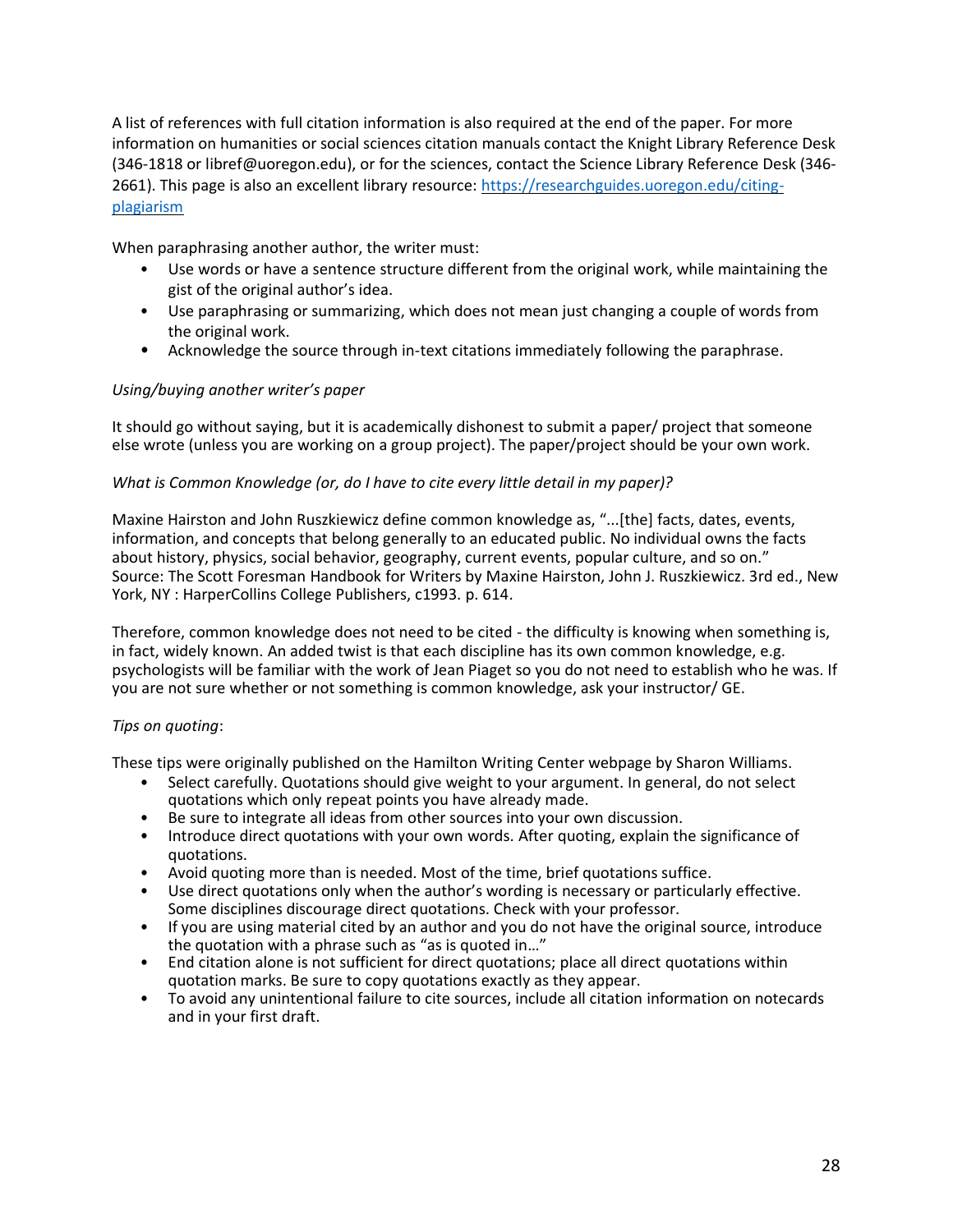# <span id="page-31-0"></span>Citation Style Guides

The UO Libraries have developed a quick guide to APA & MLA citation style formats, as well as citing electronic resources. The examples cover the most widely used citation formats, e.g. journal articles, books, newspaper articles, and government documents. The guide also includes information on finding the full APA and MLA handbooks in the Library in addition to other citation style manuals if you need more.

# <span id="page-31-1"></span>Academic Honesty in Online Courses

Many courses in the special education program are delivered completely online or have a significant and meaningful portion delivered online.

Within these type of courses/experiences students agree to the following:

- Rely solely on their own work in connection with all assessments, problems, homework and assignments (unless collaboration is expressly permitted);
- Acknowledge any and all external sources used in their work;
- Refrain from any activity that would dishonestly or fraudulently improve their results or disadvantage others in the course;
- Maintain only one user account and not let anyone else use their username and/or password;
- Do not access or attempt to access any other user's account or misrepresent or attempt to misrepresent their identity while using the course site.

These guidelines are not intended to prohibit discussion of course material. While users must submit work that is their own, students should feel free to discuss lectures or other course material with others either in-person or online.

#### <span id="page-31-2"></span>Grades

Per Graduate School requirements, a student must take at least 24 graded credits.

#### <span id="page-31-3"></span>GPA Requirements

Students must maintain a cumulative grade point average of 3.0 on a 4.0 scale in all graduate courses taken in the degree program. Grades of D+ or lower in graduate courses are not accepted for graduate credit but are computed in the GPA. The grade of N (no pass) is neither accepted for graduate credit nor computed in the GPA. A GPA below 3.0 at any time during a graduate student's studies or the accumulation of more than five credits of (excluding thesis or research) I, N, or F grades — regardless of GPA — is considered unsatisfactory. The Department, after consultation with the Dean of the Graduate School, may drop the student from the Graduate School, thus terminating the degree program. For students that are also in licensure programs, courses that are required for licensure (i.e., Early Intervention, K-12) must be completed with a grade of B- or better. If not, students may need to repeat the course or complete additional efforts to demonstrate mastery of essential licensure content skills and knowledge.

#### <span id="page-31-4"></span>Grading Procedures

The faculty recognizes the intra- and inter-individual differences of people. None of us can be exceptional, acceptable, or satisfactory in all things. Therefore, grading procedures should be regarded as a method of evaluation of each person's performance against a standard. The grades and general standards are as follows: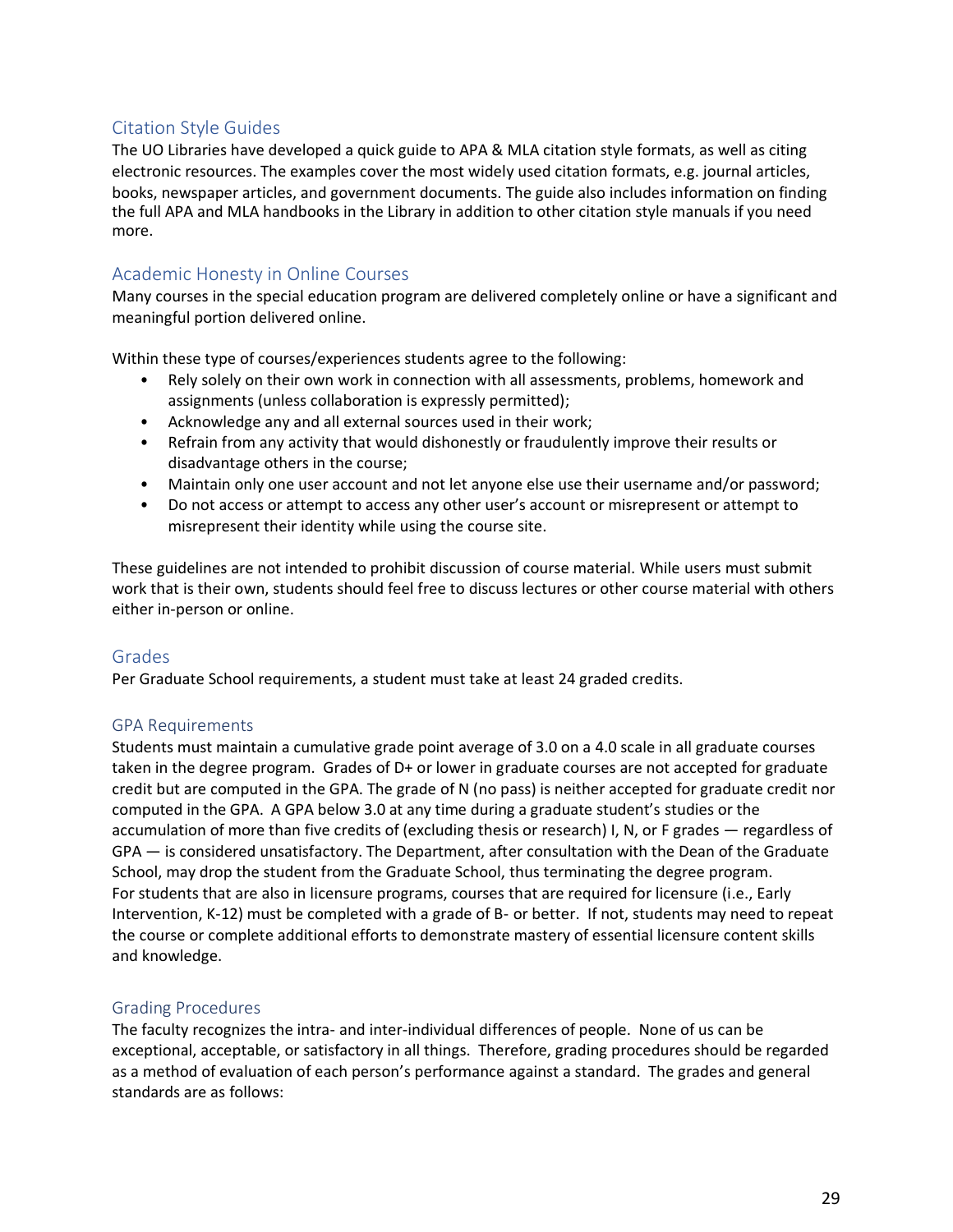- The grade of "A" means exceptional work of the quality performed by some graduate students
- The grade of "B" means fully acceptable work for graduate students.
- The grade of "C" means satisfactory work in which the instructor's requirements were met. Note: The Graduate School requires a B average for obtaining a Master's degree. The B average could consist of half "C"s and half "A"s for graded hours. "C" grades can apply toward licensure. The department may require a B for scholarship/tuition waivers.
- A "P" (pass) grade at the master's level requires a "B-" or better. A "C" grade results in a "NP" when a class is taken P/NP.
- An "I" (incomplete) is an instructor-initiated mark. A mark of "I" may be reported only when the quality of work is satisfactory, but a minor essential requirement of the course has not been completed for reasons acceptable to the instructor.

Instructors agree that grades will be assigned based on an evaluation of individual student performance as measured against requirements and objectives stated in the course syllabus.

We explicitly recognize that professional and clinical experience and judgment are a necessary and legitimate element in evaluation and grading of student performance. Individual instructors must retain the freedom to consider student participation, attitudes, attendance and any other factors reasonably related to evaluation of overall student performance. Not all factors can or should be quantified. In many courses, currently enrolled doctoral students may be completing a supervised college teaching experience under the direction of the instructor of record (i.e., course instructor). Doctoral students may assist in the delivery of course content, initial marking of assignments, and assignment development to assist in their development as a teacher of adult learners. The course instructor is solely responsible for the course including the planning, development of assignments, scoring of grades on specific assignments as well as for the overall course. If students in a course have any concerns about the doctoral student's role in the course, they must inform the course instructor for accommodations to be made. If a student is concurrently taking any courses with the doctoral student in question, they should let the instructor know so arrangements can be made so the doctoral student is not involved in reviewing any assignments.

#### <span id="page-32-0"></span>Grading for Field Studies

You must successfully complete field studies as evaluated by cooperating professionals and University supervisors. If you fail to meet field experience agreements in terms of completing program tasks and/or demonstrating programming and instructional competence, your performance in the program will be considered unsatisfactory.

#### <span id="page-32-1"></span>Incompletes

Students need to complete coursework in a timely fashion. In order to stay in good standing, students may not have more than five credits of incomplete at any point in time. (Note: Research and thesis credits remain as incomplete until the project/thesis is complete and are not considered for purposes of this policy). If a student anticipates receiving an incomplete other than in research or thesis credits, they should meet with the instructor, complete the Incomplete Grade Contract and give a copy to the advisor.

The University policy for graduate students is that an incomplete must be converted to a passing grade within one calendar year of the assignment of the incomplete. If a grade has not been converted from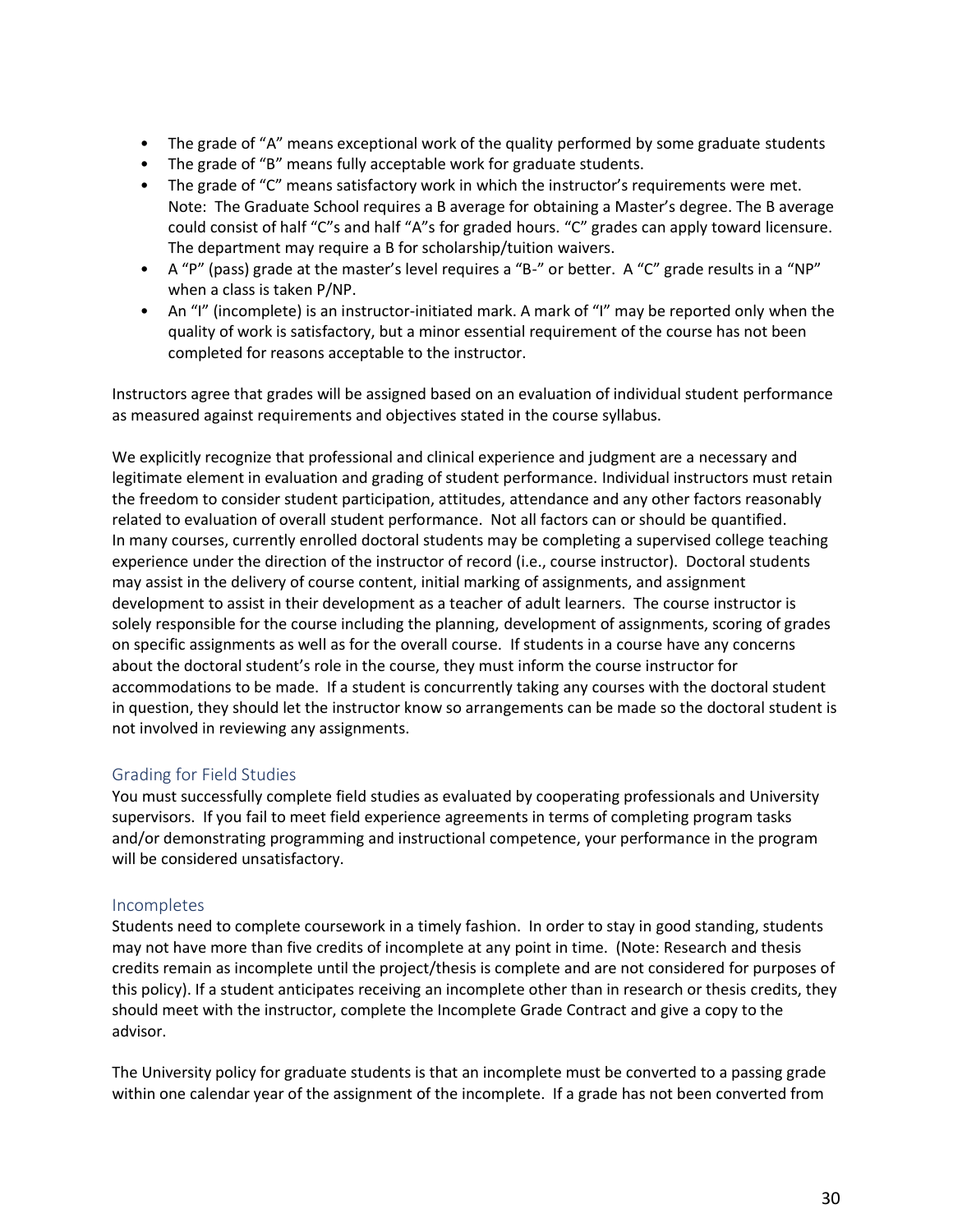an "I" within one calendar year, the student must petition the Graduate School for permission to change the grade. Forms are available from the Grad School's website. A student who at any time has more than 5 credits of Incomplete other than thesis or research will be considered not in "good standing" and procedures for student remediation will be initiated.

#### <span id="page-33-0"></span>Review and Remediation

Minimal requirements for maintaining good standing within any program in the College of Education are:

- Maintaining a GPA of 3.0 in graduate courses taken in the degree program;
- Earning C or better in required courses;
- Earning P in all field experiences ( $P = B -$  or better);
- Making satisfactory progress toward a degree or licensure;
- Maintaining continuous enrollment unless awarded on-leave status;
- Having no more than 5 credits of incompletes at any one time (excluding thesis or research);
- Abiding by the University of Oregon Student Conduct Code (including student behavior), as well as the stated program expectations related to professionalism.

A student is considered "not in good standing" if they do not meet one or more of these criteria. Students are reviewed both quarterly and annually.

#### <span id="page-33-1"></span>Quarterly Review

Once a term, the student and their advisor will discuss the next term's course work and field studies and review student progress. Specifically, the advisor will review grades, progress in program requirements, and other evaluative feedback (e.g., written supervisor's evaluations) the student has received for the term. These sessions are designed to help the student improve skills and remediate areas of weakness. If an advisor feels that the student's progress is unsatisfactory, a special meeting may be called with other program faculty. Faculty at this meeting may move forward and request that a formal student status review be conducted.

#### <span id="page-33-2"></span>Student Status Review

At least once a year (or at faculty request), degree granting programs undertake a systematic review of part-time and full-time student progress. The purpose of the review is to provide feedback on student progress, identify student strengths and weaknesses, and identify activities or procedures to improve student success and performance. The review will focus on progress in completing the developed program plan (i.e., course work, field studies, etc.), professional expectations, and meeting requirements for being in good standing. If concerns are identified, the student will receive written notification from the Director of Graduate Studies or the Department Head indicating the concern. Once a student receives notice of inadequate progress, the student must meet with their advisor and then the Director of Graduate Studies within 30 days of the letter. At that point, the student and program faculty will develop a remediation action plan to address the concerns, provide corrective action with a timeline as well as criteria indicating successful resolution. If both the faculty and student agree with the remediation plan, both parties sign the document and it is placed in the student's file. If the student does not agree with the problem description, the student may file a grievance. The remediation action plan will be monitored at least quarterly until successfully resolved.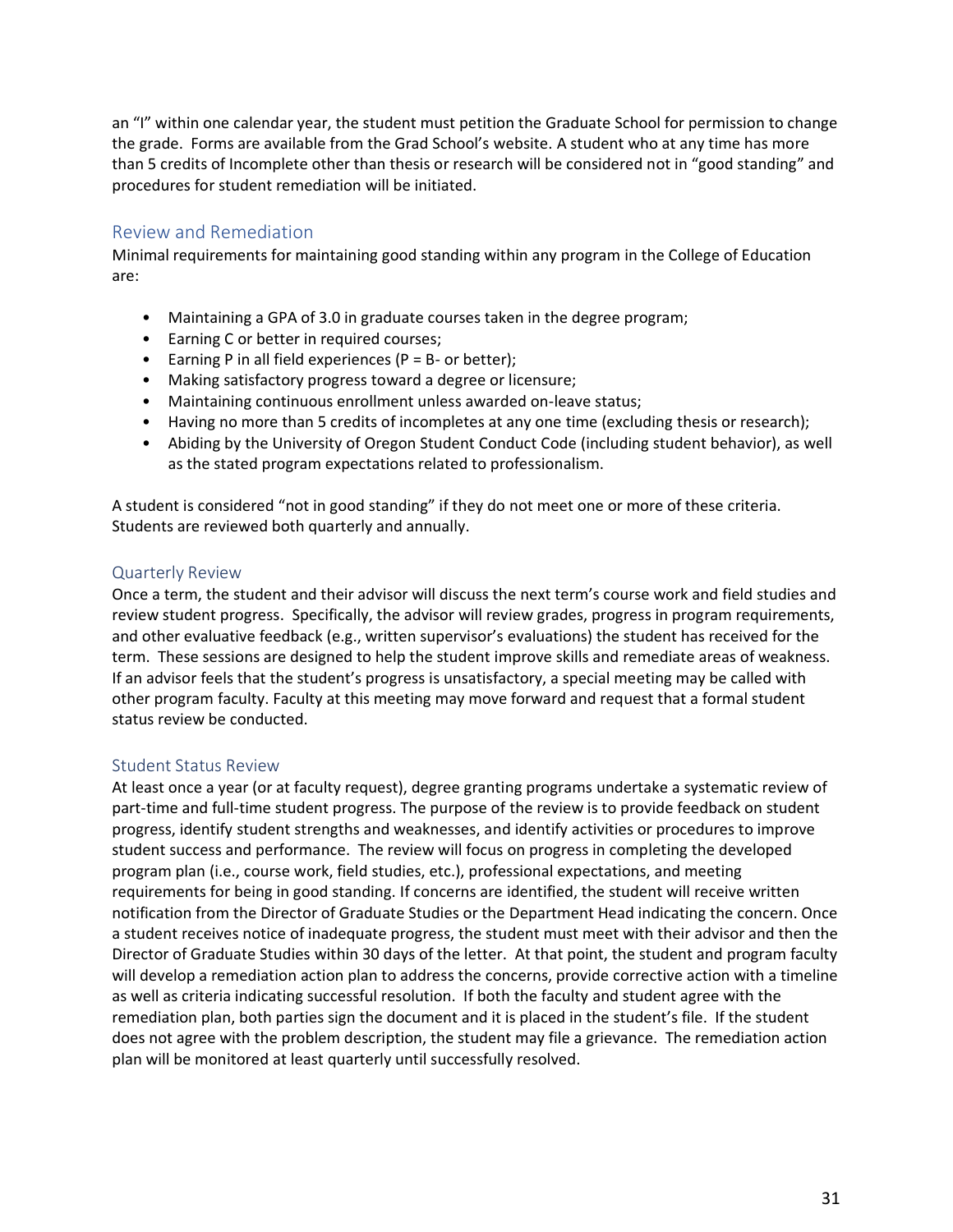#### <span id="page-34-0"></span>Termination from the Program

There are two ways that a student can be terminated from the SPED Master's program - either by voluntarily relinquishing their standing with the Graduate School or when remediation efforts are not successful. Below are the procedures for implementing these options for students in the Department of Special Education and Clinical Sciences.

Voluntary Relinquishment of Standing. Students who choose to voluntarily terminate their participation in a program should notify the Director of Graduate Studies and the academic program coordinator. This communication should indicate the term and year the student is leaving the program, the reason for termination, and whether or not he or she plans to return at a later date.

The academic program coordinator will keep this letter on file for at least five years and be prepared to develop a report of student attrition for the College of Education evaluation reports. To be reinstated following voluntary relinquishment of standing, the student must reapply to the program. If the program readmits the student, they will be held to the program standards under which they are readmitted.

Involuntary Relinquishment of Standing. In situations where remediation efforts have not been successful, students may be counseled about alternative options and/or terminated from the program. Students may be asked to leave a program for a variety of reasons. Examples include but are not limited to behavioral problems, academic factors, or legal/ethical factors. In addition, failure to follow Graduate School requirements for continuous enrollment will result in involuntary relinquishment of standing. In the latter case, reapplication to the program is required for readmittance to be considered. A decision to terminate will be made by the Master's Committee and forwarded to the Department Head for approval. A certified letter from the Department Head will be sent to the student notifying them of the termination decision. In this letter, the student will be given the reasons for termination and description of how the student can access University and College due process procedures. Copies will be sent through the Department's academic program coordinator to the Director of Student Academic Services who will forward it to the appropriate University offices.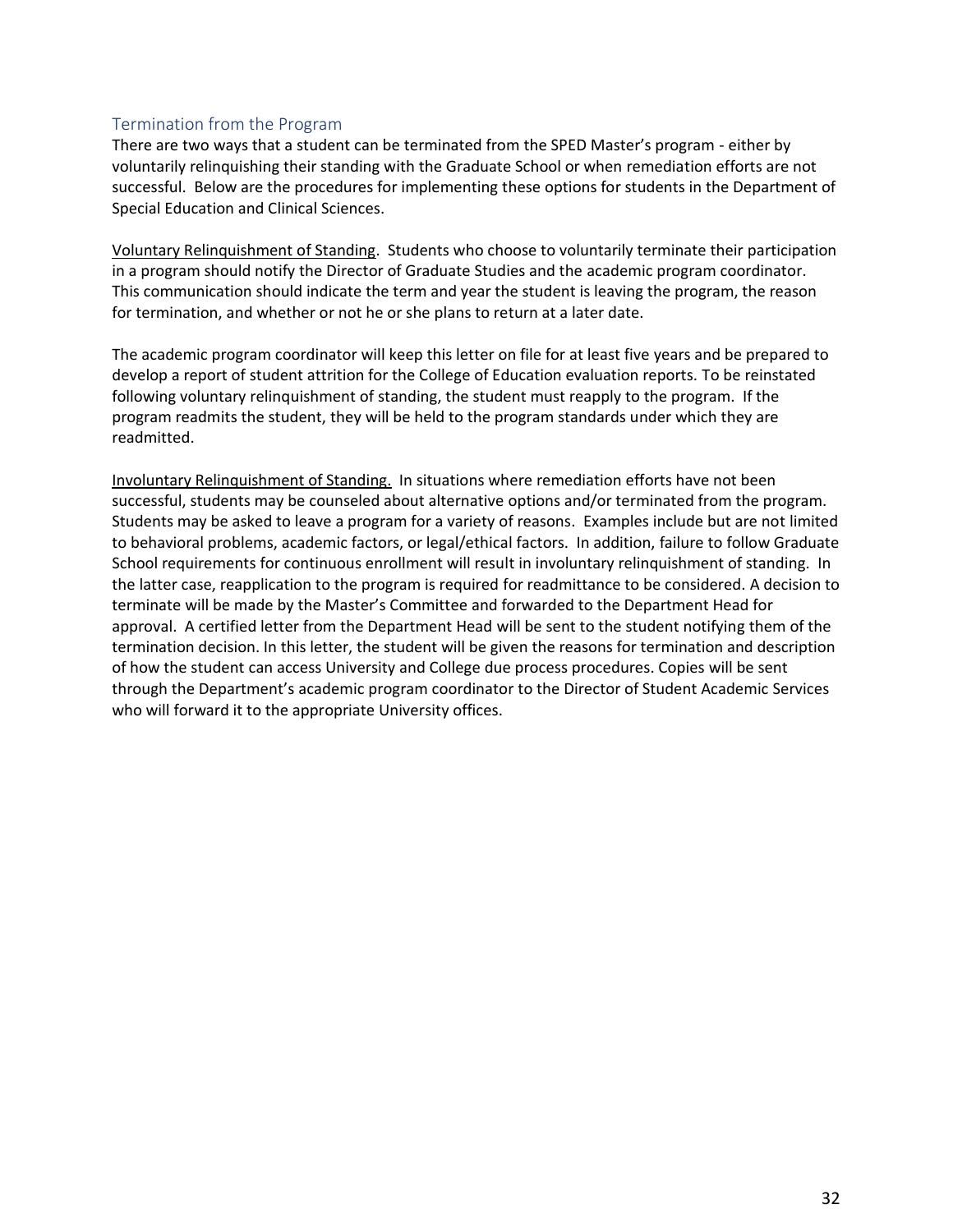# <span id="page-35-0"></span>Attachments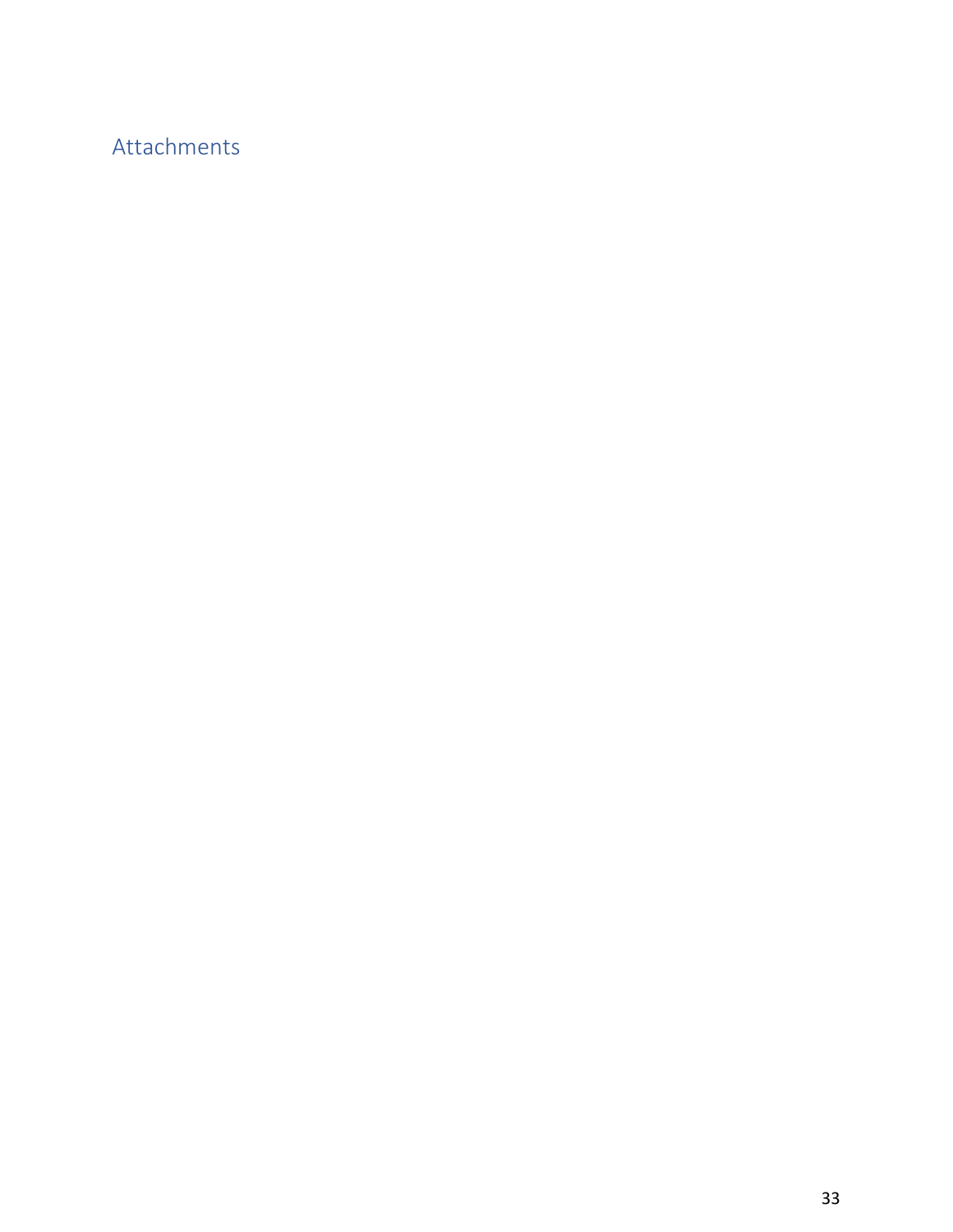# <span id="page-36-0"></span>Special Education Master's Program Plan

| Name:                              |        | Date Program Filed: |
|------------------------------------|--------|---------------------|
| $M.A. \Box$<br>$M.S.$ M.Ed. $\Box$ | Major: |                     |
| Advisor's Name:                    |        |                     |
| Program Committee (if applicable): |        |                     |
| Date of expected completion:       |        |                     |
|                                    |        |                     |
| Student Signature:                 |        | Date:               |

Advisor Signature: \_\_\_\_\_\_\_\_\_\_\_\_\_\_\_\_\_\_\_\_\_\_\_\_\_\_\_\_\_\_\_\_\_\_\_\_\_\_\_\_\_ Date:

|                     | TERM    |            |           |       |
|---------------------|---------|------------|-----------|-------|
| Course Title/Number | Credits | Instructor | Required/ | Grade |
|                     |         |            | Elective  |       |
|                     |         |            |           |       |
|                     |         |            |           |       |
|                     |         |            |           |       |
|                     |         |            |           |       |
|                     |         |            |           |       |
|                     |         |            |           |       |
|                     |         |            |           |       |
|                     |         |            |           |       |

| <b>TERM</b>         |         |            |                       |       |
|---------------------|---------|------------|-----------------------|-------|
| Course Title/Number | Credits | Instructor | Required/<br>Elective | Grade |
|                     |         |            |                       |       |
|                     |         |            |                       |       |
|                     |         |            |                       |       |
|                     |         |            |                       |       |
|                     |         |            |                       |       |
|                     |         |            |                       |       |
|                     |         |            |                       |       |
|                     |         |            |                       |       |
|                     |         |            |                       |       |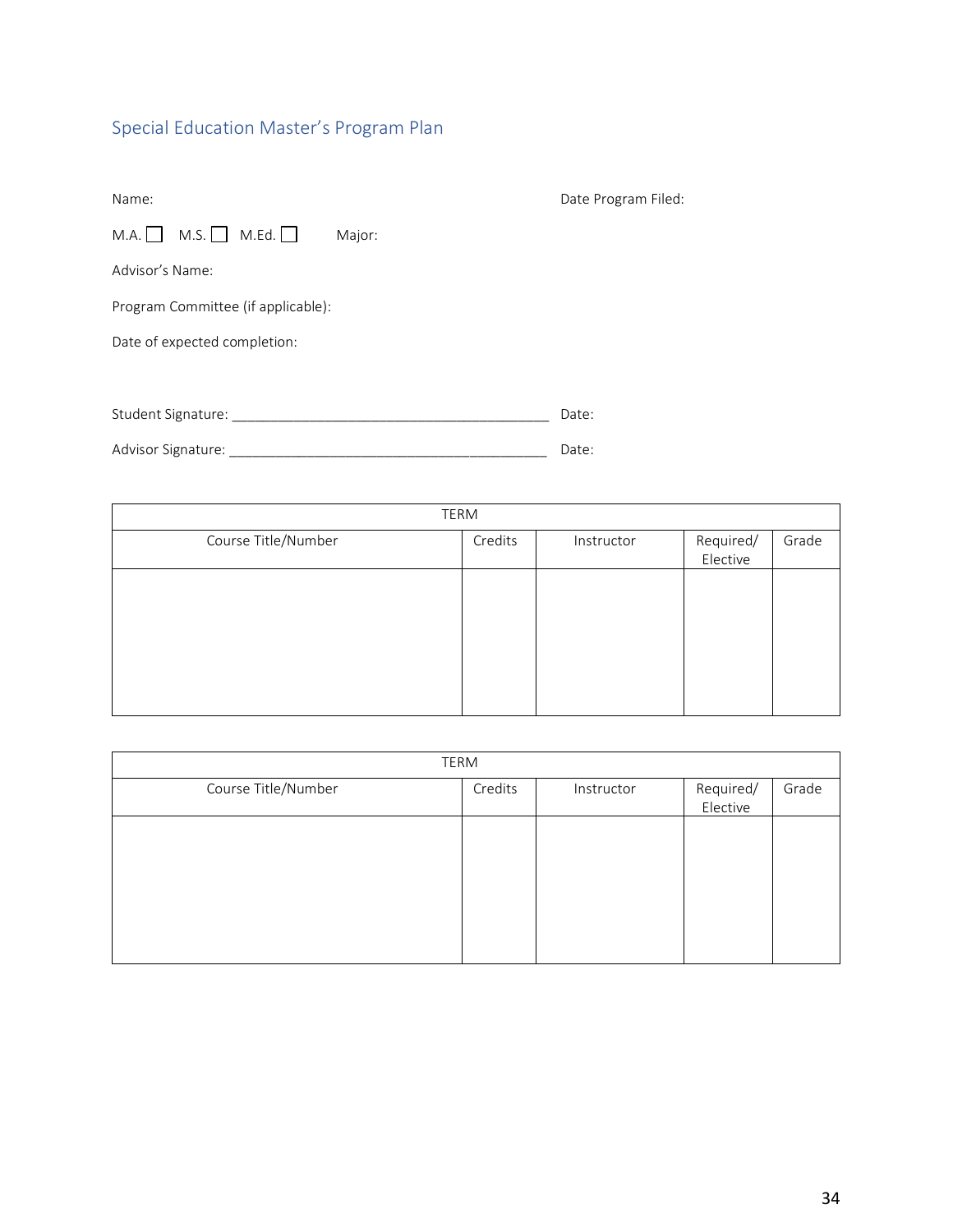| TERM                |         |            |           |       |
|---------------------|---------|------------|-----------|-------|
| Course Title/Number | Credits | Instructor | Required/ | Grade |
|                     |         |            | Elective  |       |
|                     |         |            |           |       |
|                     |         |            |           |       |
|                     |         |            |           |       |
|                     |         |            |           |       |
|                     |         |            |           |       |
|                     |         |            |           |       |
|                     |         |            |           |       |
|                     |         |            |           |       |

| TERM                |         |            |           |       |  |
|---------------------|---------|------------|-----------|-------|--|
| Course Title/Number | Credits | Instructor | Required/ | Grade |  |
|                     |         |            | Elective  |       |  |
|                     |         |            |           |       |  |
|                     |         |            |           |       |  |
|                     |         |            |           |       |  |
|                     |         |            |           |       |  |
|                     |         |            |           |       |  |
|                     |         |            |           |       |  |
|                     |         |            |           |       |  |
|                     |         |            |           |       |  |

| TERM                |         |            |                       |       |  |
|---------------------|---------|------------|-----------------------|-------|--|
| Course Title/Number | Credits | Instructor | Required/<br>Elective | Grade |  |
|                     |         |            |                       |       |  |
|                     |         |            |                       |       |  |
|                     |         |            |                       |       |  |
|                     |         |            |                       |       |  |

| TERM                |         |            |                       |       |  |
|---------------------|---------|------------|-----------------------|-------|--|
| Course Title/Number | Credits | Instructor | /Required<br>Elective | Grade |  |
|                     |         |            |                       |       |  |
|                     |         |            |                       |       |  |
|                     |         |            |                       |       |  |
|                     |         |            |                       |       |  |